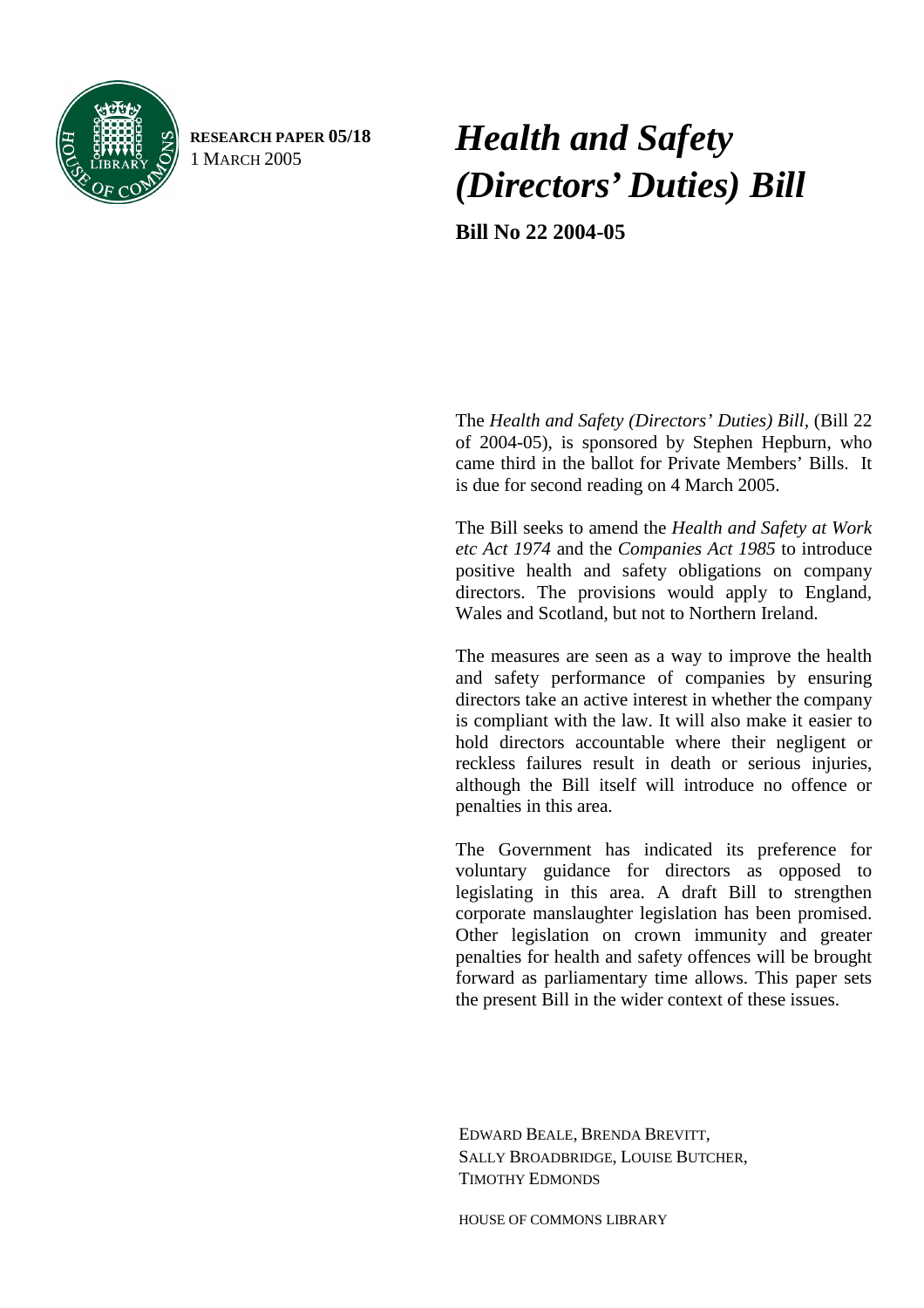#### **Recent Library Research Papers include:**

| 05/01 | The Clean Neighbourhood sand Environment Bill [Bill 11 of 2004-05]      | 04.01.05 |
|-------|-------------------------------------------------------------------------|----------|
| 05/02 | The Child Benefit Bill [Bill 13 of 2004-05]                             | 05.01.05 |
| 05/03 | The Consumer Credit Bill [Bill 16 of 2004-05]                           | 11.01.05 |
| 05/04 | The Transport (Wales) Bill [Bill 15 of 2004-05]                         | 11.01.05 |
| 05/05 | The Constitutional Reform Bill [HL] - the office of the Lord            | 12.01.05 |
|       | Chancellor [Bill 18 of 2004-05]                                         |          |
| 05/06 | The <i>Constitutional Reform Bill</i> $[HL]$ – a Supreme Court for the  | 13.01.05 |
|       | United Kingdom and judicial appointments [Bill 18 of 2004-05]           |          |
| 05/07 | The <i>Drugs Bill</i> [Bill 17 of 2004-05]                              | 13.01.05 |
| 05/08 | <b>Unemployment by Constituency: Revised Rates</b>                      | 19.01.05 |
| 05/09 | Unemployment by Constituency, December 2004                             | 19.02.05 |
| 05/10 | Criminal Law (Amendment) (Householder Protection) Bill                  | 31.01.05 |
|       | [Bill 20 of 2004-05]                                                    |          |
| 05/11 | Economic Indicators [includes article: The rise of the Chinese economy] | 01.02.05 |
| 05/12 | The European Union Bill [Bill 45 of 2004-05]                            | 03.02.05 |
| 05/13 | Unemployment by Constituency, January 2005                              | 16.02.05 |
| 05/14 | The Prevention of Terrorism Bill [Bill 61 of 2004-05]                   | 22.02.05 |
| 05/15 | The Electoral Registration (Northern Ireland) Bill [HL]                 | 23.02.05 |
|       | [Bill 64 of 2004-05]                                                    |          |
| 05/16 | The Drugs (Sentencing and Commission of Inquiry) Bill                   | 23.02.05 |
|       | [Bill 21 of 2004-05]                                                    |          |

*Research Papers are available as PDF files:* 

- *to members of the general public on the Parliamentary web site, URL: http://www.parliament.uk*
- *within Parliament to users of the Parliamentary Intranet, URL: http://hcl1.hclibrary.parliament.uk*

Library Research Papers are compiled for the benefit of Members of Parliament and their personal staff. Authors are available to discuss the contents of these papers with Members and their staff but cannot advise members of the general public. Any comments on Research Papers should be sent to the Research Publications Officer, Room 407, 1 Derby Gate, London, SW1A 2DG or e-mailed to PAPERS@parliament.uk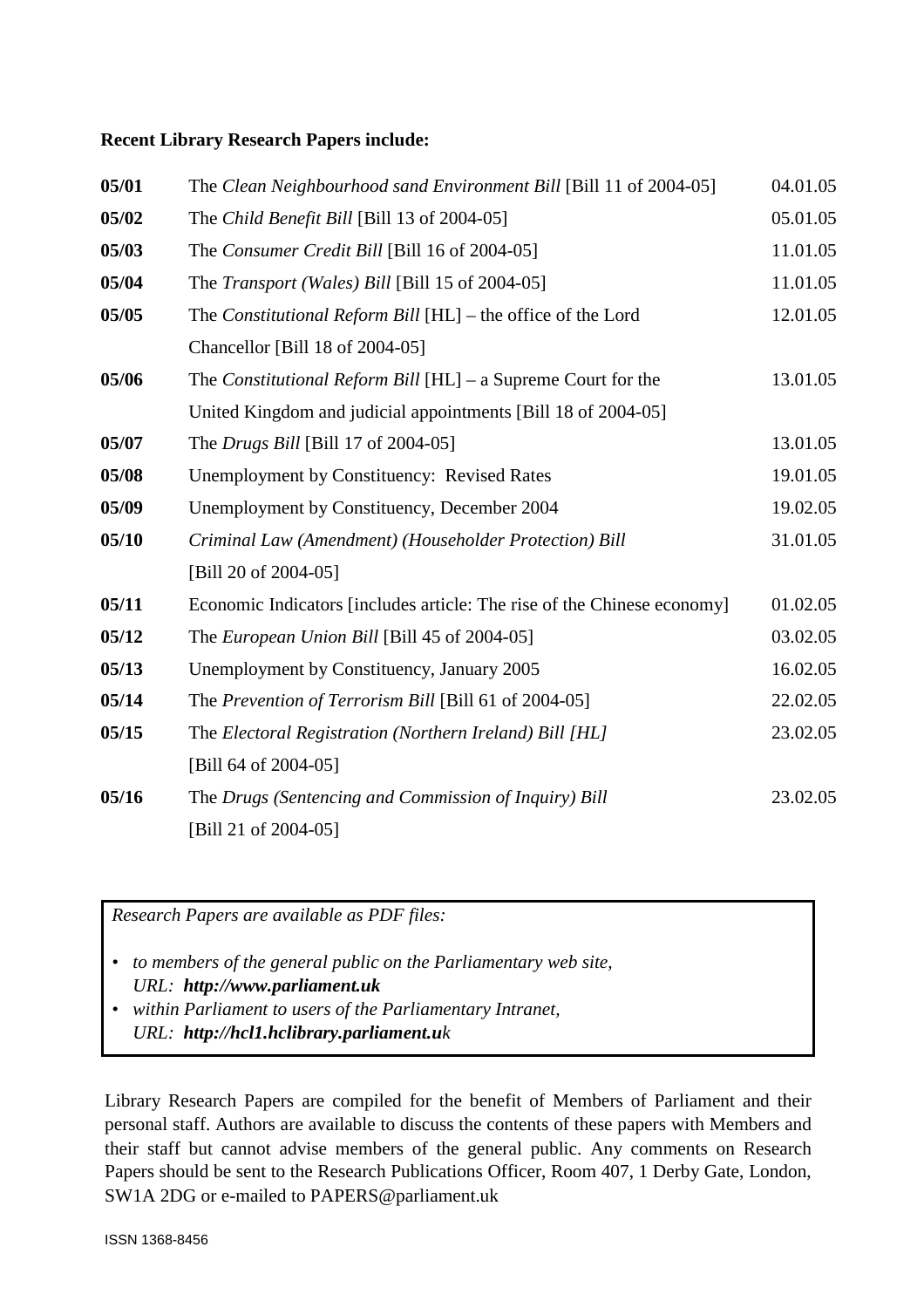# **Summary of main points**

Not all workplace deaths and injuries occur in major accidents – tragic deaths and injuries occur routinely on a daily basis. Health and Safety Executive (HSE) statistics indicate that some 70% of workplace fatalities follow management failures. At the moment health and safety requirements on company directors are voluntary. The Government promised to legislate in this area in 2000 at the time of the launch of its Revitalising Health and Safety Strategy. Latterly, it has indicated that it sees no need to legislate at this time although it is mindful of the need to honour pledges to legislate on the related offence of corporate manslaughter, the removal of crown immunity and greater penalties for health and safety offences.

Campaigners see the lack of any positive health and safety duties on company directors under the law as a weakness, and unjust, compared to the statutory duties placed on others. Although company directors have clear obligations in relation to financial matters – that if breached can be readily identified and punished by imprisonment - there are no comparable duties upon, individual directors relating to safety and the measures that they should take to ensure that their company's activities do not cause injuries or deaths.

Although the Government made a manifesto commitment to introduce a charge of corporate killing during this Parliament, the complexities of the law in this area mean that the draft Bill promised in the Queen's speech in November 2004 has yet to appear. Other draft legislation to reform company law is also thought likely. As neither Bill is expected to impose health and safety duties on directors, the Transport and General Workers Union  $(T & G)$ ,<sup>1</sup> along with the Union of Construction, Allied Trades and Technicians  $(UCATT)^2$  are supporting Stephen Hepburn in his attempt to steer a Private Members' Bill through this Parliament, to impose positive health and safety duties on company directors.

This Bill was presented for first reading on 12 January 2005.<sup>3</sup> The second reading takes place on 4 March 2005. The purpose of the Bill is to amend the *Health and Safety at Work Act etc*. 1974 and the *Companies Act 1985* in order to place a statutory health and safety duty on company directors as well as an obligation on large companies to appoint health and safety directors. Its measures would apply to England, Wales and Scotland.

[The Bill a](http://www.publications.parliament.uk/pa/cm200405/cmbills/022/2005022.pdf)nd the Explanatory Memorandum [Bill 22-EN](http://www.publications.parliament.uk/pa/cm200405/cmbills/022/en/05022x--.htm) can be accessed via the Internet.<sup>4</sup>

<sup>1</sup>  $\frac{h_{\text{t}}}{2}$  http://www.tgwu.org.uk/homepage.asp?NodeID=88397

 $rac{2}{3}$  www.ucatt.co.uk

HC Deb 12 January 2004 c311

<sup>4</sup> <http://www.publications.parliament.uk/pa/cm200405/cmbills/022/2005022.pdf> <http://www.publications.parliament.uk/pa/cm200405/cmbills/022/en/05022x--.htm>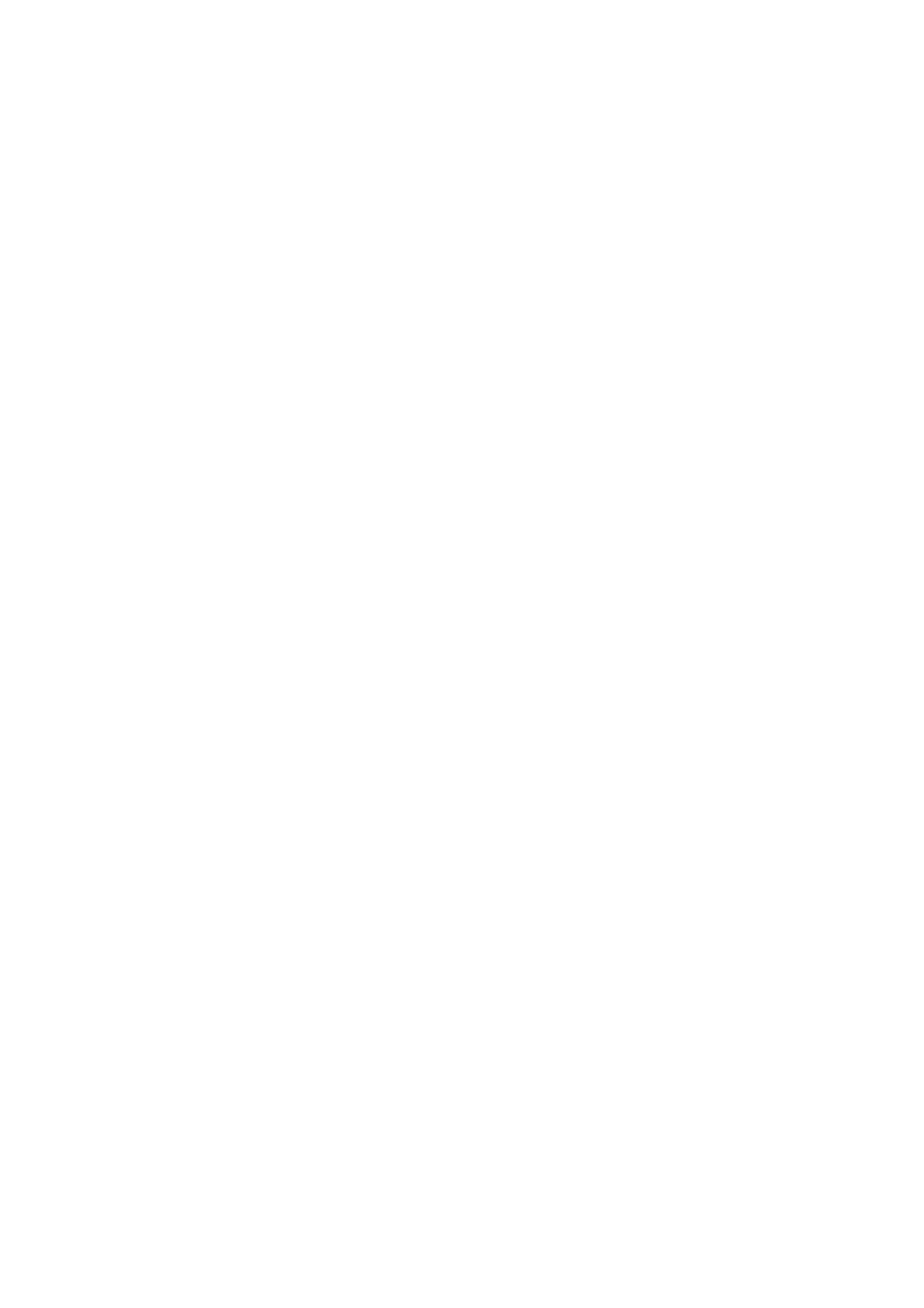# **CONTENTS**

| I            |                | <b>Introduction</b>                                                                |    |  |  |  |  |  |  |
|--------------|----------------|------------------------------------------------------------------------------------|----|--|--|--|--|--|--|
| $\mathbf{I}$ |                | <b>Health and safety overview</b>                                                  |    |  |  |  |  |  |  |
|              | A.             | The Health and Safety at Work etc. Act 1974                                        | 10 |  |  |  |  |  |  |
|              | <b>B.</b>      | What is the scale of workplace deaths and injuries?                                | 11 |  |  |  |  |  |  |
|              |                | 1. Current and past trends in death and injury rates                               | 11 |  |  |  |  |  |  |
|              |                | 2. International comparison                                                        | 18 |  |  |  |  |  |  |
|              |                | 3. Comparison with road deaths and home accidents                                  | 20 |  |  |  |  |  |  |
|              | $\mathbf{C}$ . | What are the priority areas for health and safety enforcement<br>today?            | 20 |  |  |  |  |  |  |
| III          |                | <b>Company law and Directors' Duties</b>                                           | 22 |  |  |  |  |  |  |
|              | A.             | <b>Current company law</b>                                                         | 22 |  |  |  |  |  |  |
|              |                | 1. Who is to blame for workplace deaths and injuries?                              | 22 |  |  |  |  |  |  |
|              |                | What are a company's general duties under the law?<br>2.                           | 23 |  |  |  |  |  |  |
|              |                | What are the current duties relating to health and safety?<br>3.                   | 25 |  |  |  |  |  |  |
|              |                | 4. What voluntary guidance is available to directors on health and<br>safety?      | 26 |  |  |  |  |  |  |
|              |                | 5. What are the penalties on company officers?                                     | 26 |  |  |  |  |  |  |
|              |                | 6. What is the average fine levied on companies for health and safety<br>offences? | 28 |  |  |  |  |  |  |
|              |                | 7. Will scheduled company law reform change anything?                              | 28 |  |  |  |  |  |  |
|              | <b>B.</b>      | <b>Promoting a safety culture</b>                                                  | 29 |  |  |  |  |  |  |
|              |                | 1. What is the value to a company of having a good health and safety<br>record?    | 29 |  |  |  |  |  |  |
|              |                | 2. What factors motivate companies to take health and safety seriously?29          |    |  |  |  |  |  |  |
|              |                | What is the role of the regulator in motivating a safety culture?<br>3.            | 32 |  |  |  |  |  |  |
|              |                | 4. Is voluntary guidance for directors still the best way forward?                 | 33 |  |  |  |  |  |  |
|              |                | 5. How will HSC continue to promote corporate responsibility?                      | 36 |  |  |  |  |  |  |
| IV           |                | <b>Legislating on Directors' duties</b>                                            | 37 |  |  |  |  |  |  |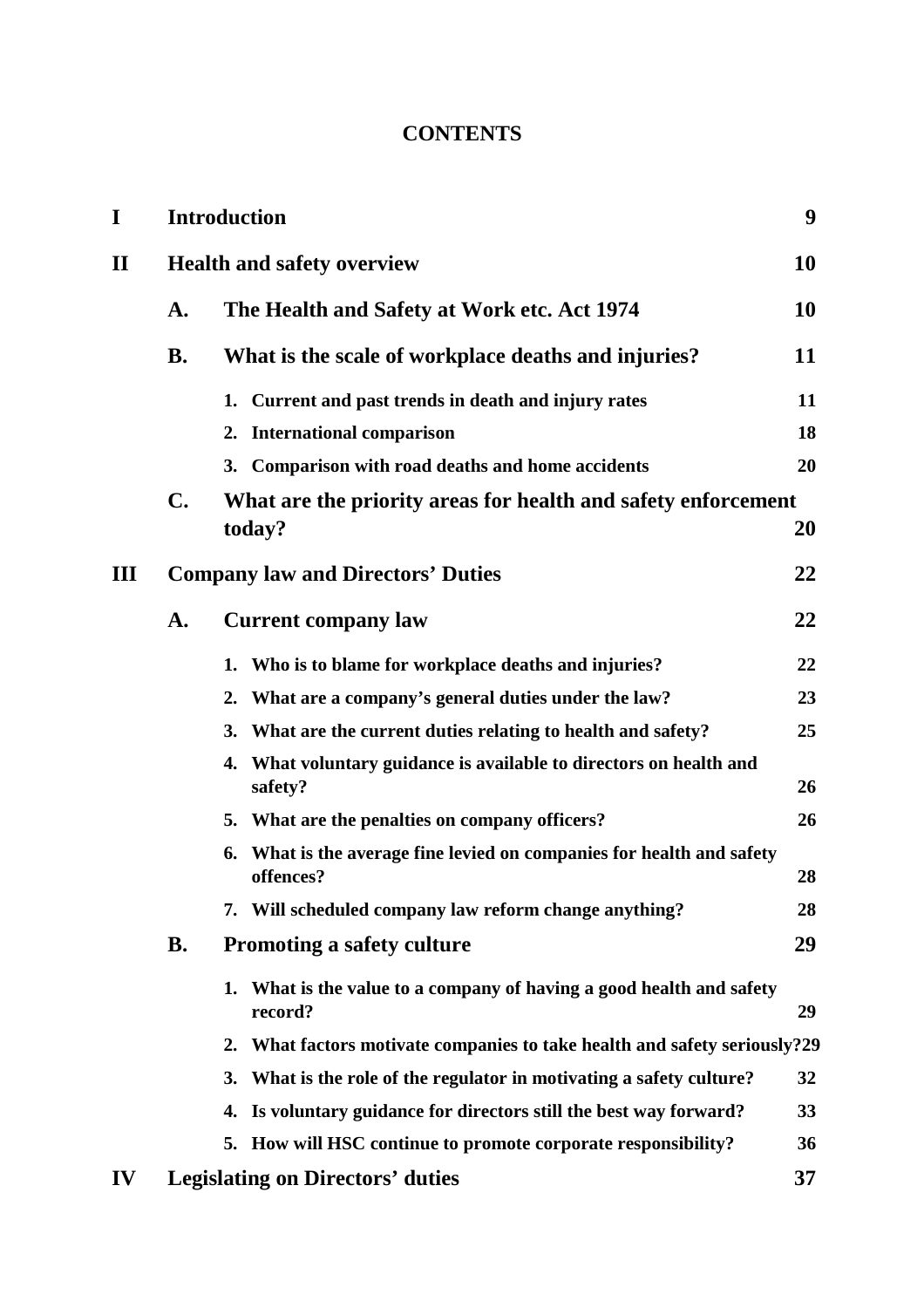|     |                 | 1. The Revitalising Health and Safety Strategy                                           | 38 |
|-----|-----------------|------------------------------------------------------------------------------------------|----|
|     |                 | Company Directors (Health and Safety) Bill [Bill 82 2002-03]<br>2.                       | 39 |
|     |                 | 3. Work and Pensions Committee recommendations                                           | 40 |
| V   | <b>The Bill</b> |                                                                                          | 41 |
|     |                 | 1. Nominated health & safety information directors                                       | 42 |
|     |                 | 2. General duty on all directors                                                         | 43 |
| VI  |                 | <b>Views on the Bill</b>                                                                 | 44 |
|     |                 | 1. Conservative Party                                                                    | 44 |
|     |                 | 2. Liberal Democrats                                                                     | 45 |
|     |                 | 3. Simon Jones Memorial Campaign                                                         | 45 |
|     |                 | 4. Centre for Corporate Accountability                                                   | 46 |
|     |                 | <b>Confederation of British Industry</b><br>5.                                           | 46 |
|     |                 | <b>6. Construction Confederation</b>                                                     | 47 |
| VII |                 | <b>Health and Safety enforcement and penalties</b>                                       | 47 |
|     | A.              | How is health and safety at work currently enforced?                                     | 47 |
|     |                 | 1. Crown immunity                                                                        | 48 |
|     |                 | 2. HSE resources                                                                         | 52 |
|     | <b>B.</b>       | <b>Prosecutions and penalties</b>                                                        | 53 |
|     |                 | 1. Totals                                                                                | 53 |
|     |                 | 2. By main sector                                                                        | 54 |
|     |                 | 3. Compensation levels for claims for negligence following health and<br>safety breaches | 56 |
|     |                 | VIII Corporate manslaughter and corporate killing                                        | 56 |
|     |                 |                                                                                          |    |
|     | A.              | The current law on homicide                                                              | 56 |
|     |                 | 1. Work related deaths                                                                   | 57 |
|     |                 | 2. Prosecuting organisations                                                             | 57 |
|     |                 | 3. Prosecutions for corporate manslaughter                                               | 58 |
|     | <b>B.</b>       | Proposals for a new offence of corporate manslaughter                                    | 62 |
|     |                 | When is legislation expected?<br>1.                                                      | 62 |
|     |                 | 2. What would the new law cover?                                                         | 63 |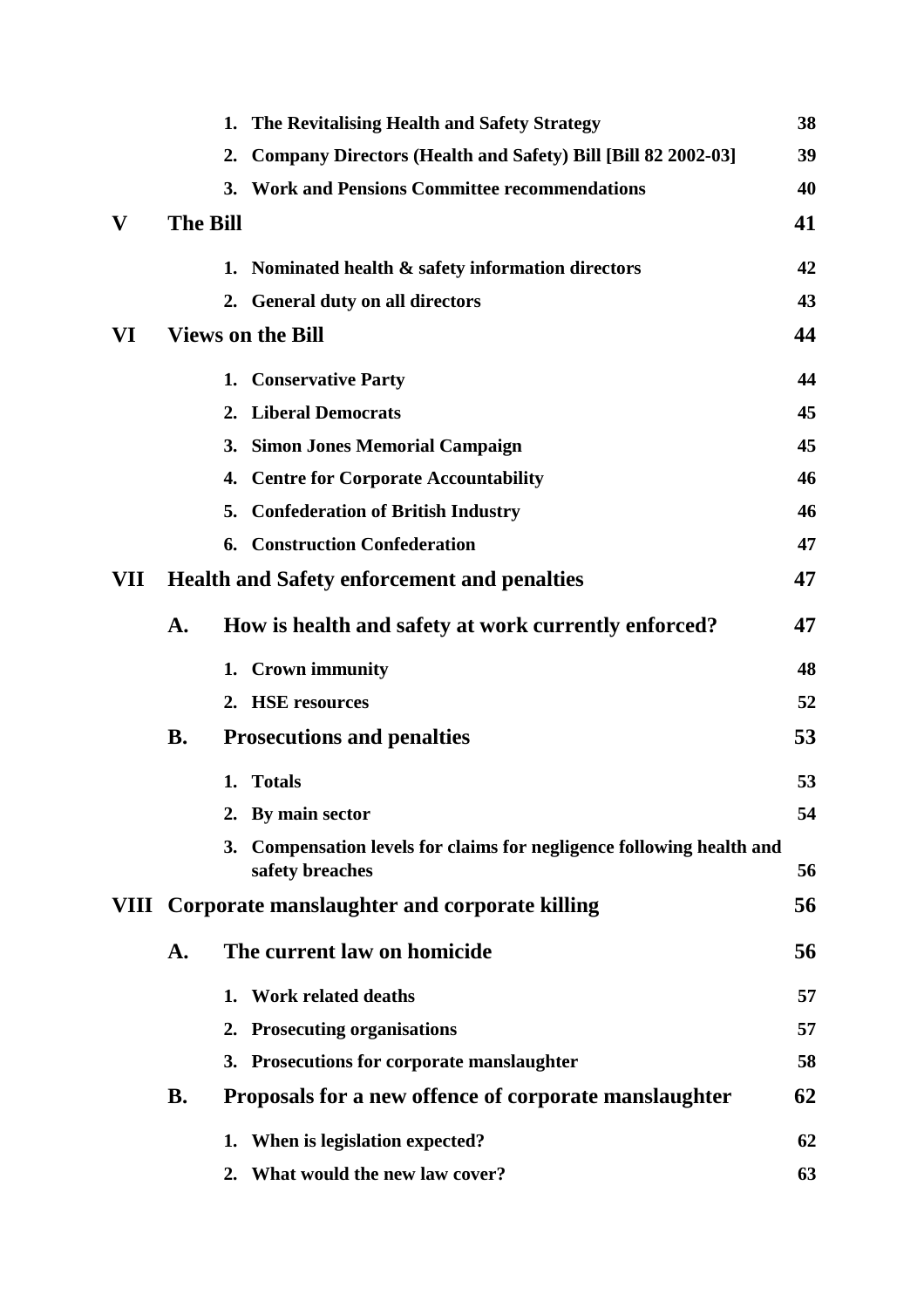|                             | 3. What will be the test for corporate killing?                      | 63 |
|-----------------------------|----------------------------------------------------------------------|----|
| $\mathbf{C}$ .              | Major transport incidents – pressure for action                      | 64 |
|                             | Appendix A Construction industry – current (2003/04) and past trends | 67 |
|                             | Appendix B Summary of successful convictions for Corporate           |    |
| <b>Manslaughter</b>         |                                                                      | 70 |
| <b>Statistical appendix</b> |                                                                      | 73 |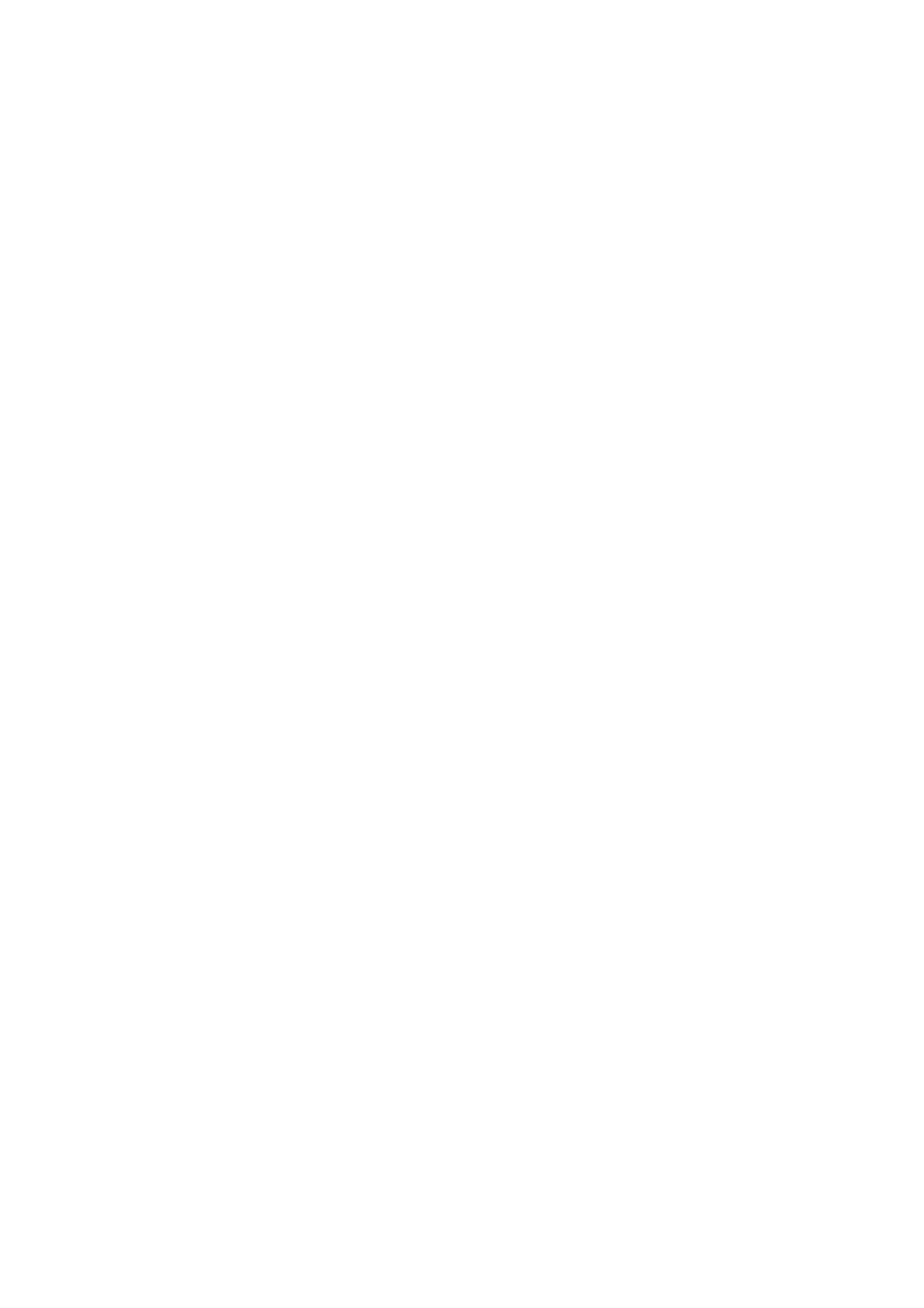# **I Introduction**

"…safety at work is, as it should be, the mark of a civilised society." (Gordon Brown, TUC Conference 9 September 2003)5

Not all workplace deaths and injuries occur in major accidents – tragic deaths and injuries occur routinely in all sectors on a daily basis. According to the Health and Safety Executive (HSE) some 70% of workplace fatalities are the result of management failures. At the moment health and safety duties on company directors are voluntary. The Government promised to legislate in this area in 2000 at the time of the launch of the Revitalising Health and Safety Strategy. Latterly, it has indicated that it sees the voluntary approach as the way forward.<sup>6</sup>

The lack of any positive health and safety duty on company directors under the law is seen by campaigners and families of those killed at work as a weakness, and unjust, compared to the statutory duties placed on others. Although company directors can be punished by imprisonment for financial irregularities there are no comparable corporate sanctions against individual directors when serious injuries or deaths occur. Although the Government made a manifesto commitment to review the law on corporate manslaughter and introduce a charge of corporate killing during this Parliament, the complexities of the law in this area mean that the draft Bill promised in the Queen's speech in November 2004 has yet to appear. Other draft legislation to reform company law is also likely. As neither Bill is expected to impose health and safety duties on directors, the Transport and General Workers Union  $(T \& G)$ ,<sup>7</sup> along with the Union of Construction, Allied Trades Technicians (UCATT)<sup>8</sup> are supporting Stephen Hepburn in his attempt to steer a Private Members' Bill through this Parliament, to impose such duties on company directors.

A company has a separate legal identity from the directors that manage it and the people who work for it. Legal duties placed upon a company are not automatically placed on its directors; individual directors are not obliged to take any particular action to comply with the company's obligations under the *Health and Safety at Work etc. Act* 1974 (HSWA), although a director's failure to act may mean that the company fails to comply with health and safety legislation and therefore commits an offence.

The purpose of the Bill is to amend the *HSWA* and the *Companies Act 1985* in order to place a statutory health and safety duty on company directors as well as an obligation on large companies to appoint health and safety information directors. <sup>9</sup>

<sup>5</sup>  $\frac{5}{100}$  Gordon Brown, TUC Conference 9 September 2003 http://www.tuc.org.uk/congress/tuc-7058-f0.cfm

HC Deb 20 January 2005 c354WH

<sup>7</sup> http://www.tgwu.org.uk/homepage.asp?NodeID=88397

 $rac{w}{9}$  <u>www.ucatt.co.uk</u>

Directors with responsibility to ensure that the board has the necessary information to comply with the general duty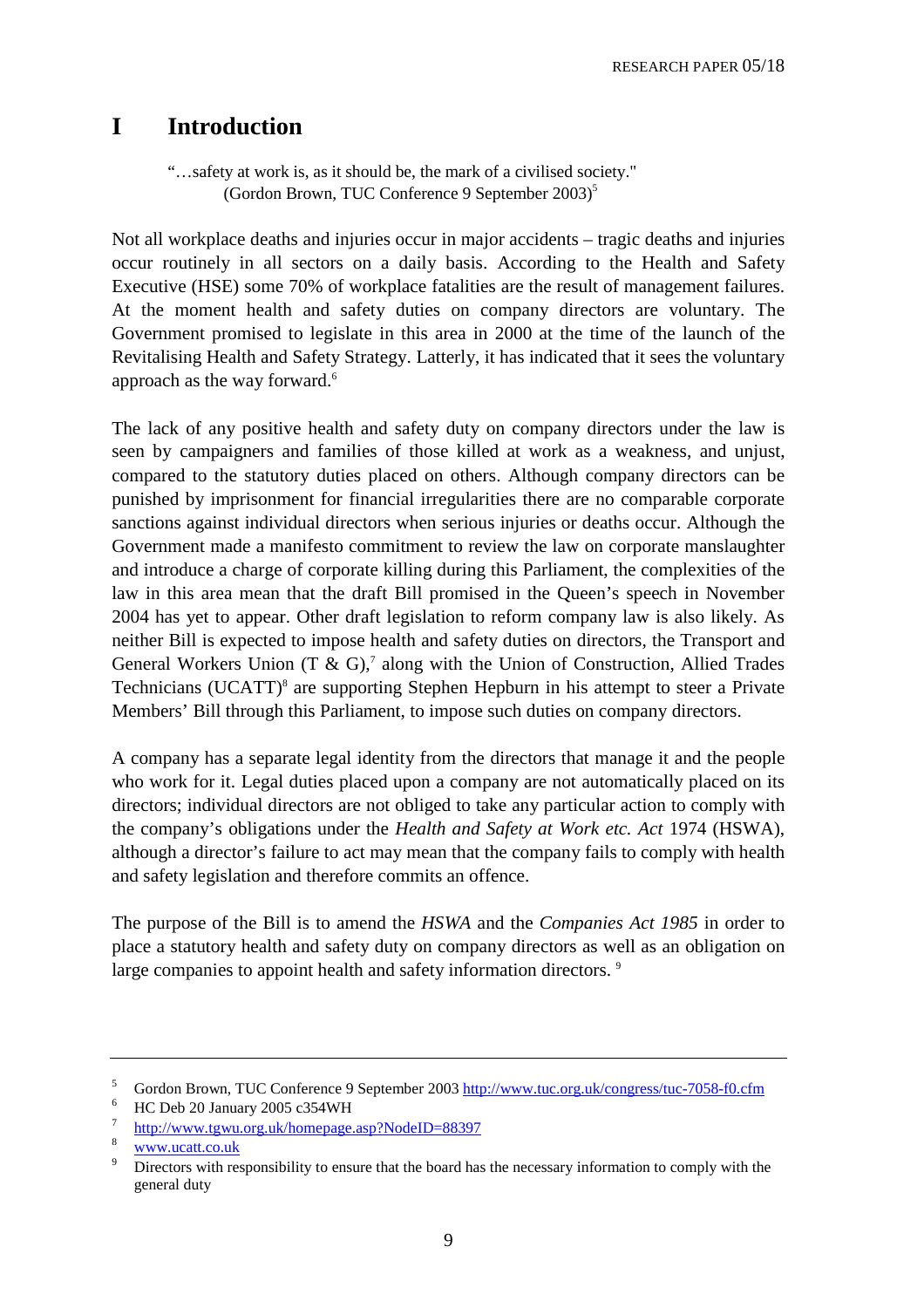# **II Health and safety overview**

# **A. The Health and Safety at Work etc. Act 1974**

The *Health and Safety at Work etc. Act*, 1974 (HSWA) is the overarching legislation governing health and safety in the workplace in the United Kingdom. Its non-prescriptive general duties<sup>10</sup> are designed to keep the risks arising from work related activities as low as reasonably practicable.

Some of the essential features of Act are as follows:

- It requires all employers to provide for their employees, as far as is reasonably practicable, a healthy and safe workplace.
- It requires employers to ensure that persons not in its employment (including nonemployees visiting the worksite, paying customers, passers-by and local residents) are not exposed to risks to their health and safety.
- It requires employees to take reasonable precautions for the safety of themselves and of others.

The *Health and Safety at Work Etc. Act* 1974 imposes statutory duties on the following:

- Employees (section 7)
- The self-employed (section 3)
- Designers, manufacturers, importers and suppliers of goods and substances for use at work (section 6)
- Controllers of premises (section 4)
- Members of the public (8).

The HSWA established the **Health and Safety Commission** (HSC), an independent body, which has a Chairman appointed by the Secretary of State. The HSC is responsible for administration of the Act, for promoting research, for providing an information and advisory service, and for submitting advice and proposals for new legislation (usually in the form of Regulations) to the Secretary of State after consultation with interested parties. The HSC's primary function is to make arrangements to secure the health, safety and welfare of people at work, and the public where they are affected by work activities.

The **Health and Safety Executive** (HSE) is the Executive arm of the Commission and assists in its functions. A director and two other members, assisted by area directors,

<sup>&</sup>lt;sup>10</sup> Statutory duties are distinct from common law duties of negligence. A breach of general duties will not give rise to civil liability; breach of statutory duties will give rise to civil liability.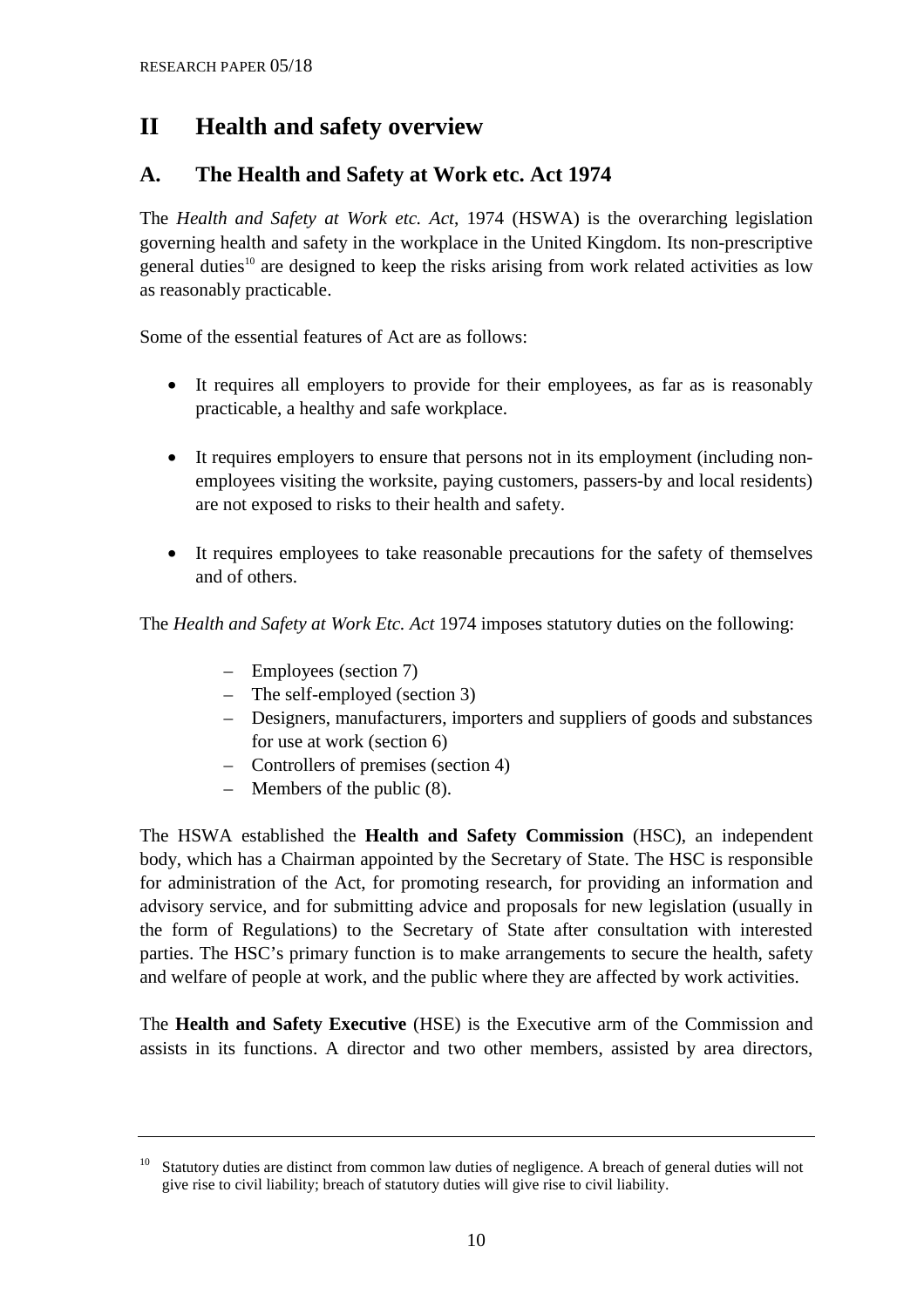manage HSE. In 2004 it employed 1605 inspectors.<sup>11</sup> It has day-to-day responsibility (in conjunction with local authorities) for enforcing health and safety legislation, having taken over the various original pre-HSWA Inspectorates. These include the factories, chemicals, agriculture, offshore oil and gas, nuclear and railways inspectorates.

# **B. What is the scale of workplace deaths and injuries?**

Major disasters such as the Hatfield and Potters Bar rail crashes gain enormous media and public attention. Yet each day workers and members of the public are killed or injured in workplace incidents that rarely hit the headlines. At the same time, many injuries and deaths take place in the home, on roads or in public spaces. The following section analyses trends in deaths and injuries to assess whether workplaces are any more dangerous today than in the past.

#### **1. Current and past trends in death and injury rates**

The Revitalising Health and Safety Strategy was published in June 2000.<sup>12</sup> The Strategy set out the Government's ten-year plan for better health and safety; new targets to reduce workplace deaths, injuries and illness form its centrepiece. Half of the improvements were to be achieved by 2004/05. The following sections review recent trends in fatal and non-fatal injuries in work related incidents, work related illness and absenteeism. Brief comments are provided on current progress against the Revitalising targets.

#### *a. Workers*

The first Revitalising Target is to achieve a reduction in the rate of major and fatal injuries between 1999/2000 and 2009/10.

The Health and Safety Executive's *Highlight*s 13 report describes trends in injury and death rates each year. In  $2003/04^{14}$  235 workers<sup>15</sup> were killed in work related accidents in Great Britain. This is equivalent to an increase of 3.5% on 2002/03, and is the second rise this century, after the downward trend in the 1990s. However, the rise is not statistically significant and is within the variation that would be expected. 114 (49.0%) of these occurred in the construction industry (70) and agriculture, forestry and fishing (44). The 21 people who died in the Morecambe Bay cockle picking incident accounted for 9.0% of all fatalities in 2003/04, which may have skewed the recent downward trend to some extent.

<sup>&</sup>lt;sup>11</sup> HC Deb 16 November 2004 c1318W

<sup>&</sup>lt;sup>12</sup> DETR Press Notice 402, *Tough New Targets to Cut Workplace Deaths, Injuries and Illness-Prescott*, 7

June 2000<br><sup>13</sup> HSE, *Health and Safety Statistics Highlights 2003/04*:<u>www.hse.gov.uk/statistics/overall/hssh0304.pdf</u><br><sup>14</sup> Please note that all HSE statistics provided in this paper for 2003/04 are provisional only.

<sup>&</sup>lt;sup>15</sup> Includes employees and the self-employed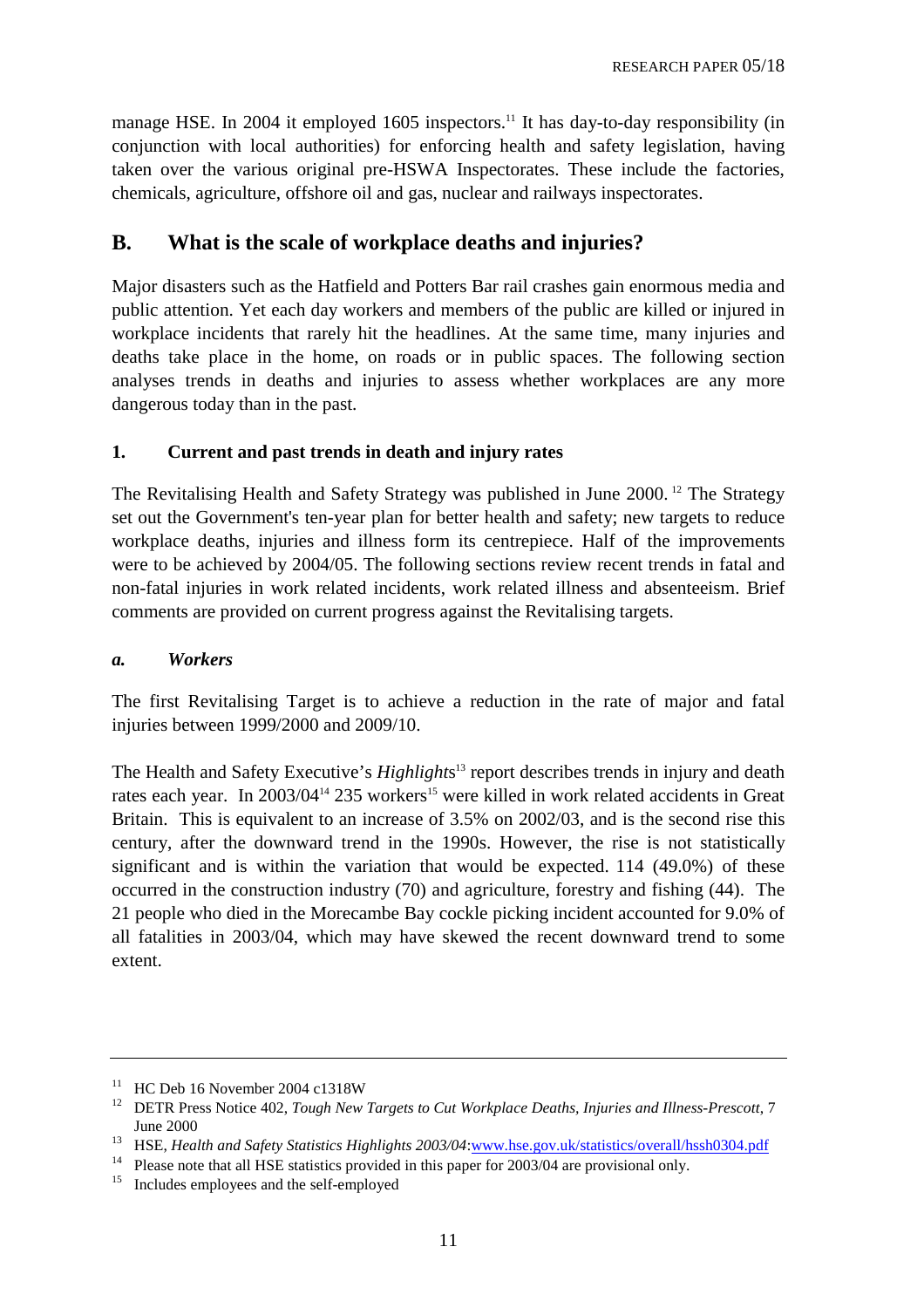The ensuing figures display trends in fatal and non-fatal injuries in work related incidents. Related data may be found in tables A1 to A3 in the statistical appendix to this paper.<sup>16</sup> Figure 1 displays the number and rate of fatal injuries to workers in Great Britain since 1992/93. Between 1992/93 and 2003/04 the number of fatal injuries to workers has fallen from 339 to 235. This is equivalent to a fall of 30.7%.





Figures 2 and 3 below show the number and rate of fatal injuries to workers broken down by those who are employees and those who are self-employed.







<sup>[</sup>Source: HSE, *Health & Safety Statistics Highlights 2003/04*]

<sup>16</sup> Data used to produce figures 1-10 and 12-19 are taken from the HSE's *Health & Safety Statistics Highlights 2003/04* and the supplementary tables to this publication. See: [http://www.hse.gov.uk/statistics/overpic.htm.](http://www.hse.gov.uk/statistics/overall/hssh0304.pdf)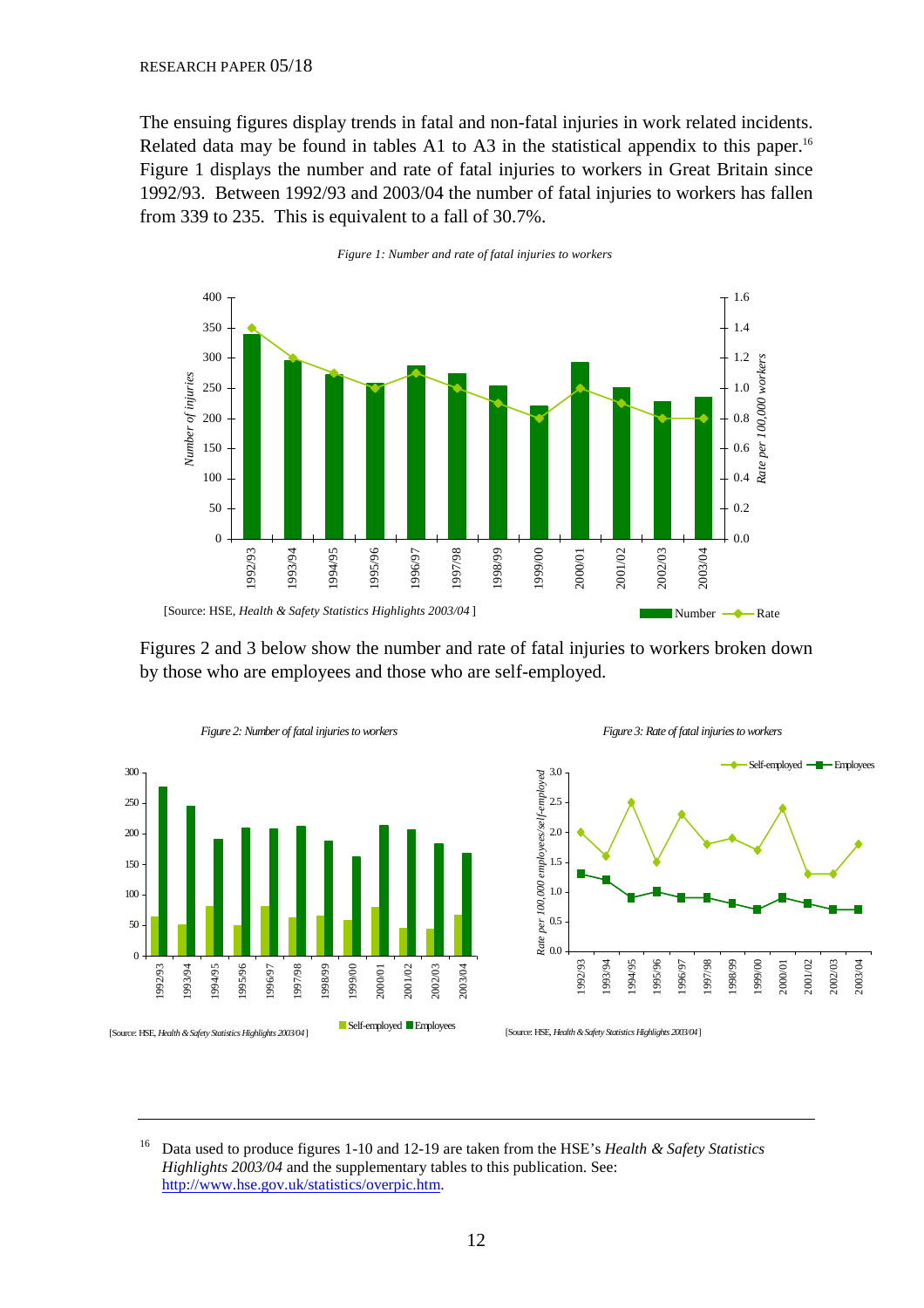Between 1992/93 and 2003/04 the number of fatal injuries to the self-employed increased by 6.3% from 63 to 67. In contrast the number of fatal injuries to employees fell by 39.1% from 276 to 168 over this period. The HSE notes that there are proportionally more self-employed workers in higher-risk industries.

Figure 4 shows the number and rate of major injuries to workers in Great Britain since  $1996/97$ <sup>17</sup> In 2003-2004 31,941 workers suffered major injuries, such as fractures, amputations and injuries leading to resuscitation or 24 hour admittance to hospital. This equates to a 9.4% increase on the previous year. Between 1996/97 and 2003/04 the number of major injuries to workers has increased from 29,320 to 31,941. This is equivalent to a rise of 8.9%.



*Figure 4: Number and rate of major injuries to workers*

The Major incident reporting rate fell steadily each year from 1996/97 to 2001/02 but has since risen to 109.6 per thousand employees in 2003/04. The number and rate has increased in the service sectors, retail and wholesale trades, public administration, hotel and catering, transport and business. How people perceive and report incidents may influence reporting figures; employees who are worried about their job security may under-report incidents or accept them as occupational hazards. This is particularly the case with self-employed or agency workers. Yet under reporting of near misses is a critical area to be addressed; under reporting means the same incidents continue to occur with no record and therefore no action taken.

Examples of major injuries include: fractures (except to fingers, thumbs or toes), amputations, dislocations (of shoulder, hip, knee, and spine) and other injuries leading to resuscitation or 24 hour admittance to hospital.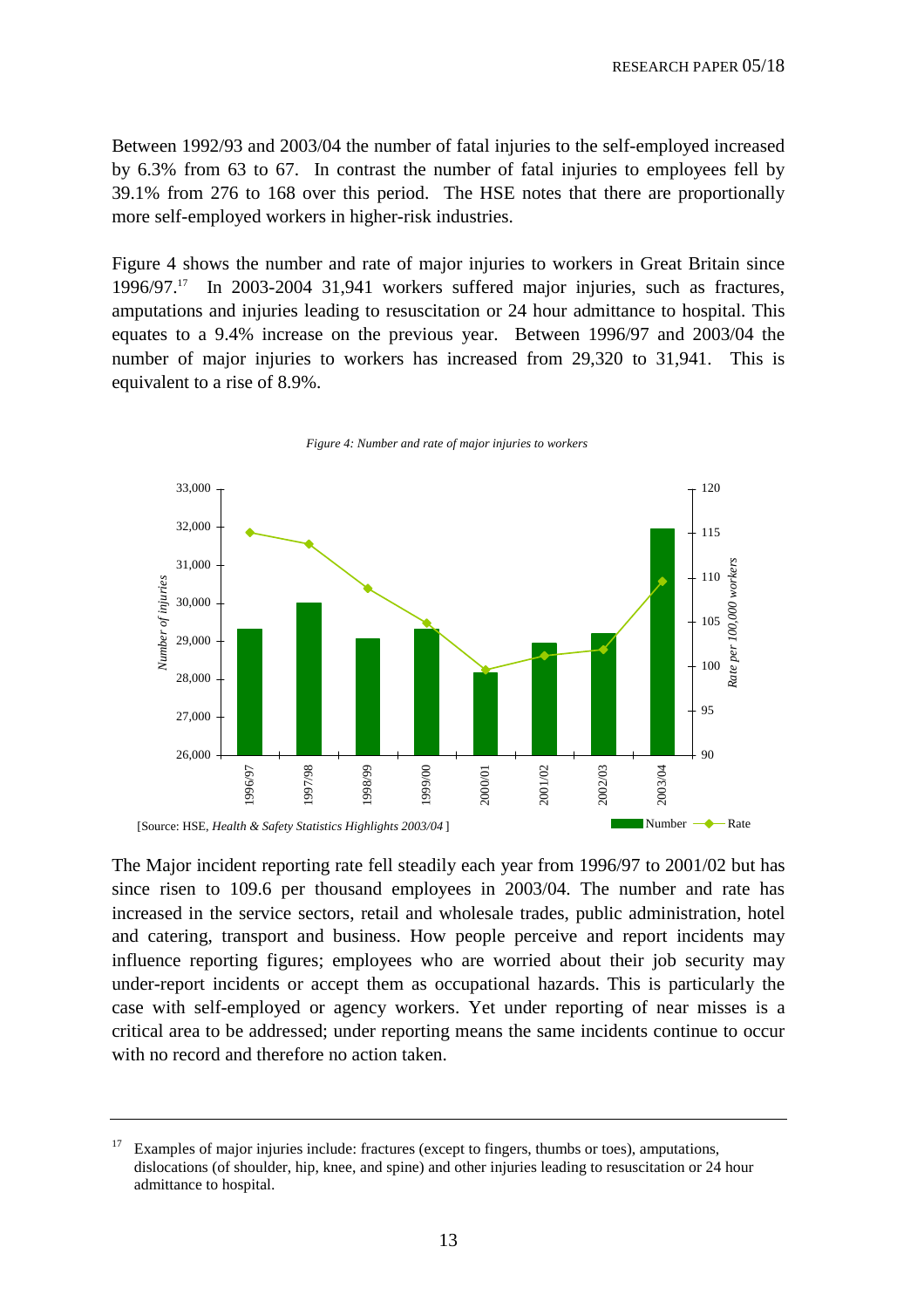Figures 5 and 6 below show the number and rate of major injuries to workers since 1996/97 for employees and the self-employed respectively. Notably, over one third (37.0%) of reported major injuries to employees are caused by trips and slips. Lifting, carrying and manual handling accounts for 14.0%, whilst falls from height and being struck by moving or falling objects each account for 13.0% of major injuries. Since 1996/97 the number of major injuries to employees has increased from 27,964 to 30,666; a rise of 9.7%. Conversely, over the same period the number of major injuries to the selfemployed has fallen from 1,356 to 1,275; a fall of 6.0%.



Figure 7 below shows the number and rate of over three day injuries<sup>18</sup> to workers in Great Britain since 1996/97. Between 1996/97 and 2003/04 the number of injuries over three days to workers has increased marginally from 129,568 to 130,247. This is equivalent to a rise of 0.5%.

<sup>&</sup>lt;sup>18</sup> Over three day injuries include injuries to workers that lead to their absence from work, or inability to do their usual job, for over three days.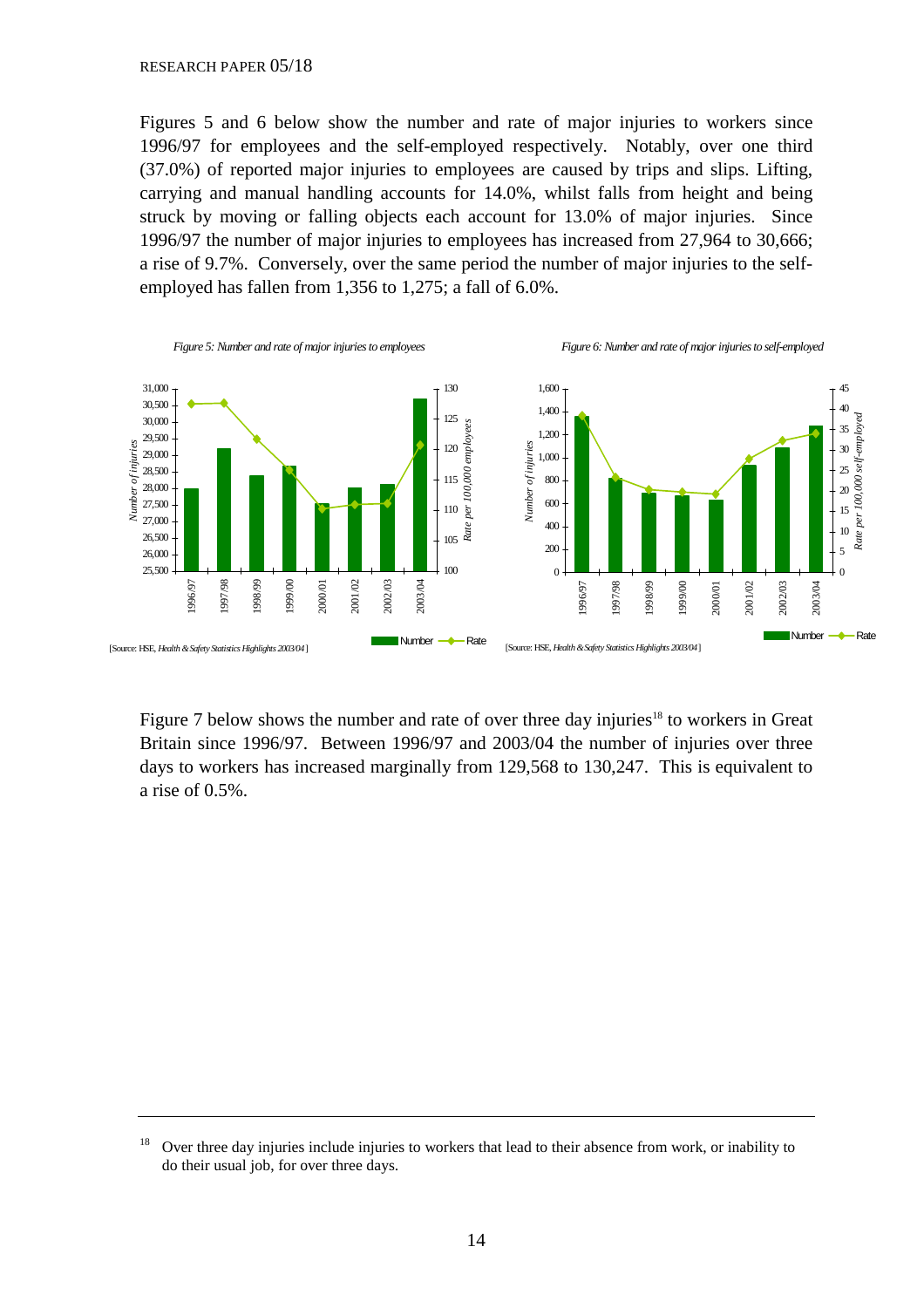

*Figure 7: Number and rate of over three day injuries to workers*

Figures 8 and 9 show the number and rate of injuries over three days to employees and the self-employed since 1996/97. Since 1996/97 the number of injuries over three days to employees has increased from 127,286 to 129,143; a rise of 1.5%. Conversely, over the same period the number of injuries over three days to the self-employed has fallen from 2,282 to 1,104; a fall of 51.6%.



In terms of the first Revitalising target, it is difficult to assess whether the target is being met at the halfway stage, or will be met by 2009. The fatality and major injuries rates increased in the twelve months to March 2004, although the three-day rate fell. The *Health and Safety Bulletin* reports that the signs overall are somewhat ambiguous,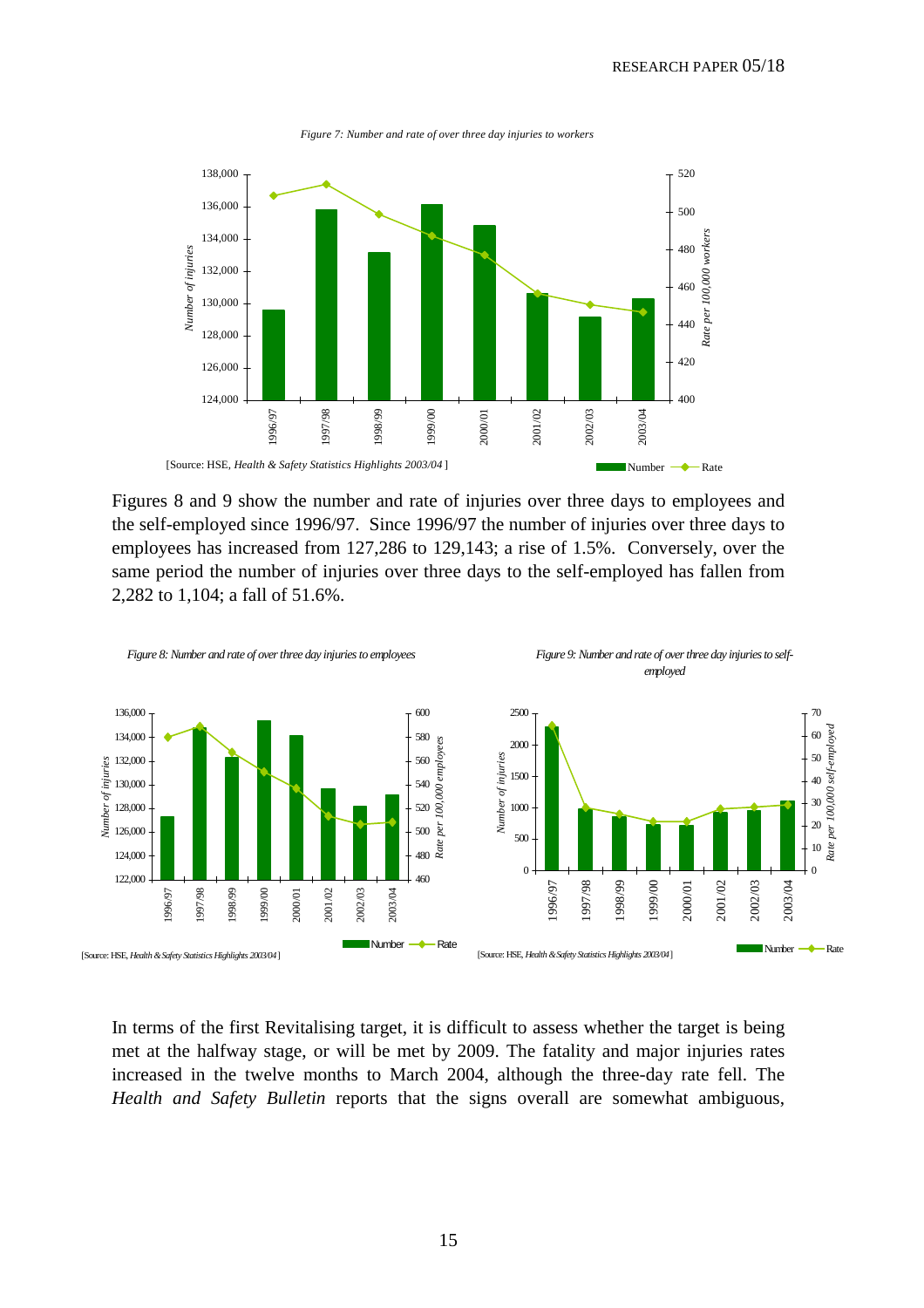partially due to possible increases in reporting levels, and under-reporting in the selfemployed sector.<sup>19</sup>

## *b. Members of the public*

Members of the public are also killed in workplace settings. In 2003/04 371 members of the public were killed in workplace related accidents in Great Britain; some of these were children. Farm accidents and trespassing incidents, including on railways and construction sites, are common causes of child deaths in workplaces. The death of an eight year old on Merseyside after accessing the electrified track through poorly maintained fencing attracted fines totalling  $£285,000$  to the companies responsible.<sup>20</sup> 13,575 members of the public suffered non-fatal injuries in workplace related accidents in the reporting period.

Figure 10 displays recent trends in the level of members of the public being killed or injured in workplace settings in Great Britain. Related data may be found in table A7 in the statistical appendix to this paper. The level of fatal injuries has remained broadly consistent over the time-period shown. Compared with 1996/97 the number of fatal injuries to members of the public has marginally risen by 1.1% from 367 to 371 fatalities. In contrast the number of non-fatal injuries<sup>21</sup> has fallen significantly from  $35,694$  in 1996/97 to 13,575 in 2003/04; a fall equivalent to 62.0%. Significantly, 98.0% of all nonfatal injuries to members of the public in 2003/04 occurred in service industries.

<sup>19</sup> Revitalising targets four years on: still too soon to measure, *Health and Safety Bulletin* 335 January /

February 2005 20 Inadequate line-side fencing child death fine, *RoSPA Occupational Safety and Health Journal* January 2005 p4<br><sup>21</sup> A non-fatal injury to a member of the public is reportable if it results in the injured person being taken

from the site of the incident to hospital.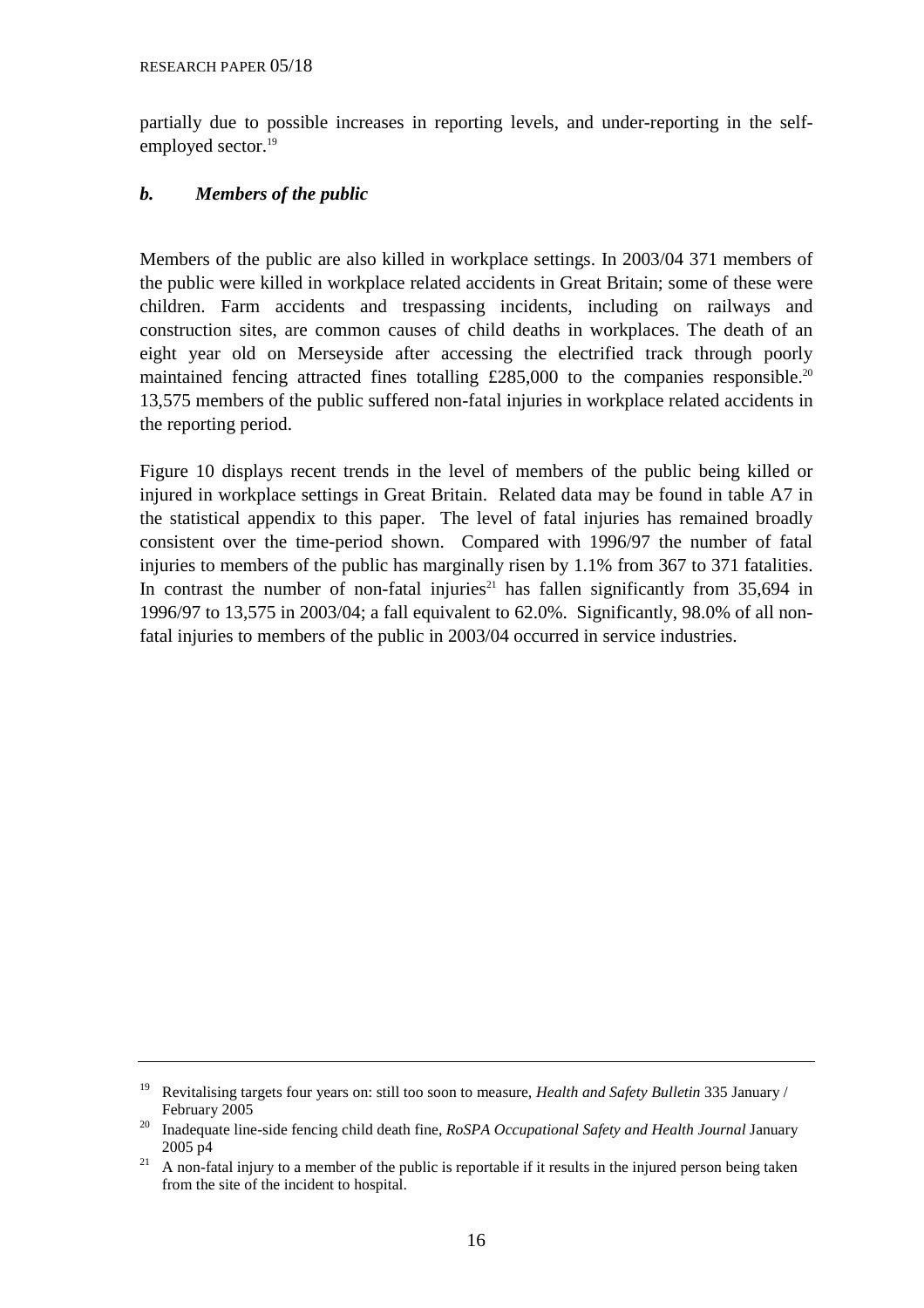

*Figure 10: Number of reported fatal and non-fatal injuries to members of the public*

#### *c. Work related illnesses and absenteeism*

The Second target in the Revitalising Health and Safety Strategy requires a 20% reduction in the rate of new cases of work-related illness by 2009/10. The third target is a 30% reduction by 2009/10 in the rate of days lost to work related injuries and ill health.

The Self-Reported Work-related Illness Survey 2003-04 shed new light on work related ill health. Other data was obtained through the Industrial Injuries Scheme, the Health and Occupation Reporting Network (THOR) and death records for occupational diseases. The results estimate that last year over 2.2 million people suffered from ill health they thought was work related; although the numbers have been falling since 1999, more than half the cases (1,108,000) were musculoskeletal (MSK) disorders affecting the back and upper limbs, and one in three new cases cite MSK as the cause. Stress related illness is also on the rise; 2 in 5 of reported new cases of ill health cite stress as the cause.

Other commonly reported illnesses were depression and anxiety, and diseases such as asthma, dermatitis and occupational deafness. It is also estimated that each year around 6,000 people die from occupational cancers and illnesses due to past exposures at work. Around 3,500 of these are attributable to exposure to asbestos.

In terms of the progress against the second Revitalising targets, HSE notes that performance has improved for MSK disorders, breathing or lung problems, skin problems, but there has been a deterioration for stress, depression or anxiety, although numbers reported to specialist doctors have declined a little since a rise in 2001.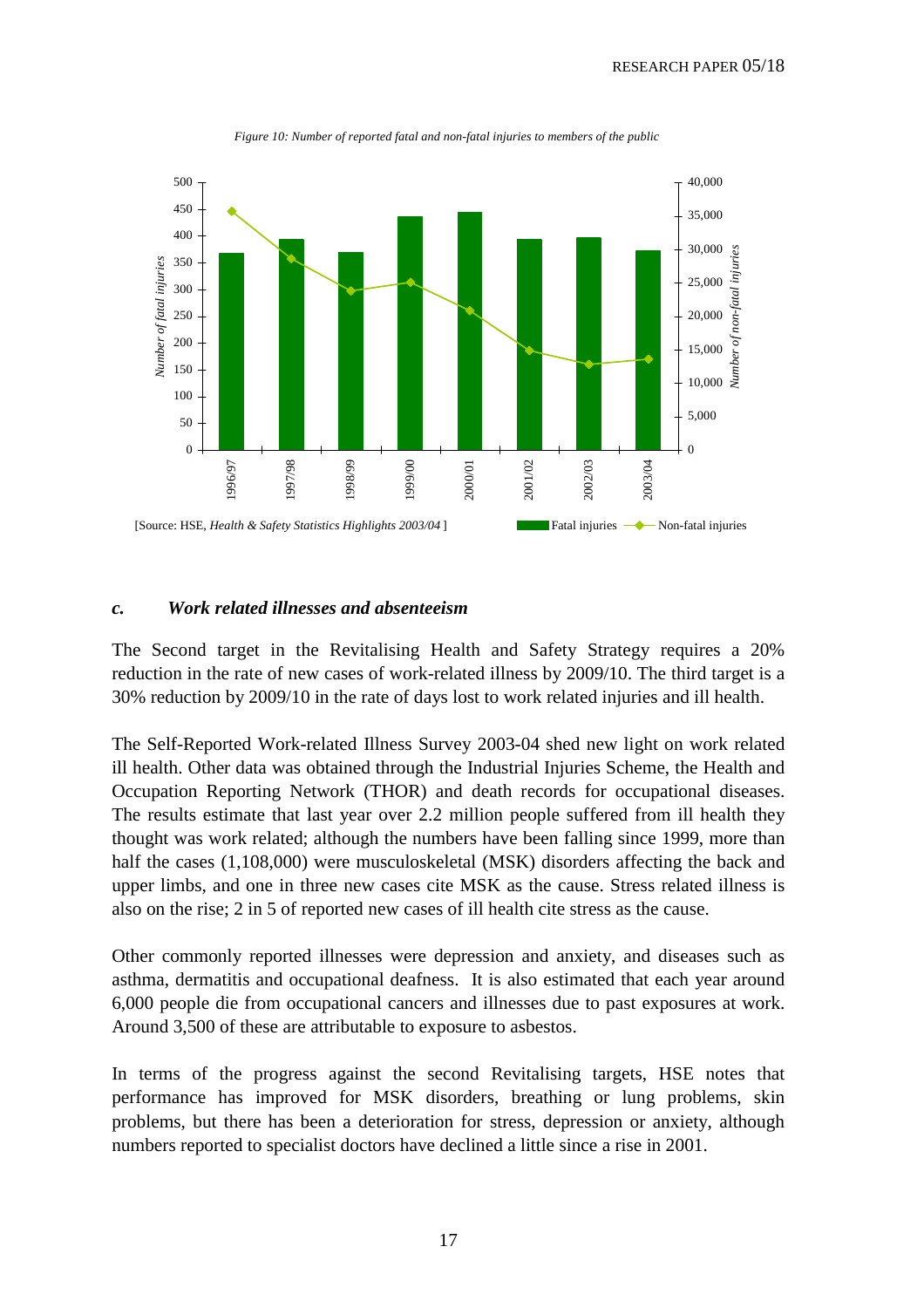The Ministerial Taskforce for Health, Safety and Productivity<sup>22</sup> was set up to work with HSC/E to deliver targets for reducing days lost through sickness absence in the public sector from an average of 10 days down to 7.5 days per person. The overall rate of lost days has fallen from 180,000 per 100,000 workers in 2000-02 to 170,000 in 2003-04. This equates to 38.6 million lost working days over the year (8.8 million for injuries and 29.8 million for ill health). Stress related illness accounted for 12.8 million days lost, whilst MSK accounted for 11.8 million.<sup>23</sup>

Initial feedback from a pilot study in the Department of Work and Pensions found that working days lost by sick leave fell by nearly three days when occupational health professionals worked with line managers. A delivery plan is in the process of being drawn up.<sup>24</sup> The HSE is spearheading a new campaign, 'Government Setting an Example'.<sup>25</sup>

## **2. International comparison**

Table 1 below displays the incidence rate, per 100,000 persons employed, of fatal injuries in work in a number of European countries between  $1994$  and  $2002.<sup>26</sup>$  Of the countries displayed, in 2002 the UK had the second lowest incidence rate of fatal accidents (1.3 per 100,000 persons employed). In comparison, Spain had an incidence rate of 4.3 in 2002 and in 2001 Portugal recorded an incidence rate of 9.0 fatal accidents per 100,000 persons employed.

Between 1994 and 2002 the largest percentage fall for an EU country in the number of fatal accidents at work has been in Sweden where the level fell by 74.5% from 235 in 1994 to 60 in 2002. The only increase in fatal injuries recorded in EU countries over this period was in Ireland where the level rose by 6. In the EU (15 countries) there were 4790 fatal injuries at work compared with 6423 in 1994, equivalent to a fall of 25.4%. Since statistics in other countries are collected on a different basis international comparisons are difficult; for example, include deaths travelling to and from work. Full fatal injury statistics for selected EU countries may be found in table A10 in the statistical appendix to this paper.

<sup>22</sup> [www.hse.gov.uk/gse/sickness.pdf](http://www.hse.gov.uk/gse/sickness.pdf) 23 Revitalising targets four years on: still too soon to measure, *Health and Safety Bulletin* 335 January /

February 2005 24 Tackling sickness absence in public service workers *RoSPA Occupational Safety and Health Journal* January 2005 p5<br>
<sup>25</sup> http://www.hse.gov.uk/gse/<br>
<sup>26</sup> Please note that data in table 1 varies in terms of methodology and definition to United Kingdom

specific data contained in this paper.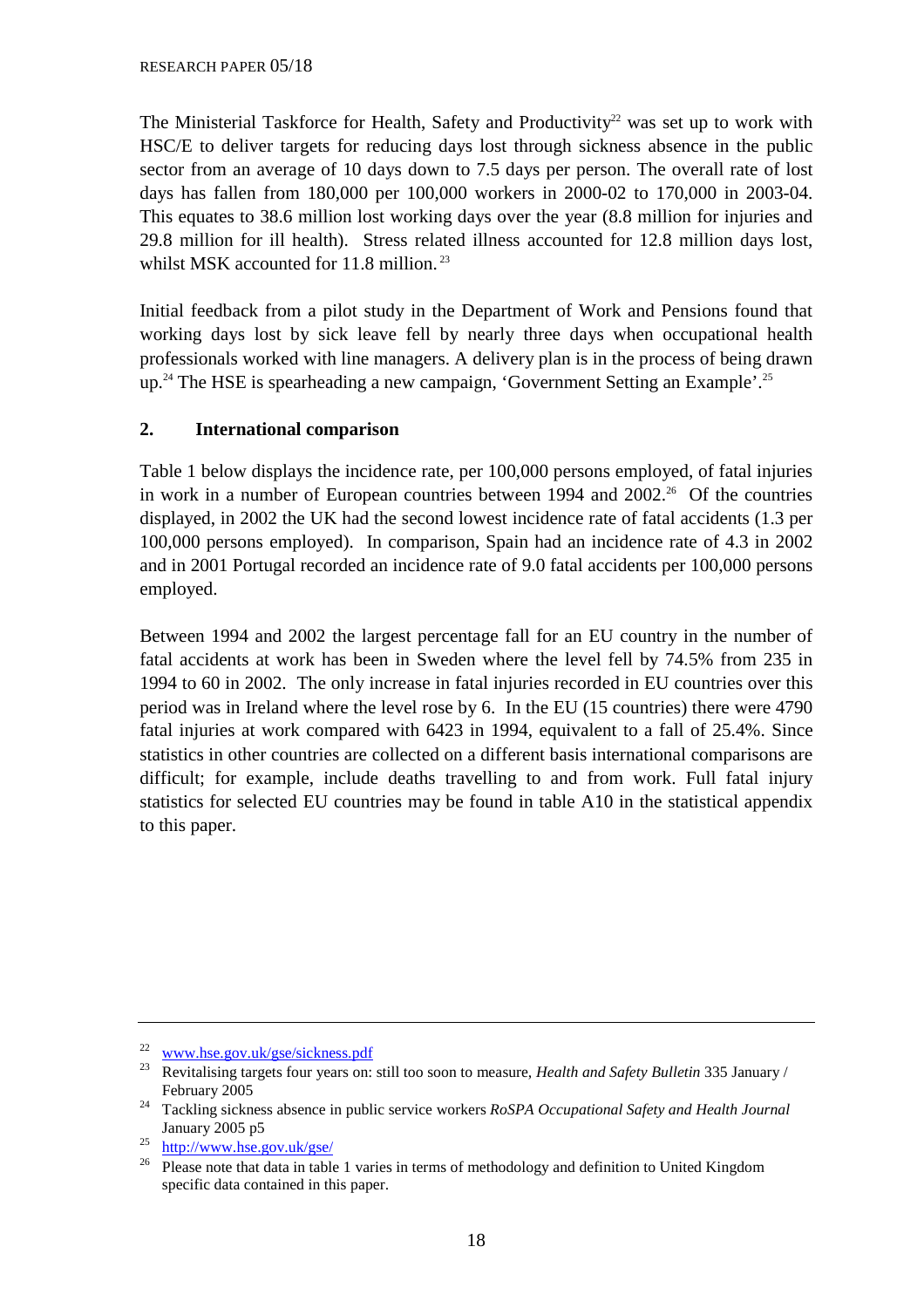| $\mathbf{I}$                       | $\mathbf{r}$<br>1994 | 1995      | 1996      | 1997      | 1998                 | 1999      | 2000 | 2001 | 2002      |
|------------------------------------|----------------------|-----------|-----------|-----------|----------------------|-----------|------|------|-----------|
| Belgium                            | 6.0                  | 5.9       | 5.5       | 3.1       | 3.1                  | 3.3       | 3.1  | 3.8  | 2.6       |
|                                    |                      |           |           |           |                      |           |      |      |           |
| Denmark                            | 2.8                  | 3.3       | 3.0       | 2.3       | 3.1                  | 2.2       | 1.9  | 1.7  | 2.0       |
| Germany                            | 3.7                  | 3.0       | 3.5       | 2.7       | 3.0                  | 2.4       | 2.1  | 2.0  | 2.5       |
| Greece                             | 4.3                  | 4.3       | 3.7       | 2.8       | 3.7                  | 6.3       | 2.7  | 2.9  | 3.8       |
| Spain                              | 7.0                  | 7.0       | 5.9       | 6.3       | 5.5                  | 5.0       | 4.7  | 4.4  | 4.3       |
| France                             | 4.3                  | 3.5       | 3.6       | 4.1       | 4.0                  | 3.4       | 3.4  | 3.2  | 2.6       |
| Ireland <sup>(b)</sup>             | 3.9                  | 4.2       | 3.3       | 7.1       | 5.9                  | 7.0       | 2.3  | 2.6  | 2.6       |
| Italy                              | 5.3                  | 4.8       | 4.1       | 4.2       | 5.0                  | 3.4       | 3.3  | 3.1  | 2.1       |
| Luxembourg                         | $\ddot{\phantom{a}}$ |           |           | $\ddotsc$ | $\ddot{\phantom{a}}$ | $\ddotsc$ | 6.8  | 1.7  | 2.4       |
| Netherlands                        | $\cdot$ .            | $\ddotsc$ | $\ddotsc$ | 3.0       | $\ddotsc$            | 2.3       | 2.3  | 1.7  | 1.9       |
| Austria                            | 5.3                  | 6.7       | 6.0       | 5.3       | 5.1                  | 5.1       | 5.1  | 4.8  | 5.1       |
| Portugal                           | 8.4                  | 7.9       | 9.8       | 8.3       | 7.7                  | 6.1       | 8.0  | 9.0  | $\ddotsc$ |
| Finland                            | 3.6                  | 2.8       | 1.7       | 2.8       | 2.4                  | 1.8       | 2.1  | 2.4  | 2.0       |
| Sweden                             | 2.1                  | 2.3       | 2.1       | 2.2       | 1.3                  | 1.1       | 1.1  | 1.4  | 1.2       |
| United Kingdom                     | 1.7                  | 1.6       | 1.9       | 1.6       | 1.6                  | 1.4       | 1.7  | 1.5  | 1.3       |
| Norway                             |                      | ٠.        | $\ddotsc$ | 1.4       | 4.3                  | 2.4       | 3.8  | 3.2  | 3.1       |
| EU $(15$ countries) <sup>(b)</sup> | 3.9                  | 3.7       | 3.6       | 3.4       | 3.4                  | 2.9       | 2.8  | 2.7  | 2.5       |
| Euro-zone <sup>(b)</sup>           | 4.6                  | 4.2       | 4.1       | 3.8       | 4.0                  | 3.3       | 3.2  | 3.1  | 2.9       |

#### **Table 1: Rate of fatal accidents at work: European comparisons**

Notes: .. Not available

*Per 100,000 persons employed* 

(a) Figures for 2002 are provisional values only.

(b) From 1998 figures exclude road traffic accidents and transport accidents on board any means of transport in the course of work.

Source: Eurostat, *Eurostat Statistics in Focus - Theme 3 - Accidents at Work in the EU*

Figure 11 below compares rates in 2002 with 2001 rates for each of the countries in the above table.



*Figure 11:Rate of fatal accidents at work: European comparisons*

[Source: Eurostat, *Eurostat Statistics in Focus - Theme 3 - Accidents at Work in the EU* ]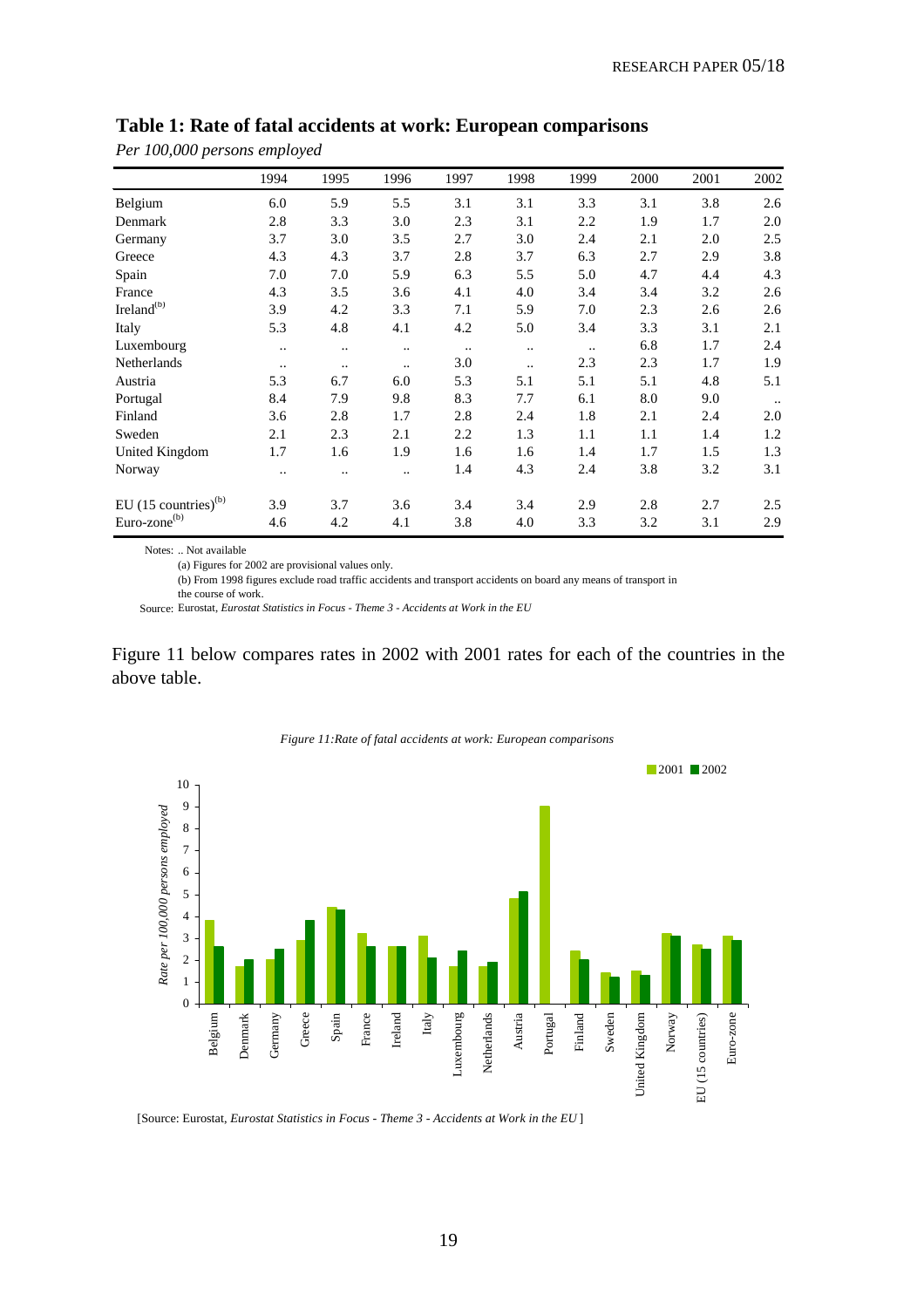#### **3. Comparison with road deaths and home accidents**

Compared with  $606^{27}$  fatal workplace injuries to workers and members of the public in 2003/04, there were 3,508 fatal injuries as a result of road accidents in Great Britain in 2003.28 HSE estimates that up to a third of all road traffic accidents involve somebody who is at work at the time. <sup>29</sup> This may account for over 20 fatalities and 250 serious injuries every week. Additionally, there were 2,994 fatal injuries in the home in 2002.<sup>30</sup>

In 2003 there were 33,707 serious injuries as a result of road accidents, compared with 31,941 major injuries to workers in the workplace in 2003/04. Further historical statistics on road deaths may be found in table A9 in the statistical appendix to this paper.

# **C. What are the priority areas for health and safety enforcement today?**

The world of work has changed much in the thirty years since HSWA was enacted. Fewer people are employed in heavy industries or expect jobs for life. Many more people are employed in service sectors, and within smaller businesses,  $31$  possibly working part-time, or on temporary contracts, or self-employed. The workforce is also ageing and more women are in employment than thirty years ago. Although these days there is greater flexibility to balance home and work commitments, stress has become a feature of work related ill health today, as have musculoskeletal (MSK) problems associated with more sedentary or automated occupations and the introduction of computer and IT equipment. Hence the focus of health and safety enforcement work is changing, too.

The HSC Strategic Plan 2001/04<sup>32</sup> identified eight priority areas that visiting inspectors are required to focus their enforcement activities on. The rationale is to tackle the most significant hazards and industries where large numbers are employed, the incidence rate of injuries or ill health is high, and where there are drivers to deliver success.

The hazard programmes identified include falls from height, workplace transport, musculoskeletal disorders, work related stress and slips and trips. The priority sectors identified include construction, agriculture and the health services.

<sup>&</sup>lt;sup>27</sup> 235 workers and 371 members of the public<br><sup>28</sup> DfT, *Road Casualties in Great Britain 2003, Main Results*.

<sup>&</sup>lt;sup>29</sup> Driving at work: Managing work-related road safety INDG 32 HSE September 2003<br>http://www.hse.gov.uk/pubns/indg382.pdf

 $\frac{30}{31}$  ONS, *Mortality Statistics; injury and poisoning 2002*, Table 13.<br><sup>31</sup> It is estimated that there are over three million businesses in Britain that employ fewer than ten employees. In research for the HSC Greenstreet Berman concluded that the large number of SMEs (small and medium sized enterprises) presented a challenge to the enforcing authorities' reliance on traditional contract-based methods. *Health and Safety Bulletin* 334 December 2004.<br><sup>32</sup> http://www.hse.gov.uk/aboutus/plans/hscplans/plan0104.htm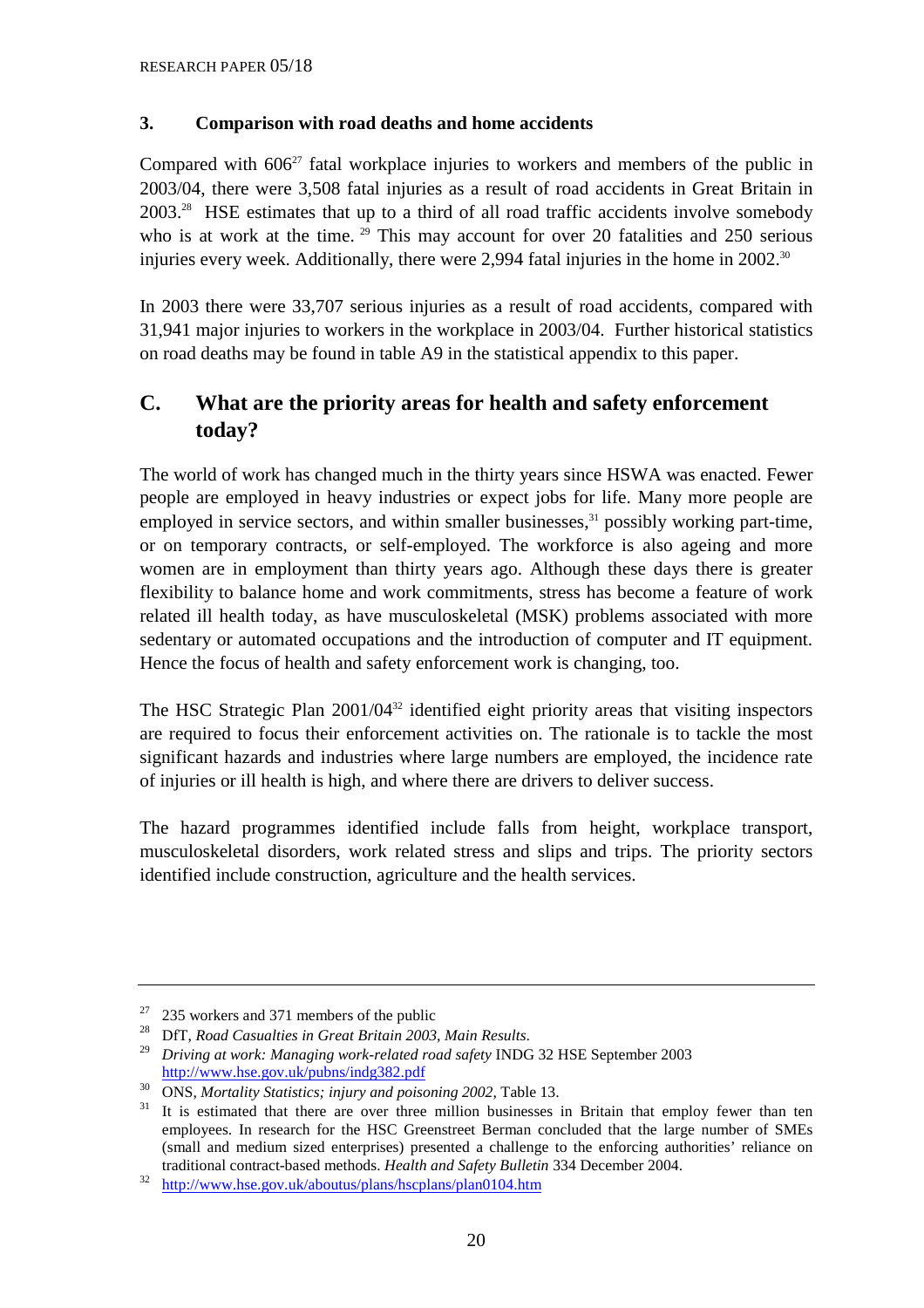HSC's Business Plan 2003-2004 notes that it is refocusing its resources to deliver the eight priority programmes. Approximately £33million of HSE staff resource (24% of HSE staff by salaries) was allocated to delivering the priority programmes in that year. A detailed breakdown of the allocation can be found in the Plan.<sup>33</sup>

Although inspection and enforcement activity account for the most significant portion of staff time, time is also spent developing guidance and standards, and developing and sharing good practice.

#### *a. The Construction industry*

Of the priority sectors, deaths and injuries in the construction industry in the UK continue to be cause for concern. In 2003/04 70 workers died in the construction industry. This accounts for nearly one third (29.8%) of all fatalities of workers in that year, yet in March 2004 workers in the construction industry only accounted for 7% of all workforce jobs. A detailed statistical assessment of accidents and fatalities can be found at the end of this paper.

A number of trade unions have been campaigning for improvements in accident rates in this area. A background on health and safety issues in the construction industry can be found in Library Note SNSC-01702 *Health and Safety – Construction Industry*. 34

The current HSE workplan for 2003-04 sets out a Construction Priority Programme<sup>35</sup> to achieve the targets and plans set at the 2001 Construction Health and Safety Summit:

· A reduction of incidence rate of fatal and major injuries by 40% by 2004/05 (and 55% by 2009/10).

· A reduction of incidence rate of cases of work-related ill health of employees by 20% by 2004/05 (and 50% by 2009/10).

· A reduction in number of working days lost per 100 000 workers from workrelated injury and ill health by 20% by the end of 2004/05 (and 50% by 2009/10).

The National Audit Office concluded that the construction industry was unlikely to realise the target it set itself in 2001 of a 40% reduction in deaths and major injuries by 2005 and a 55% reduction by 2010.36

Table 2 below displays the number of fatal injuries at work in the construction industry by country in the EU. The number of fatal accidents per annum in the construction sector across Europe fell between 1994 and 2002. However, the fatal and non-fatal injury rate

<sup>&</sup>lt;sup>33</sup> HSC Business Plan 2003-2004 <u>http://www.hse.gov.uk/aboutus/plans/hscplans/plan0104-05.htm</u> http://hcl1.hclibrary.parliament.uk/notes/ses/snsc-01702.pdf

<sup>&</sup>lt;sup>35</sup> HSE Construction Priority Programme <u>http://www.hse.gov.uk/construction/pdf/plan200304.pdf</u><br><sup>36</sup> *HSE: improving health and safety in the construction industry.* Report by the Comptroller and Auditor

General, HC531 2003/04, NAO, ISBN 0 1029 2805 3<www.nao.org.uk>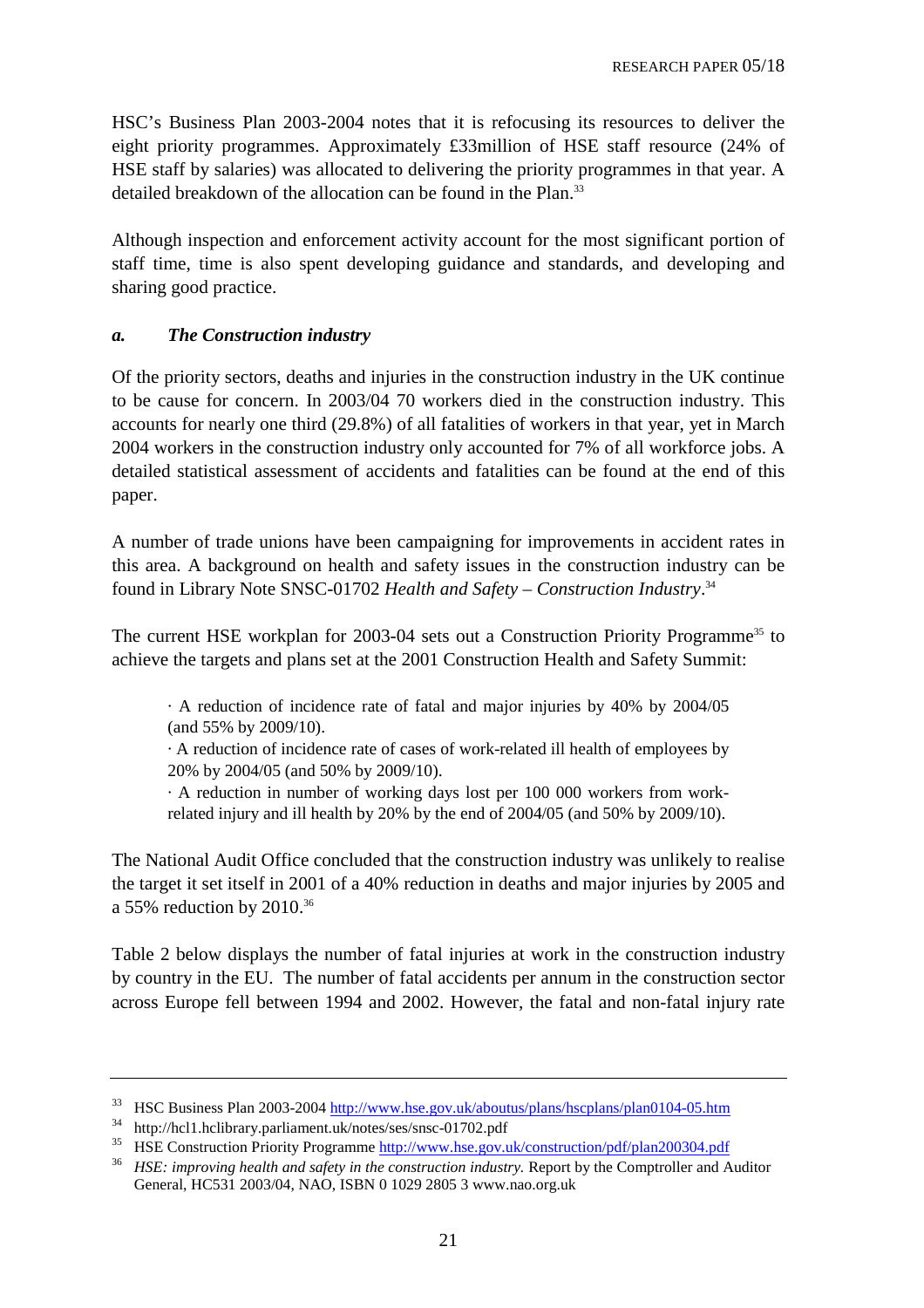for the sector is twice the EU sectoral average. Small and Medium Sized Enterprises (SMEs) employing less than 10 employees have higher non-fatal accident rates than larger firms, of over 250 employees, possibly due to resource issues, but also working in sub-sectors where the risks may be higher.<sup>37</sup> Notably, as a proportion of all fatal injuries at work, fatal injuries at work in the construction industry have increased from 22.7% in 1994 to 25.4% of the total in 2002.

|                   | 1994      | 1995           | 1996                 | 1997           | 1998           | 1999           | 2000  | 2001  | 2002           | % change<br>1993-2002 | Proportion of all<br>fatal accidents |       |
|-------------------|-----------|----------------|----------------------|----------------|----------------|----------------|-------|-------|----------------|-----------------------|--------------------------------------|-------|
|                   |           |                |                      |                |                |                |       |       |                |                       | 1994                                 | 2002  |
| Belgium           | 36        | 40             | 32                   | 32             | 18             | 30             | 27    | 35    | 25             | $-30.6$               | 26.1%                                | 24.3% |
| Denmark           | 14        | 15             | 13                   | 12             | 12             | 10             | 13    | 9     | 7              | $-50.0$               | 18.7%                                | 12.3% |
| Germany           | 348       | 310            | 286                  | 248            | 233            | 221            | 193   | 163   | 187            | $-46.3$               | 22.6%                                | 19.7% |
| Greece            | 31        | 34             | 27                   | 21             | 31             | 30             | 21    | 24    | 38             | 22.6                  | 37.3%                                | 54.3% |
| Spain             | 271       | 287            | 238                  | 245            | 241            | 244            | 229   | 226   | 246            | $-9.2$                | 23.9%                                | 30.6% |
| France            | 223       | 197            | 224                  | 226            | 226            | 172            | 201   | 188   | 165            | $-26.0$               | 24.0%                                | 20.5% |
| Ireland           | 10        | 14             | 7                    | 15             | 15             | 14             | 11    | 17    | 21             | 110.0                 | 20.0%                                | 39.6% |
| Italy             | 331       | 310            | 276                  | 272            | 293            | 289            | 274   | 258   | 233            | $-29.6$               | 25.0%                                | 24.1% |
| Luxembourg        | 4         | $\overline{4}$ | 4                    | 8              | $\overline{4}$ | $\overline{2}$ | 6     | 1     | $\overline{2}$ | $-50.0$               | 40.0%                                | 20.0% |
| Netherlands       | $\ddotsc$ | 13             | 13                   | 30             | 30             | 26             | 25    | 25    | 28             | $\ddotsc$             |                                      | 30.8% |
| Austria           | 16        | 90             | 45                   | 51             | 47             | 49             | 50    | 32    | 39             | 143.8                 | 5.9%                                 | 17.9% |
| Portugal          | 66        | 71             | 76                   | 96             | 96             | 83             | 102   | 139   | $\ddotsc$      | $\ddotsc$             | 22.3%                                |       |
| Finland           | 10        | 12             | 6                    | 13             | 10             | 9              | 9     | 11    | 6              | $-40.0$               | 19.2%                                | 12.5% |
| Sweden            | 17        | 15             | 12                   | 12             | 9              | 6              | 13    | 12    | 12             | $-29.4$               | 7.2%                                 | 20.0% |
| United Kingdom    | 78        | 79             | 90                   | 80             | 65             | 81             | 105   | 80    | 69             | $-11.5$               | 30.0%                                | 32.5% |
| Norway            |           |                | $\ddot{\phantom{a}}$ | $\overline{2}$ | 11             | 6              | 6     | 3     | 10             |                       |                                      | 26.3% |
| EU (15 countries) | 1,457     | 1,491          | 1,349                | 1,361          | 1,330          | 1,266          | 1,279 | 1,220 | 1.217          | $-16.5$               | 22.7%                                | 25.4% |
| Euro-zone         | 1,317     | 1,348          | 1,207                | 1,257          | 1,244          | 1,169          | 1,148 | 1,119 | 1,129          | $-14.3$               | 22.8%                                | 25.3% |

| Table 2: Number of fatal accidents at work: Construction industry |  |  |  |  |  |
|-------------------------------------------------------------------|--|--|--|--|--|
|-------------------------------------------------------------------|--|--|--|--|--|

Note: .. Not available

Source: Eurostat, *Eurostat Statistics in Focus - Theme 3 - Accidents at Work in the EU*

# **III Company law and Directors' Duties**

## **A. Current company law**

#### **1. Who is to blame for workplace deaths and injuries?**

According to research by the Health and Safety Executive (HSE) over 70% of workplace fatalities are preventable; many can be attributed to management failures yet fewer than 30% result in prosecution for a health and safety offence.38 The outcome of inquiries into

<sup>37</sup> *European Statistics on Accidents at Work* 2001 survey<br>http://agency.osha.eu.int/publications/magazine/7/en/index.htm

<sup>&</sup>lt;sup>38</sup> Safety Lottery: How the Level of Enforcement of Health and Safety Depends on Where you Work Centre for Corporate Accountability / Unison 2003 <http://www.corporateaccountability.org/dl/LocAuth/safetylottery.pdf>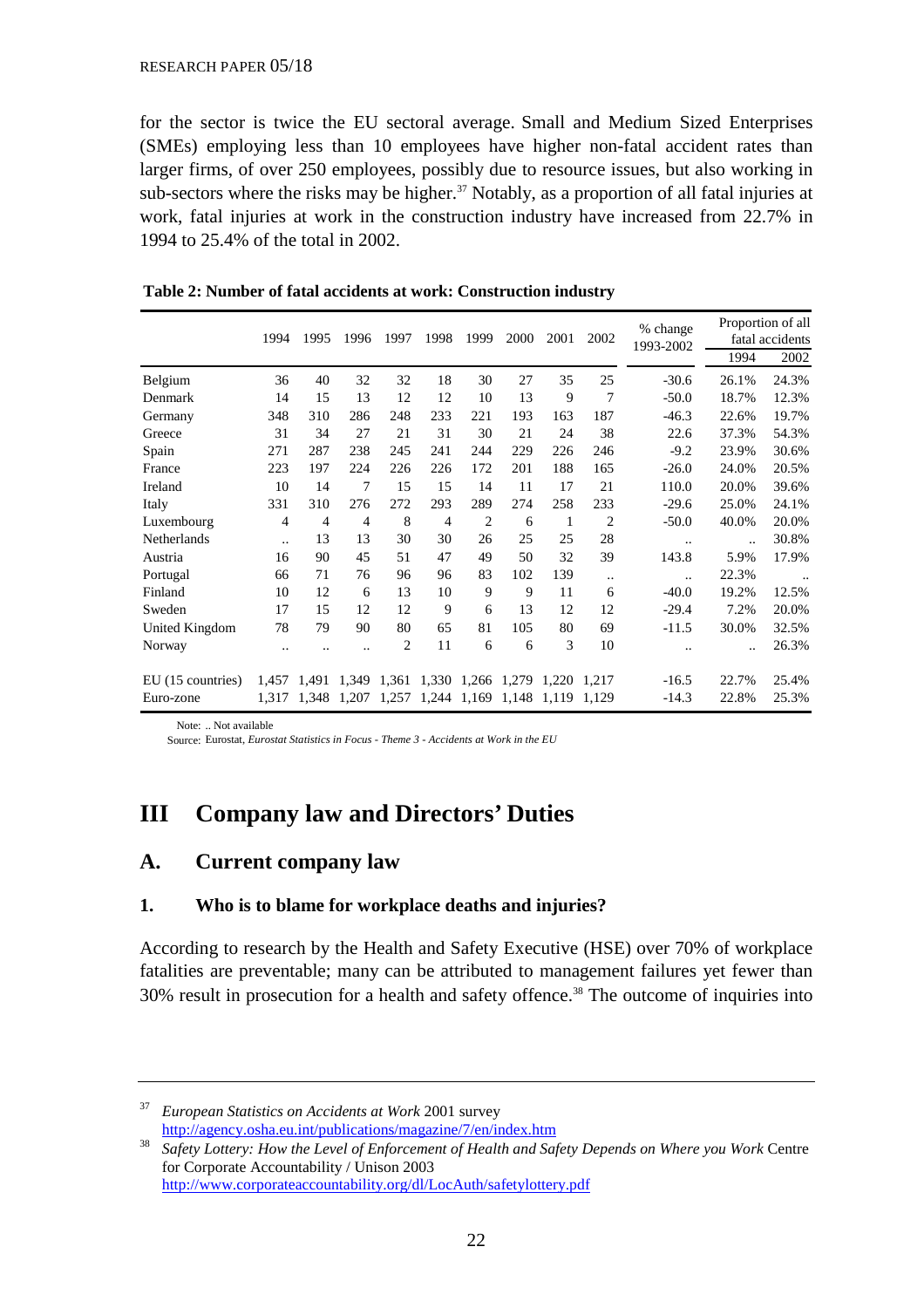a number of major disasters found that, failures at managerial levels were at least as important as technical failure and human error, in causing the accidents. HSE reports:

For example, in the report of the Public Inquiry into the Piper Alpha disaster, Lord Cullen stated: "I am convinced from the evidence…that the quality of safety management by operators is fundamental to offshore safety. No amount of detailed regulations for safety improvements could make up for deficiencies in the way that safety is managed by operators" (Cullen, 1990, pg. 301) Similarly, Mr. Justice Sheen (1987, pg. 14) investigating the sinking of the Herald of Free Enterprise concluded, "a full investigation into the circumstances of the disaster leads inexorably to the conclusion that the underlying or cardinal faults lay higher up in the company…From top to bottom the body corporate was infected with the disease of sloppiness." 39

The Bill's campaigners are seeking to place a statutory duty on company directors to motivate leaders to establish and maintain a good safety climate and a reduction in death and injuries. The following section outlines current company law and duties on directors and questions if legislation can indeed motivate companies to improve their safety record.

## **2. What are a company's general duties under the law?**

The general duties of directors, both executive and non-executive, are based upon a mix of common law requirements and principles and statutory requirements set out in the Companies' Acts and other legislation.

The first category is the fiduciary duties owed to the company as a whole. They contain a degree of overlap and are for the most part derived from case law and are therefore not easily summarised. The independent Company Law Review Steering Group (CLRSG) has looked at them at as part of the overall review of company law that has taken place over a number of years. The CLRSG recommended that they be set out in statute as a clear statement of the scope of directors' duties. A draft schedule setting out these general duties appeared in the CLRSG report – *Modern Company Law: Final Report.*40 It is essentially a codification of the case law and is a helpful summary of these duties. The schedule is summarised below:

- 1. A director must act in accordance with the constitution of the company
- 2. A director must act in good faith to promote the success of the company
- 3. A director must not delegate his powers unless specifically authorised to do so

<sup>&</sup>lt;sup>39</sup> The role of managerial leadership in determining workplace safety outcomes Prepared by the University of Aberdeen for the Health and Safety Executive, HSE Research Report 044 2003

<http://www.hse.gov.uk/research/rrpdf/rr044.pdf>40 *Modern Company Law For A Competitive Economy: Final Report* [URN 01/942], 26 July 2001 Annex  $\mathcal{C}$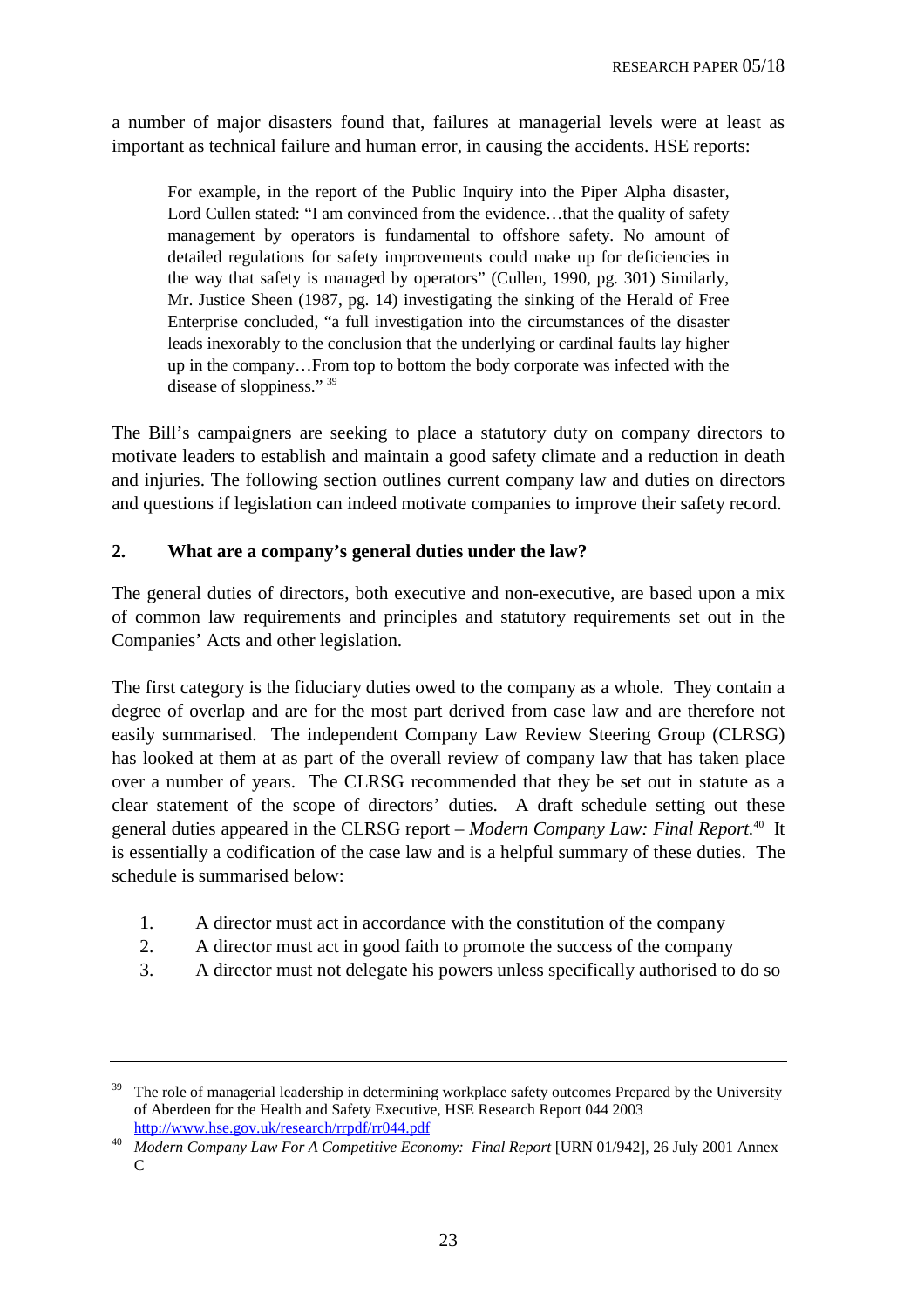- 4. A director must exercise the care, skill and diligence that would be exercised by a reasonably diligent person in his position and with his knowledge
- 5. A director must avoid conflicts of interest
- 6. A director must not abuse his position for personal gain
- 7. A director must not receive benefits from third parties
- 8. Directors have special duties, where a company is likely to default on debts or is likely to be unable to avoid insolvent liquidation.

CLRSG has taken the opportunity of the review to clarify and extend the common law duties of directors. For example, there is a greater recognition in the schedule of the directors' responsibilities to groups other than just shareholders, for example to employees.

The second set of duties is that imposed by Companies' Acts and associated legislation, most important of which is the insolvency legislation.

It may be something of a surprise to find that there is no requirement in company law for a company to have a board of directors, but of course most do and company statute law imposes a variety of obligations upon them. Indeed, if a company does not have a director statute law describes the functions and authority exercised within a company and, regardless of what their title may be, defines the person exercising those powers as a director.

Many of the powers of a director are set out in the Model set of Articles of Association of a company – essentially the rules which govern the internal workings of a company – known as Table A. These set out the directors' roles in the management of meetings, registration of documents, alteration of capital, the winding up of a company etc. Other sections of the legislation set out the directors' power to bind the company in contracts with third parties, thus third parties are entitled to expect a company to honour contracts made by directors, regardless of the limits set internally on their capacity to make contracts.

The law also imposes upon directors the duty to ensure that the company prepares and registers various documents according to timetables set out in the legislation. For example, it is the directors' duty to ensure that company accounts and a Directors' report (including the new Operating and Financial Review currently in a draft regulation) are produced each year. Directors also have the associated responsibilities of the appointment of auditors and ensuring that the company maintains adequate accounting records.

A discrete area of law is that concerning insolvency proceedings. The *Insolvency Act 1986* (IA) imposes various duties on directors designed to protect the interest of creditors rather than shareholders. Responsibilities exist not just from the point of formal insolvency onwards but also in the preceding period when a company might still be trading but have no realistic long term chance of escaping insolvency proceedings. Under the Act there is the serious offence of wrongful trading (IA S 214) which supplements an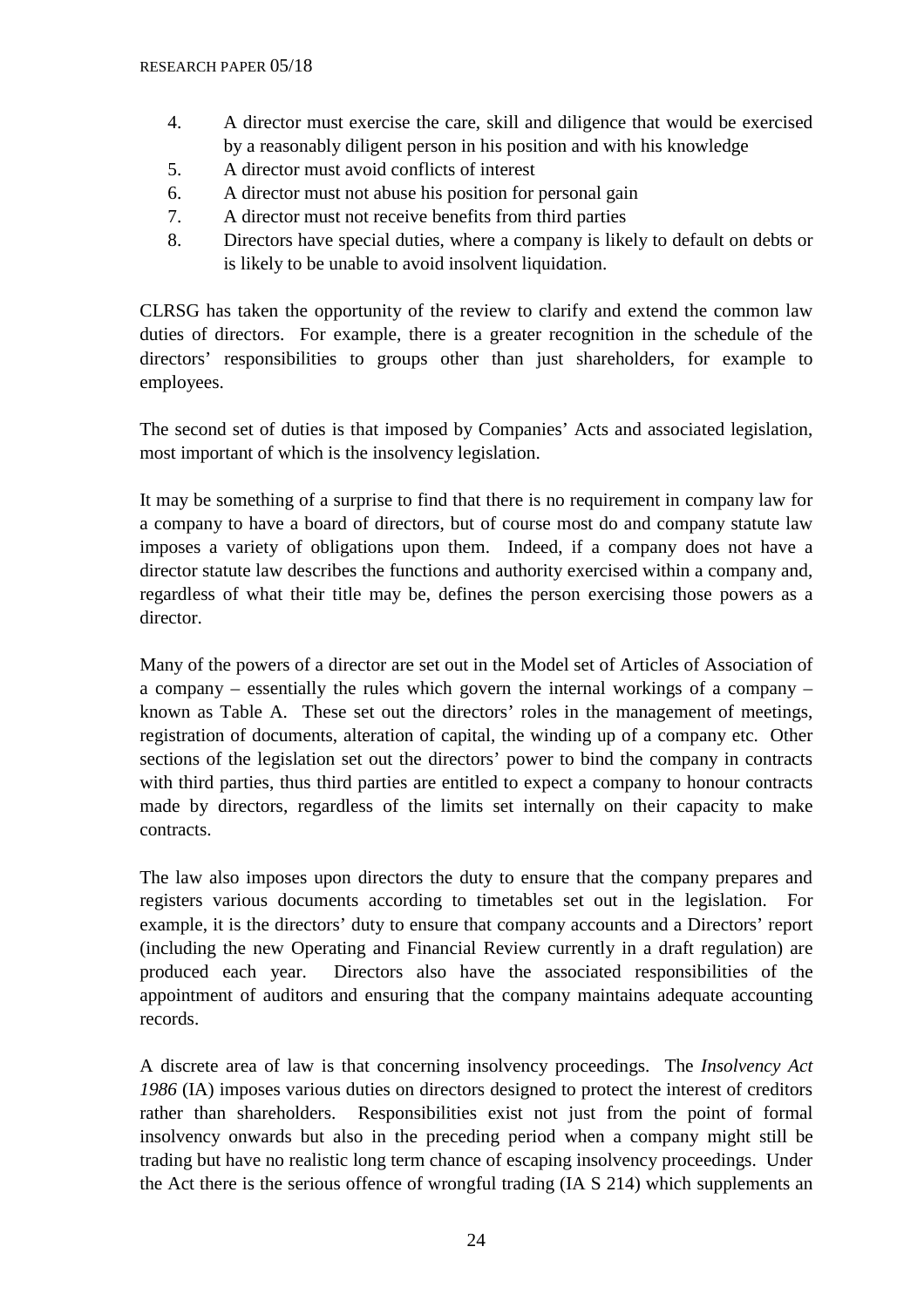older offence of fraudulent trading (CA S 458). Directors could find themselves personally liable for substantial debts if convicted of either. For example, in the case of fraudulent trading a director could be sentenced to seven years imprisonment and/or an unlimited fine. Directors thus convicted could also be disqualified from holding a directorship in the UK for a period of up to 15 years.

#### **3. What are the current duties relating to health and safety?**

Under the *Companies Act 1985*, a company has a separate legal identity from the directors that manage it and the people who work for it. Legal duties placed upon a company are not automatically placed on the company's directors; individual directors therefore are not obliged to take any particular action to comply with the company's obligations under the *Health and Safety at Work etc. Act* 1974 (HSWA), although their failure to act may mean that the company fails to comply with health and safety legislation and therefore may be committing an offence.

Companies have a general legal duty to maintain a safe workplace. Section 2 of HSWA states; "It shall be the duty of every employer to ensure, so far as is reasonably practicable, the health, safety and welfare at work of all his employees." Prosecution for failures in their duty under sections 2 and 3 of HSWA is the main instrument by which negligent companies are pursued for health and safety offences in the UK today.

Companies cannot avoid liability for any breach of general duties under HSWA by arguing those senior managers and the 'directing mind', or anyone to whom a duty may have been delegated, did all that was required of them. There may be limited mitigation against absolute obligations and criminal liabilities under HSWA if the employer is able to establish that all reasonably practicable precautions had been taken to ensure that employees and others were not exposed to risks to their health and safety by the way the company conducted its business.

Since December 1999 companies incorporated in the UK and listed on the London Stock Exchange (LSE) have been subjected to the LSE's corporate governance requirements. This requires boards of directors to identify, evaluate and manage their significant risks and to assess the effectiveness of their internal control systems. The Combined Code on Corporate Governance (known as the Turnbull Report) advocates a level of controlled risk determined by opportunities and threats. These risk-based assessments are made at corporate level within an internal review and monitoring process.

Campaigners and supporters of this Bill say that, although company directors are exempt from any positive statutory health and safety duties, there are no individuals within a company more important to ensuring that a company operates safely than company directors.

It is company directors who have the power to decide:

The level of resources that their company puts into safety.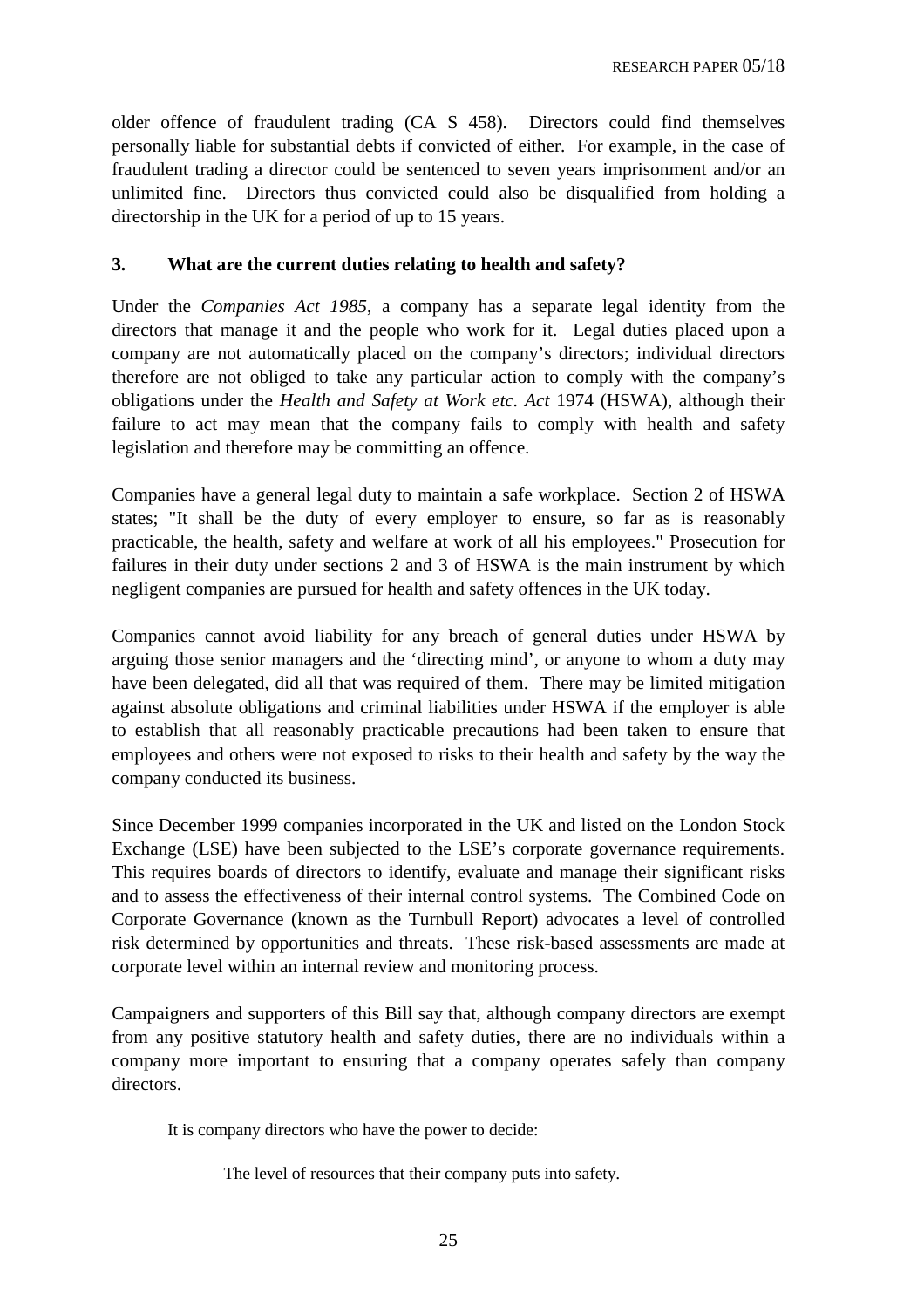The extent to which managers within their company prioritise safety

Whether or not their company is subject to proper safety audits

 Whether their Company is proactive in identifying unsafe practices and how those practices can be changed

"So, as far as existing health and safety law is concerned, the privilege of power comes without the burden of responsibility."41

#### **4. What voluntary guidance is available to directors on health and safety?**

The HSC published voluntary guidance on directors' duties in July 2001. 42 It does not have the status of an Approved Code of Practice. It imposes no legal requirements and carries no penalties for breaching it.

An Approved Code of Practice (ACoP) as designated under s.16 of HSWA has no statutory force but a prosecutor can take to court a failure to comply with a provision of the ACoP as proof that the defendant has contravened the regulation to which the offence relates. The present Bill states that consideration should be given to codes of practice issued or approved by HSC under section 16 of HSWA when determining the 'reasonable steps' that directors should take to comply with their duties under the Bill.

The 2001 guidance is aimed at commercial enterprises, as well as public bodies and voluntary organisations. It encourages companies to nominate a director who will champion health and safety matters in the organisation, and to ensure that individual members of the board recognise their personal liabilities and responsibilities under the law. The organisation should also have a clear health and safety policy, and ensure that all board decisions reflect the organisation's health and safety policy.

#### **5. What are the penalties on company officers?**

Since most of the duties of directors towards their company are based in common law principles, a breach of those principles would most likely be remedied by a civil action for damages. Thus the level of damages would be proportional to the size, or consequence, of the breach. It is very difficult, therefore to generalise comment on their level. For example, Equitable Life is currently pursuing actions against some of its exdirectors for £1.7 billion. The main statutory punishments are imprisonment, fines and/or disqualification from holding a directorship (under the provisions of the *Company* 

<sup>&</sup>lt;sup>41</sup> Directors' Duties - T & G briefing pack January 2005

<sup>42</sup> Directors responsibilities for health and safety INDG343 HSE 02/02 <http://www.hse.gov.uk/pubns/indg343.pdf>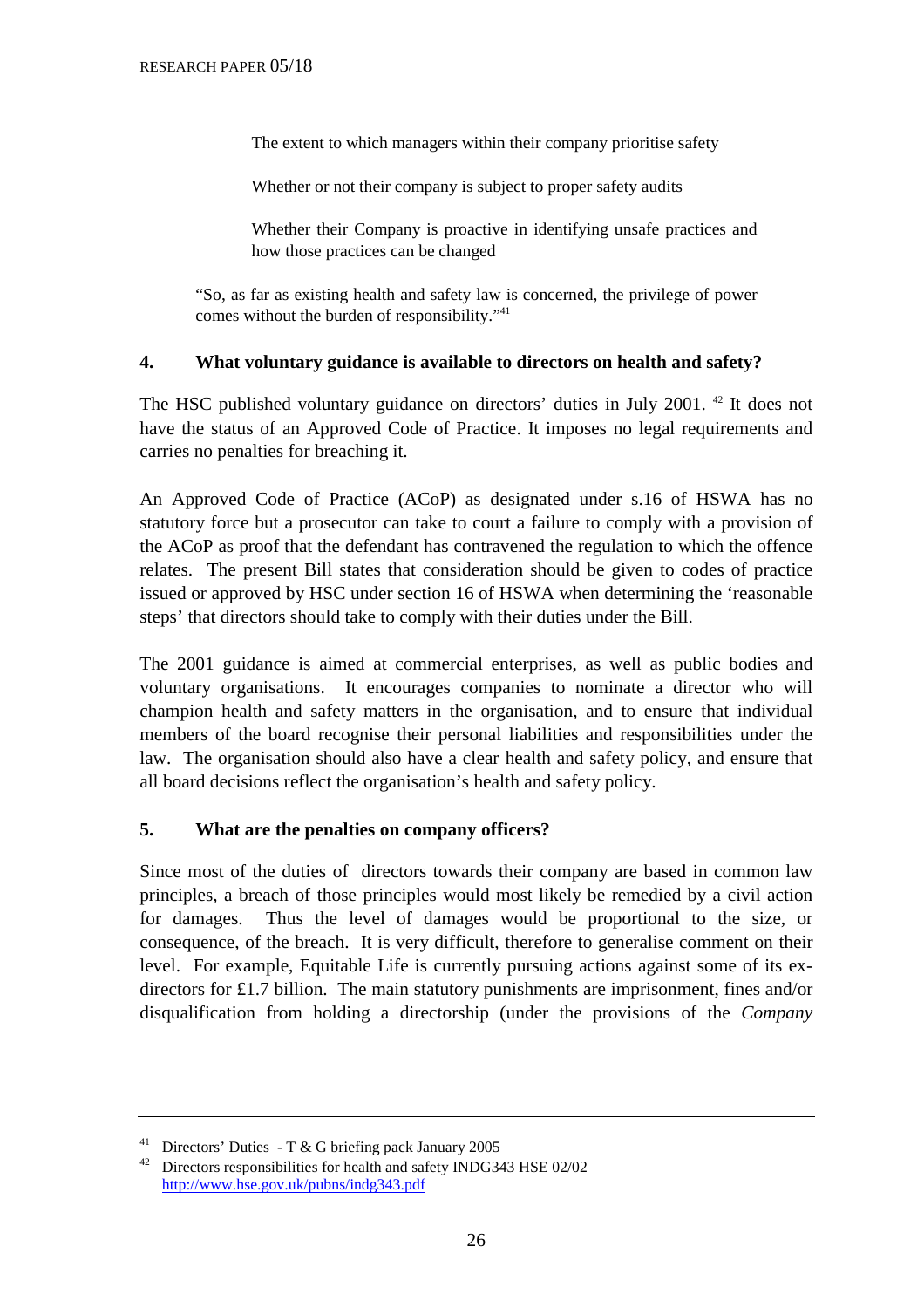*Directors Disqualification Act 1986*). Illustrated offences together with the punishment are listed below:

| Section | General nature of an offence                                                                                  | Punishment <sup>1</sup>        |
|---------|---------------------------------------------------------------------------------------------------------------|--------------------------------|
| 110(2)  | Making a false statement as to the value of shares                                                            | Two years or a fine; or both   |
| 173(6)  | Making a false statement with respect to repayment of<br>capital                                              | Two years or a fine; or both   |
| 223(1)  | Company failing to keep accounting records                                                                    | Two years or a fine; or both   |
| 389A(3) | Officer of company making false or misleading<br>statements to auditors                                       | Two years or a fine; or both   |
| 450     | Destroying or mutilating documents, falsifying<br>documents or making false entries.                          | Seven years or a fine; or both |
| 458     |                                                                                                               | Seven years or a fine; or both |
|         | Being a party to carrying on company business with<br>intent to defraud creditors or for a fraudulent purpose |                                |

#### **Companies Act 1985: offences**

Note: (1) Maximum sentence on indictment.

*Source: Palmers Company Law vol 4, A 0499*

The lack of specific health and safety duties makes it difficult, and sometimes impossible, to prosecute directors for either manslaughter or for health and safety offences as a result of corporate failures.

In order to prosecute directors and senior managers for health and safety offences, it is necessary to show that an offence by the company was the result of their consent, connivance or neglect. Section 37 of HSWA states: "Where a 'body corporate' commits a health and safety offence, and the offence was committed with the consent or connivance of, or was attributable to any neglect on the part of, any director, manager, secretary or other similar officer of the body corporate, then that person (as well as the body corporate) is liable to be proceeded against and punished." In order to prosecute directors for manslaughter it is necessary to show the death was the result of gross negligence on their part.

The number of company directors and other senior corporate officers prosecuted and convicted for offences under section 37 of the HSWA in cases following HSE investigations since 1996/97 is contained in table 3 below.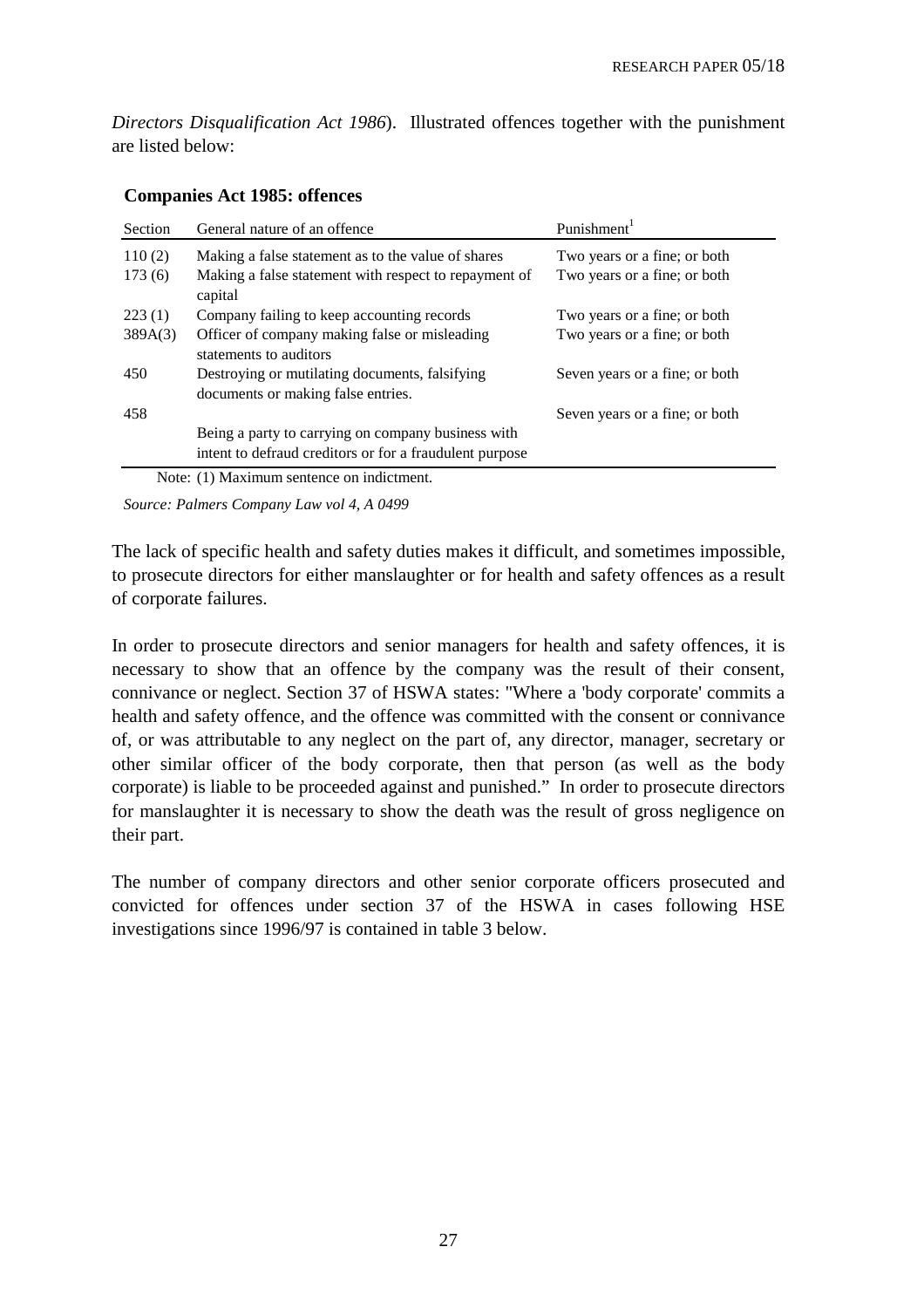|         | Number of<br>prosecutions | Number of<br>convictions |
|---------|---------------------------|--------------------------|
| 1996/97 | 17                        | 15                       |
| 1997/98 | 6                         | 5                        |
| 1998/99 | 9                         | 9                        |
| 1999/00 | 17                        | 12                       |
| 2000/01 | 16                        | 15                       |
| 2001/02 | 16                        | 11                       |
| 2002/03 | 18                        | 9                        |
| 2003/04 | 12                        | 10                       |

#### **Table 3:Prosecutions under S. 37 of Health & Safety at Work Act 1974**

 *Number of company directors and other senior corporate officers*

Source: HC Deb 20 January 2005 1062W

It is not possible from the figures to identify convictions that resulted in imprisonment of directors. Imprisonment is only an option in a very limited number of cases under HSWA; of course, directors may be imprisoned for other offences, including manslaughter, deception, and falsification of company documents and records.

The maximum penalty that can be imposed at a Crown Court for a breach of Section 2(1) of the HSWA is an unlimited fine. Company directors convicted of a breach of HSWA Section 37 may be disqualified, for up to 2 years, from being the director of a company, under s2 (1) of the *Company Directors Disqualification Act 1986*.

#### **6. What is the average fine levied on companies for health and safety offences?**

In 2003/04 818 duty-holders were convicted following HSE Field Operations Directorate investigations in Great Britain. The average fine per case was £13,947 compared with £8,846 in 2002/03; an increase equivalent to 57.7%. Of the 818 duty holders convicted in 2003/04 20 were fined in excess of £100,000. Excluding such fines, the average fine in 2003/04 was £9,415, compared with £8,054 in 2002/03 (when five duty holders were fined in excess of £100,000). This constitutes an increase of 16.9% on the year. $43$ 

## **7. Will scheduled company law reform change anything?**

New draft legislation announced in the Queen's Speech would "clarify directors' responsibilities". The draft bill will largely be based on the 2002 "Modernising Company Law" white paper.<sup>44</sup> The Government has said the draft Bill will simply codify directors' existing common-law duties "without changing the essential nature of those duties". Consequently, the Government's draft bill will focus primarily on responsibilities in relation to areas such as a company's creditors, customers, shareholders and suppliers. Health and safety duties are not included.

<sup>43</sup> <http://www.hse.gov.uk/enforce/off03-04/off03-04.pdf>

<sup>44</sup> <http://www.dti.gov.uk/cld/review.htm>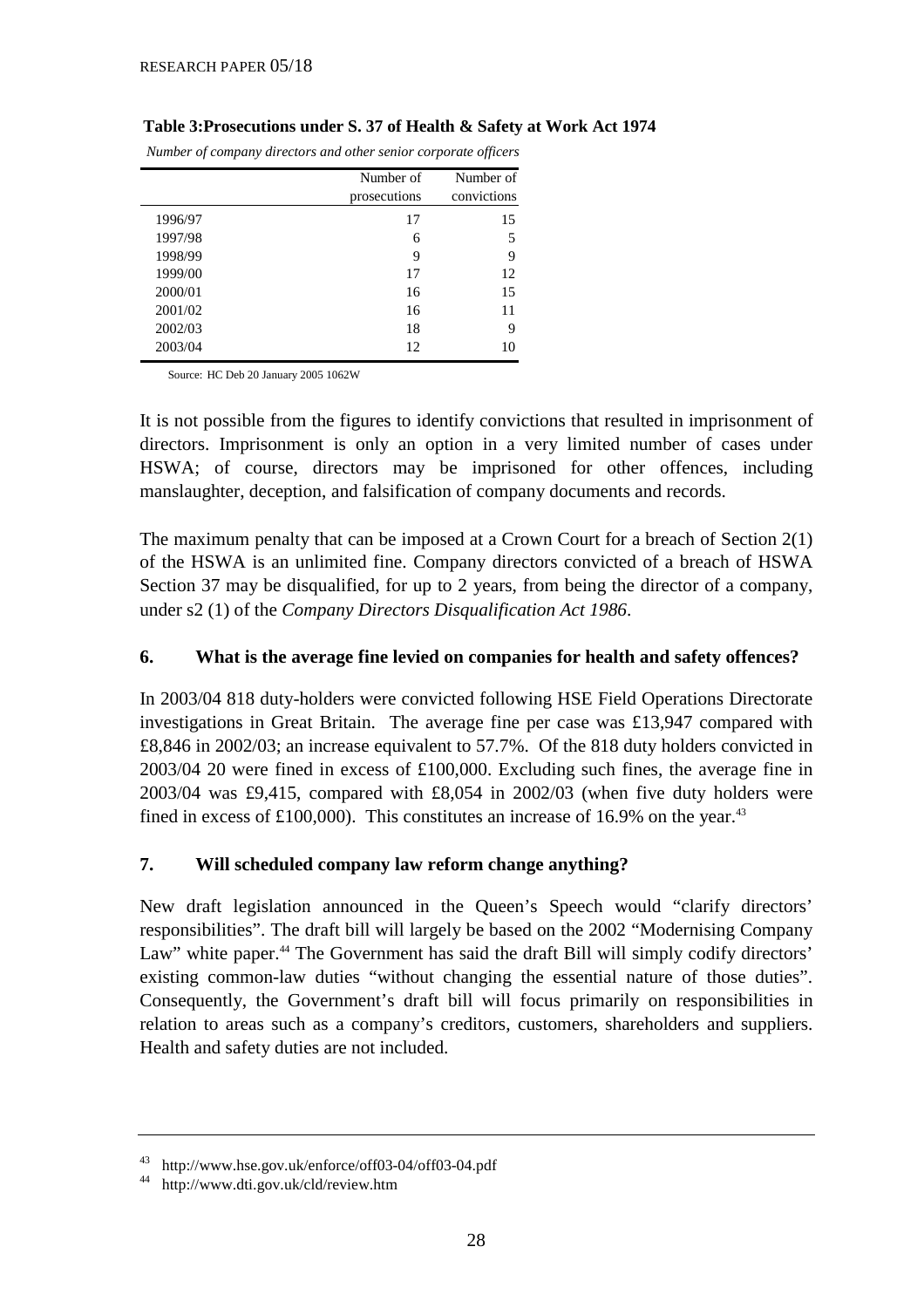# **B. Promoting a safety culture**

#### **1. What is the value to a company of having a good health and safety record?**

It is difficult to find a reliable way of measuring the value to a company of having a good health and safety record. Research for the HSE<sup>45</sup> suggests there are a number of ways of looking at the matter. By looking purely at costs it appears there are financial advantages to be gained. Accidents generate costs that could be avoided by expenditure on precautions, which would be lower than the cost of the accident. By tackling the underlying causes, accidents and costs can be minimised and profits increased. Legal obligations will also be met. Productivity of the workforce may rise if the company spends money on risk management; firms failing to ensure adequate protection against physical injury may lose their most productive workers and de-motivate those that remain. Workers in unsafe or unpleasant jobs may demand compensating pay, which may affect profit margins.

However, equating accidents to costs may be too simplistic. There comes a point at which any further investment brings little discernible benefit. At the same time, companies which seek to reduce accident rates while keeping an eye on their profit margins may risk damaging their business reputation and employee relations. It also seems that while poor performance can lead to disadvantage, the benefits of good performance often go unnoticed, and cannot easily be measured. Costs may also need to be spread over longer periods than normal business planning cycles to be seen as costeffective; investment in safety measures may be liable to attack should the financial climate change. Anecdotal evidence also suggests that when there has been a major catastrophe, a company may initially suffer loss of share value, but other factors, such as the ability to recover quickly, may have a positive impact on long-term share values. Perversely, top managers may actually benefit financially from the disaster faced by others.

#### **2. What factors motivate companies to take health and safety seriously?**

A research review by the University of Aberdeen for the HSE found that:

Safety, unlike other organisational outcomes is intangible. Good safety performance culminates in non-events that are not self-reinforcing. Thus, in order to develop and sustain employee motivation for safety it is likely that managers will require certain communication and motivational skills, which may differ from those required to fulfill task orientated goals. 46

<sup>&</sup>lt;sup>45</sup> The role of managerial leadership in determining workplace safety outcomes, Prepared by the University of Aberdeen for the Health and Safety Executive, HSE Research Report 044 2003 <http://www.hse.gov.uk/research/rrpdf/rr044.pdf>

<sup>46</sup> ibid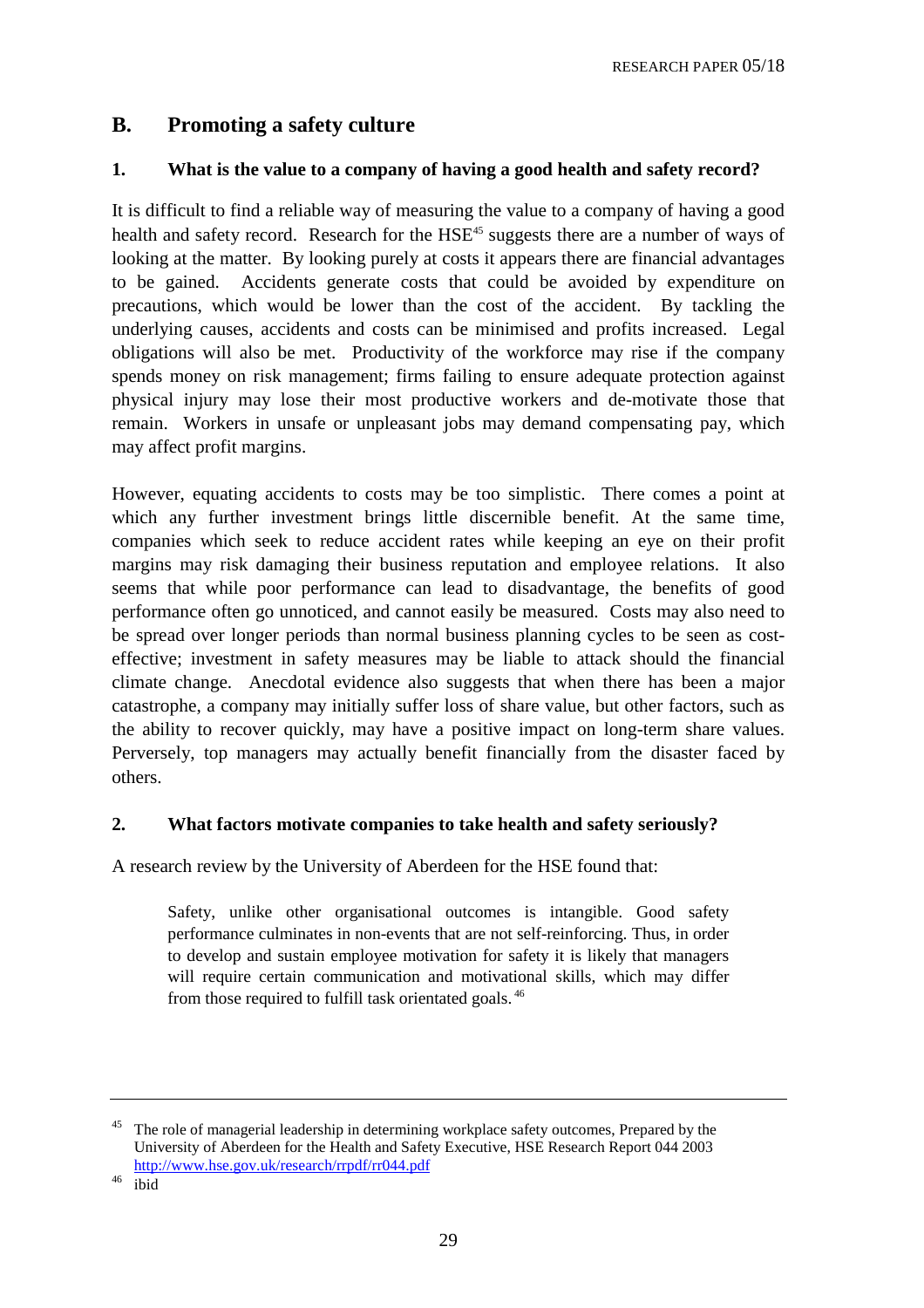The report found that leadership factors at each level (corporate level – strategic, longrange plans, formulating policy; middle and site manager level – tactical interpretation of policy; supervisory level – day to day, operational matters) interact to influence health and safety outcomes, along with the degree of employee motivation. At the same time, corporate actions are influenced by the agenda of different parties (shareholders, employees, public opinion), each having a different degree and direction of influence on the organisation.

HSE recognises that senior managers have a key influence in driving forward safety culture. They identify poor management, indecisiveness and ignorance of good practices as the primary reasons for health and safety failures within UK organisations.<sup>47</sup> Tangible commitment at senior (the highest) level, in terms of attitude, policies, priorities, resources and time committed, is crucial to a good culture. <sup>48</sup> Safety conscious managers are said to move through stages of enlightenment, starting with compliance to stem liability costs, through paternalistic duty to employees and stakeholders, culminating in pride in an organisation sending out the right competitive signals. Leadership style and fostering of trust helps or hinders workers' acceptance of safety goals. Recognition of the complementary role of site and middle managers, and supervisors in imparting the necessary skills and knowledge, and encouraging active participation, is also important.

#### *a. Leadership case study – Legoland*

In February 2005, HSE launched a series of case studies to demonstrate the vital role that director leadership has to play in ensuring that risks to health and safety are properly managed.49 One of its Case Studies is that of *Legoland*, a company that has a worldwide reputation to maintain, in terms of its toy products and its theme attractions. The company realized that it needed to protect its safety reputation. Its statement states:

 "Quality for a LEGOLAND park means safety. Not only safety because it is a company value to look after our employees but because we are about families with children & for this target group, safety is the most important factor."

The Board also acknowledged it had limited technical health and safety expertise to cope with the increase in legislation, coupled with a realisation that they needed to equip themselves with the necessary tools. Taking advice, the Board sought to bring about a culture change across the organisation. The role the company's leadership played, and how they set about it, is set out in the Case Study document:

#### VALUE OF LEADERSHIP

<sup>47</sup> *Revitalising our potential*, Health and Safety Commission 2000.

<sup>&</sup>lt;sup>48</sup> *The costs to Britain of workplace accidents and work related ill health in 1995/96. HSE 1999.*<br><sup>49</sup> Directed to bright in the USE 2005 49 Director leadership case studies. HSE 2005 <http://www.hse.gov.uk/corporateresponsibility/casestudies/index.htm>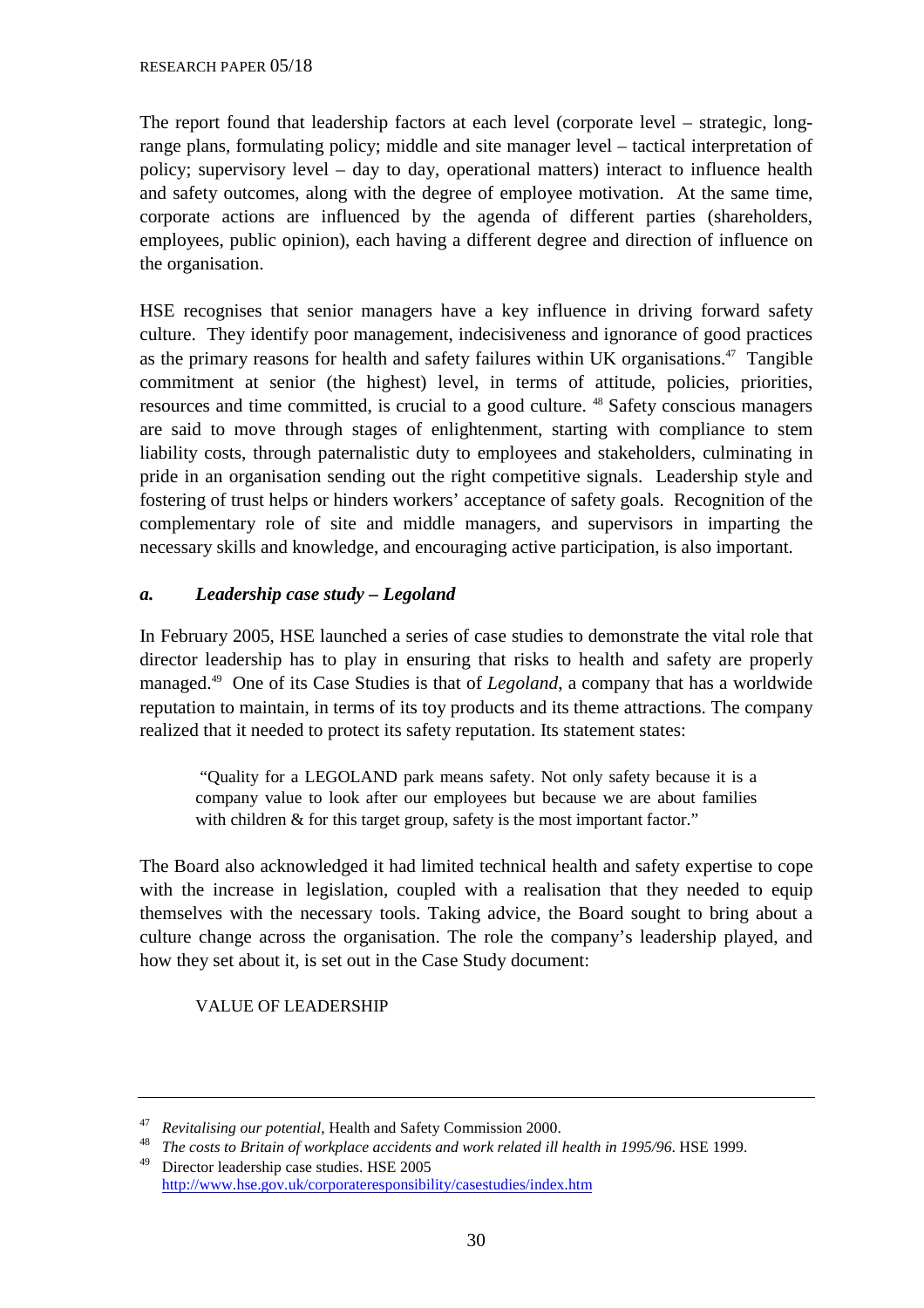- Successfully led a culture change which supports an open, honest approach which in turn has led to the workforce being extremely loyal
- Actively involved all Directors in the day-to-day running of the park so they are aware of their responsibilities and are highly visible to all employees
- Demystified health and safety for all and made it an integral part of the day to day running of the park
- Improved relationships with external regulators $50$

The Aberdeen review study suggests that it makes sound business sense to manage risk and safety effectively within an embedded internal control system that is intimately linked to the business objectives; integral to, rather than apart from productivity, competitiveness and profitability.

Yet, in practice, managers may try to balance competing safety requirements with other responsibilities, trading them off against other matters. Studies report that pressure to achieve high production targets is implicated in the causes of accidents. Often, managers may encourage the dangerous practices, even when they are contrary to formal company or legislative safety policy.

Researchers from the London School of Economics found that concerns for corporate reputation, followed by fear of corporate criminal liability, penalties and fear of competitive or market effects of criminal convictions, were the main drivers of companies' efforts to manage regulatory risks.<sup>51</sup>

This view is supported by The Institute of Directors. In the periodical, *Personnel Today,*  Patricia Peter, head of corporate governance at the IOD states that the organisation is "pleased" that the Government has opted not to seek the prosecution of individuals under the proposed legislation.

She believes the threat of bad publicity for companies' accused of corporate killing provides at least one incentive for businesses to take their responsibilities seriously.

"People will know, and other companies will know who those directors involved in making those bad decisions are," Peter said. "I think what a lot of people fail to recognise is that companies, and certainly investors in companies, are increasingly aware of corporate reputation. Investors are looking more and more to companies to show that they are acting responsibly, that they do have proper risk management and risk assessment systems in place, and that these things are being discussed and considered at board level," she said. "Obviously, successful prosecution will also be necessary if the law isn't to fall by the wayside. It's got to

<sup>&</sup>lt;sup>50</sup> Legoland Windsor Case Study 2005<br>http://www.hse.gov.uk/corporateresponsibility/casestudies/legoland.pdf

<sup>&</sup>lt;sup>51</sup> Baldwin R. and Anderson, R. (2002) Rethinking Regulatory Risk, London: Enterprise LSE.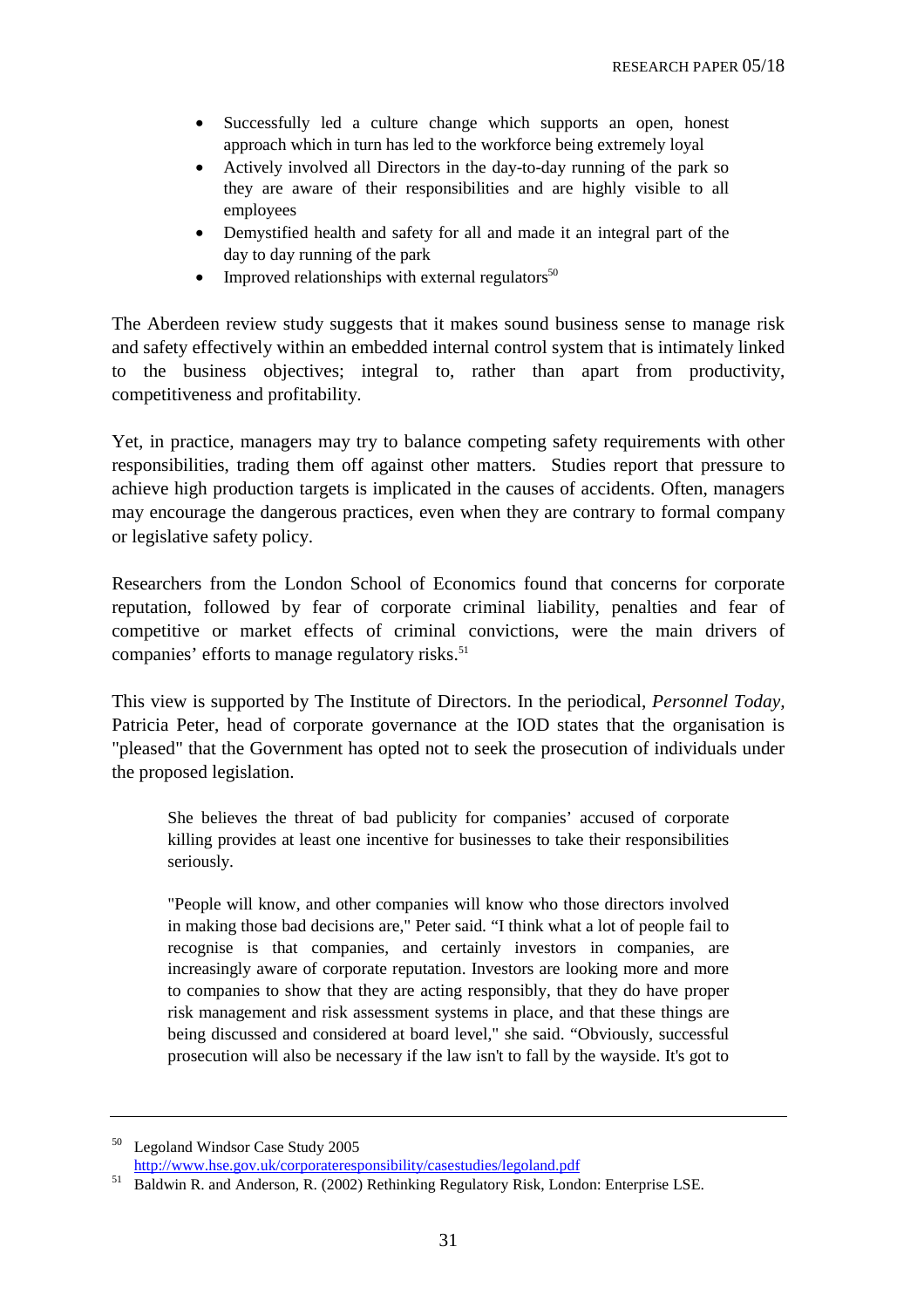be framed in such a way that it's possible to secure a conviction. Otherwise it will be no more helpful than the existing law."52

The Association of Personal Insurance Lawyers (APIL) suggests that mechanisms such as linking of employers' insurance premiums to health and safety records, and making reporting on health and safety more transparent, might motivate companies to change their procedures and policies to avoid bad publicity and press.<sup>53</sup>

## **3. What is the role of the regulator in motivating a safety culture?**

The Aberdeen study looked at the role of the regulator (HSE) in regulating, enforcing and motivating organisations to enhance their governance of safety. Research submitted to the Work and Pensions Select Committee for their 2004 report on health and safety showed that, whilst companies identify statutory regulation, rather than voluntary codes, as the most important factor motivating positive health and safety performance, $54$  business reputation appears to be as prime a motivator in improving health and safety as regulatory enforcement powers.

"Corporations and other organisations do not wish to be seen or perceived to be in breach of regulations. Thus, the existence and enforcement of regulations is a key aspect of creating reputational risk".<sup>55</sup>

The fifth annual *Health and Safety Offences and Penalties report*<sup>56</sup> examined the reasons why businesses comply with health and safety law. Of the respondents to the survey 90% strongly agreed that health and safety is important for staff morale. 82% felt that they must comply with health and safety regulations to protect their reputations. However, only 45% said they would be more likely to act on the regulator's advice because of its enforcement powers.

The HSE has had to adapt its strategic approach to enforcement and guidance within the context of the changing demands of the workplace, and its own resources. Part of its approach to cultivating a self-regulatory ethos in companies is to shift perceptions from regulatory need to business strategy in order to prove the commercial advantage of improving health and safety performance. The HSC states:

<sup>&</sup>lt;sup>52</sup> Corporate killing law: how far will the Government go? Personnel Today 7 December 2004<br>http://www.personneltoday.co.uk/Articles/Article.aspx?liArticleID=27077&PrinterFriendly=true

http://www.personneltoday.com/27077/27077/27077/27077/27077/27077/27077/27077/27077/27077/2707/2707/2707/2707/<br>APIL response to HSC consultation on Regulation And Recognition Towards Good Performance In Health And Safety APIL 24/04 December 2004

<sup>54</sup> See for example, Ashby and Diacon, Motives for occupational risk management in large UK companies, *Safety Science* 221 (1-3) 229-246 1996. • A survey of 127 corporate risk and finance managers selected from 350 of the largest UK companies found that the respondents placed most emphasis on ensuring statutory compliance with health and safety legislation and on avoidance of legal liabilities.

<sup>&</sup>lt;sup>55</sup> Wright M., Marsden S., and Antonelli A. (2004) Building an evidence base for the Health and Safety Commission Strategy to 2010 and beyond: A literature review of interventions to improve health and safety compliance, Health and Safety Executive Research Report 196. Suffolk: HSE Books.

<sup>56</sup> [www.hse.gov.uk/enforce/off03-04](http://www.hse.gov.uk/enforce/off03-04/)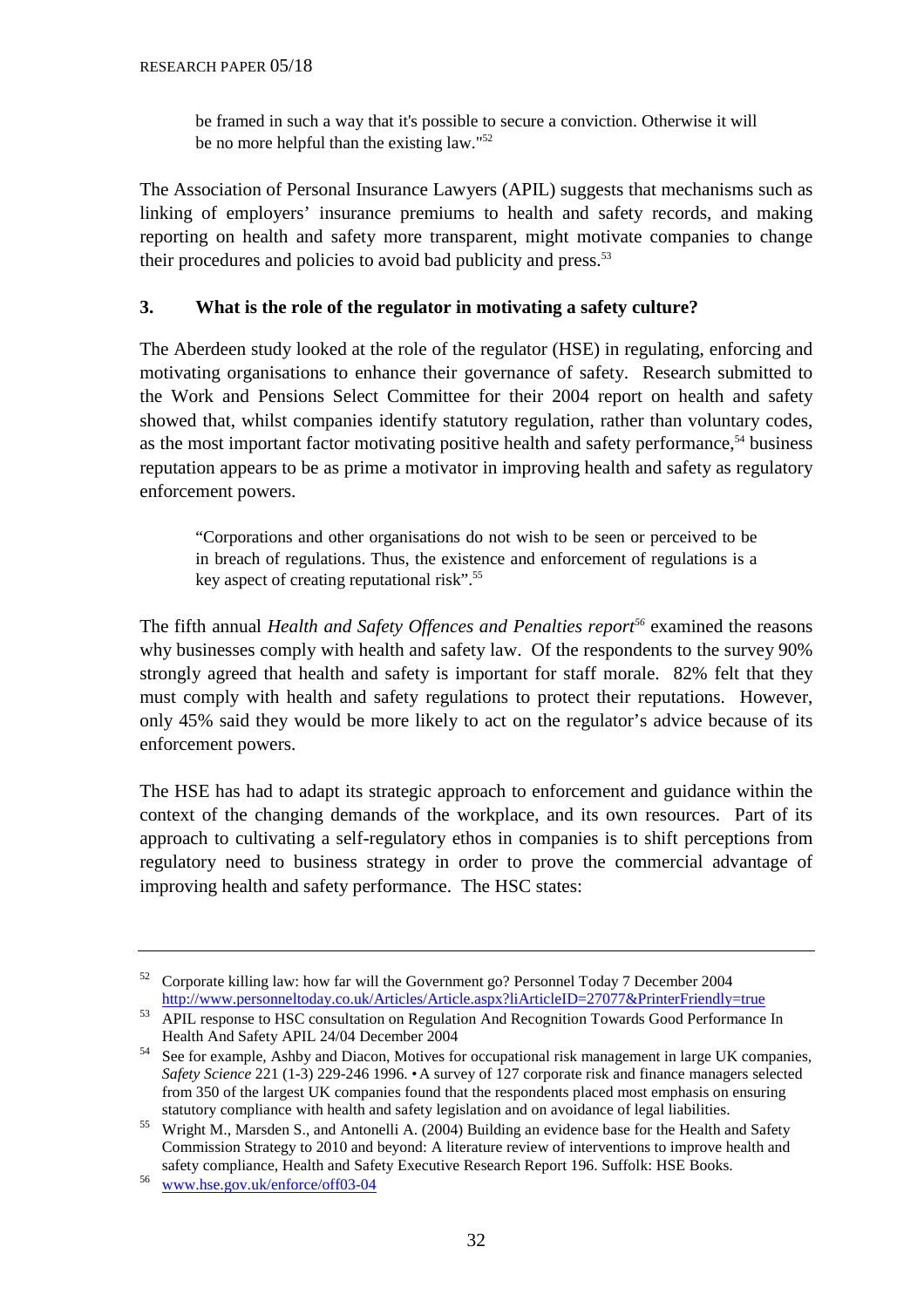"that health and safety leadership in all organisations needs to come from the board of directors or equivalent top level management board. We (HSC) have a key role in providing advice and guidance to directors and senior managers to help them ensure that their organisation is effective in managing health and safety  $ris\bar{k}s.$ "

Although it can be argued that the HSE's approach has in large part been responsible for a fall in workplace fatalities and injuries, it may not be possible to directly equate levels of activity on its part, with the degree of company compliance with the law. All this suggests that, while a regulatory approach, backed by enforcement, is necessary to protect employees from excessive risk; other motivating factors may be at play.

#### **4. Is voluntary guidance for directors still the best way forward?**

Although the view of most employer organisations was that the 2001 guidance for directors should be voluntary, the HSC made it clear that, if necessary, it would be advising ministers on how the law would need to be changed to make these responsibilities statutory so that directors are clear about what is expected of them in the management of health and safety. Action Point 11 of the HSC's Revitalising Strategy Document stated that:

"The Health and Safety Commission will develop a code of practice on Directors' responsibilities for health and safety, in consultation with stakeholders. It is intended that the code of practice will, in particular, stipulate that organisations should appoint an individual Director for health and safety or responsible person of similar status (for example in organisations where there is no board of Directors). The Health and Safety Commission will also advise Ministers on how the law would need to be changed to make these responsibilities statutory so that Directors and responsible persons of similar status are clear about what is expected of them in their management of health and safety. **It is the intention of Ministers, when Parliamentary time allows, to introduce legislation on these responsibilities**."58

The HSC subsequently decided to leave open the option of whether or not it should recommend that directors be placed under a statutory duty to participate in health and safety matters.<sup>59</sup> At a meeting on 14 October 2003 the Commission decided that there was a lack of consensus for legislation, and no guarantee that the parliamentary time would be found. A legislative approach was only thought to be appropriate once the voluntary

<sup>&</sup>lt;sup>57</sup> "HSC/E new strategy: measures to promote: corporate responsibility and accountability for occupational health and safety. Inaugural forum of Cass Business School Risk Management 18 June 2004. Neal Stone, Policy Group HSE.

http://www.cass.city.ac.uk/conferences/hub\_summer\_forum/conferences/neal\_stone.pdf<br>Revitalising Health and Safety Strategy Statement June 2000<br>http://www.hse.gov.uk/revitalising/strategy.pdf

<sup>&</sup>lt;sup>59</sup> Health and Safety Bulletin 324 December 2003 p6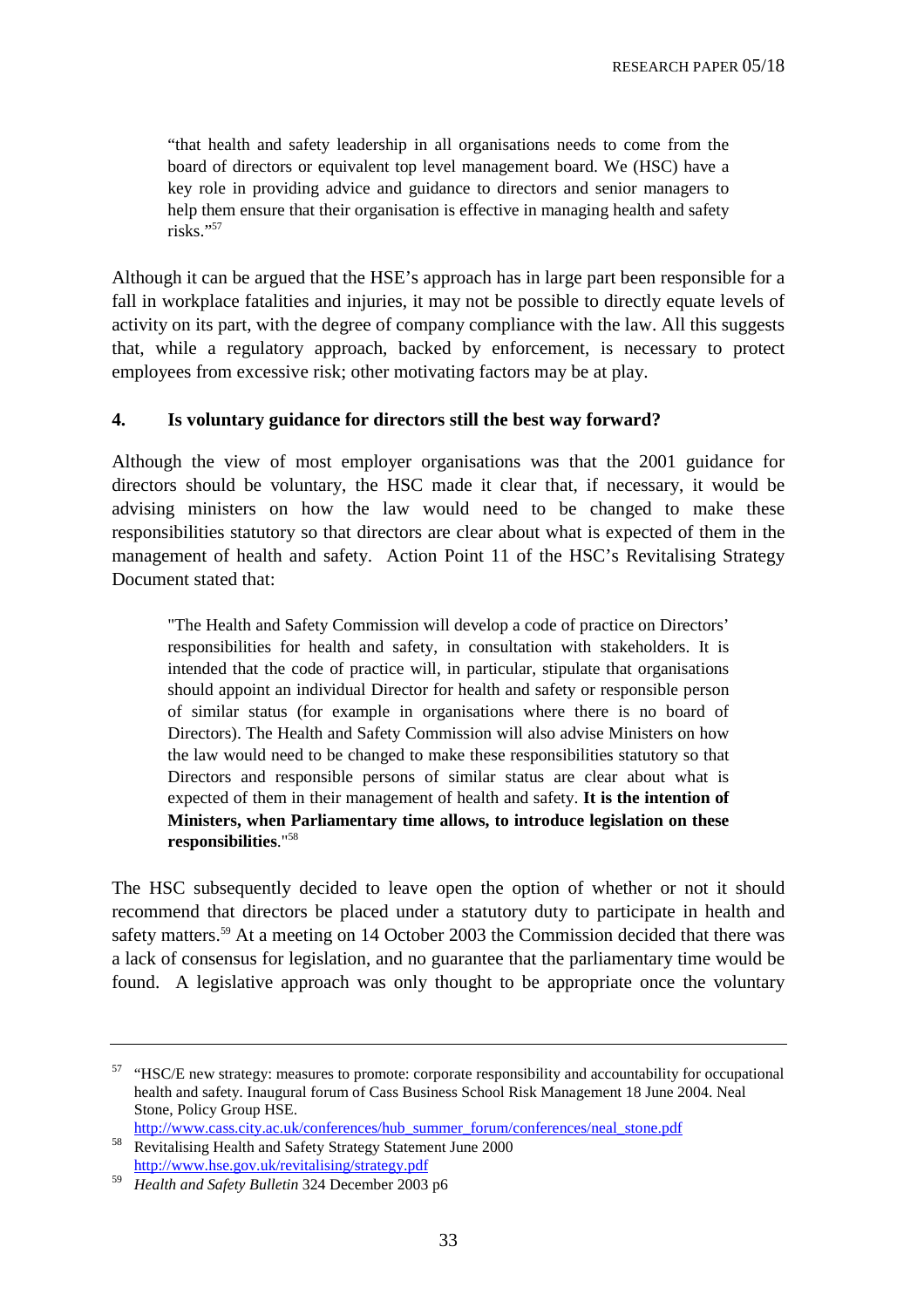route had failed. The HSE website confirms the view that: "HSC has no evidence that a voluntary approach, based on guidance, would not produce the necessary change in directors' approach to managing occupational risk."<sup>60</sup>

HSC considered a variety of evidence on which to base its October 2003 recommendation to adopt the voluntary approach rather than legislation. It reflected on the findings of research commissioned from Greenstreet Berman into the effectiveness of the HSC voluntary code since its introduction.<sup>61</sup> Two thousand companies were telephoned in a 2001/02 baseline survey with a follow up sample survey of companies in  $2003$ ,<sup> $\sigma$ </sup> of the extent to which there is board level direction of health and safety in large private and public sector organisations. It found that in the two years since the introduction of the guidance, there had been some improvement in companies' awareness of health and safety duties. For instance, HSC found that in the 2003 survey 80% of the companies had heard of the HSC guidance compared to 75% in 2001.

However, one in three organisations was found to be failing to direct safety at boardroom level. Levels of reporting on safety matters were also found to be highly variable. The *Health and Safety Bulletin* summarised the findings of the research thus:

- The board of directors of one third of large firms has not assumed any responsibility for ensuring their companies operate safely.
- Two thirds of company boards have no specifically appointed health and safety director
- Only 40% of boards discuss health and safety either monthly, or have it as a standing item on the board's agenda
- Only 37% of boards discuss all serious cases of accident and ill health
- Only 48% of boards are notified of serious incidents of non-compliance with health and safety enforcement notices within their companies.<sup>63</sup>

Other trends revealed by the 2003 research, are summarised by HSE as follows:

Top reasons given for board level direction (2003) are:

- Board level direction is best practice
- Power and control is at board level
- Corporate direction is needed
- New legislation/health and safety law

<sup>&</sup>lt;sup>60</sup> HSE Corporate responsibility: frequently asked questions http://www.hse.gov.uk/corporateresponsibility/faqs.htm

<sup>&</sup>lt;sup>61</sup> Health and safety responsibilities of company directors and management board members. HSE RR135 Prepared by Greenstreet Berman for HSE. 2003.<http://www.hse.gov.uk/research/rrpdf/rr135.pdf>FTSE350 companies 29

Large companies (250) 243

Large public sector 133

Large voluntary sector 31

<sup>63</sup> *Health and Safety Bulletin* 322 October 2003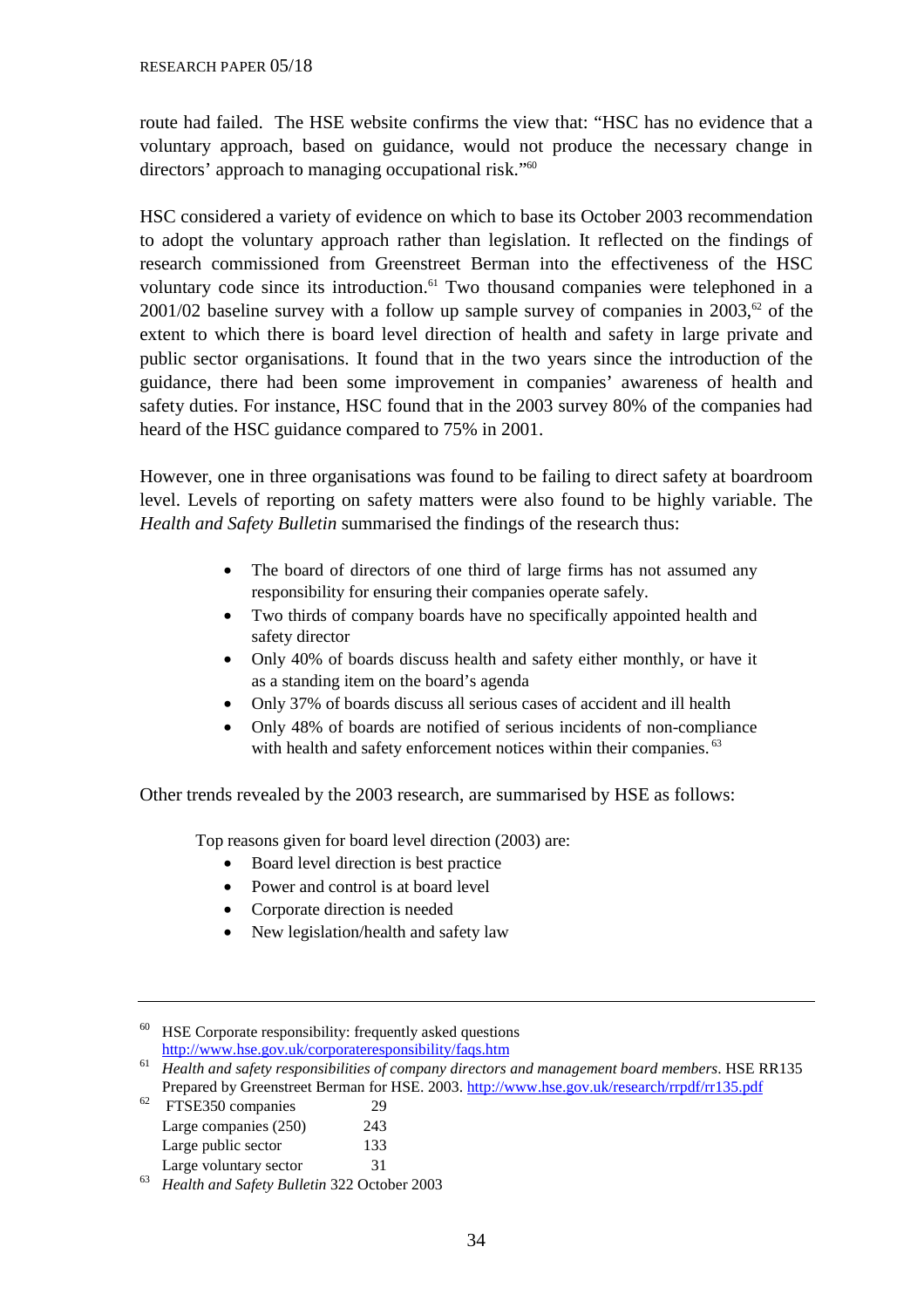Top reasons given by respondents for not having board level direction (2003) are:

- Health and safety is an operational matter
- Employer has policy of delegation
- Operations are too diverse to act corporately
- Health and safety not an issue for directors

Significant factors influencing health and safety arrangements in companies:

- Increased importance of H&S
- High risk operations
- HSC guidance
- Concern about occupational health performance
- H&S seen as significant business risk
- Corporate governance requirement
- Fear of prosecution
- Risk of being sued
- Increased H&S regulation
- Directors' fear of prosecution<sup>64</sup>

HSE presented a progress report to the Commission's meeting on 14 October 2003 meeting 65 in which it acknowledged that "at least one-in-six organisations do not consider board level direction and leadership necessary or desirable and have no plans to change". Some stakeholders felt that new legislation was necessary to assist the prevention of health and safety failures and to aid prosecutions. However, the progress report makes it clear that, "there is a clear lack of consensus on further legislation in the area of directors' responsibilities."

The Centre for Corporate Accountability (CCA) is sceptical about the thought process behind HSC's recommendation decision to recommend continuation of the voluntary route, and questions the guidance upon which this was based. In written evidence to the Work and Pensions Committee CCA states:

At the [October 2003] meeting the HSC resolved that it should continue with its existing voluntary approach to promoting greater director accountability and responsibility. The CCA is concerned that, in making this decision, the HSC has not acted on the basis of the best available evidence on the most effective means of motivating senior company officers to take responsibility for health and safety – including evidence that the HSE has itself commissioned on this issue. Nor do the HSC appear to have considered how their decision will impact on the issue of accountability and justice.<sup>66</sup>

<sup>64</sup> ibid footnote 63

<sup>65</sup> Corporate Responsibility and Accountability for Occupational Health and Safety: A progress report on HSC/E initiatives and measures.<http://www.hse.gov.uk/aboutus/hsc/meetings/2003/141003/c105.pdf>CCA Memorandum submitted to the Work and Pensions Committee

<http://www.publications.parliament.uk/pa/cm200304/cmselect/cmworpen/456/456we41.htm>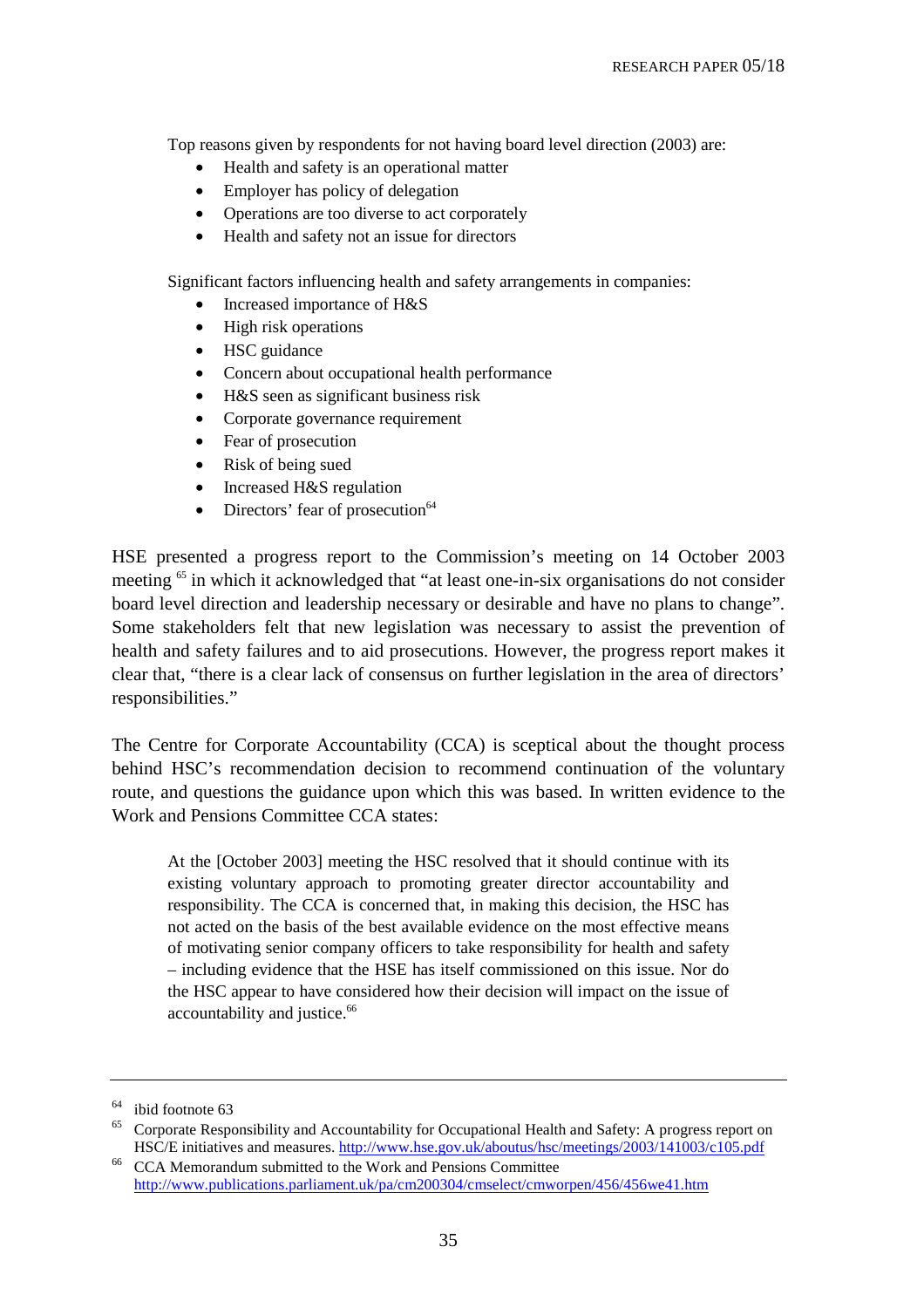CCA notes that HSE's progress report, presented at the meeting on 14 October 2003 makes reference to a Better Regulation Task Force's (BRTF) policy development document, '*Imaginative Thinking for Better Regulation',* which led to HSE taking the view*,* "that a voluntary approach should always be pursued rigorously in the first instance. It is only when this is shown to be inadequate that regulatory routes should be followed."

5.18…. However, none of the recommendations included within the BRTF report contain such guidance. In fact, the Task Force recognises that "regulatory intervention can be necessary" and that "classic regulation can be the best way to regulate".

5.19 What the Task Force does recommend is that departments and regulators should first consider whether alternatives to classic regulation might be more effective than new legislation. This is reflected in the Prime Minister's statement that: "new regulations should only be introduced when other alternatives have first been considered and rejected and where benefits justify costs".

5.20 Neither the Task Force nor the Government, therefore, have advised that a voluntary approach must be "pursued rigorously" until it is shown to be ineffective. Such an approach would potentially be a great waste of time and resources. The guidance only requires that departments consider alternative approaches to classic regulation, presumably in the light of the best available evidence about 'what works'.

CCA contend that neither this report, nor the finding of the Greenstreet Berman study, should have lead HSC to this decision.

In conclusion, the Greenstreet Berman survey does not contradict, and in some senses provides additional evidence for the contention that in the absence of legally binding duties company directors may adopt a superficial and supine approach to the management of health and safety in their companies, even where there is some level of formal board involvement. This survey does not provide any concrete evidence that a voluntary approach would be the most effective means of bringing about behavioural and cultural change. There is, however, ample evidence from both international and domestic studies – including studies that were commissioned by the HSE – to suggest that legislation, backed by credible enforcement, is the single most powerful driver of behavioural change.

Campaigners for this Bill argue that the voluntary approach to directors' duties has indeed failed to provide adequate safety in the workplace. Health and safety practitioners, too, are anxious to see greater prominence given to health and safety issues at board level in order to raise safety levels. A statutory duty is seen as the way to ensure this.

#### **5. How will HSC continue to promote corporate responsibility?**

The HSC will continue to monitor the impact of the voluntary guidance: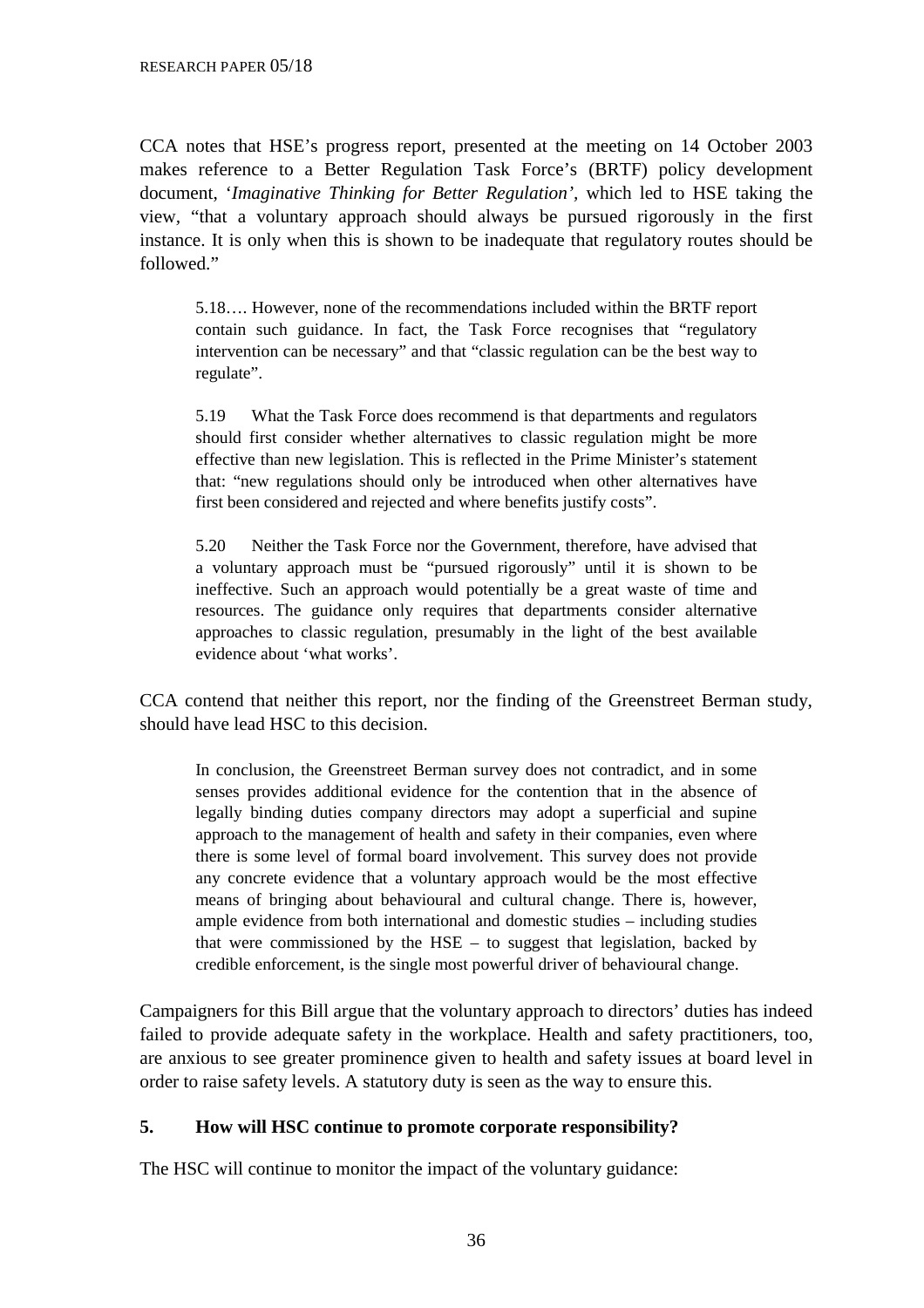"Health and safety is a boardroom issue. Good health and safety reflects strong leadership from the top and that is what we want to see. The company whose chairperson or chief executive is the champion of health and safety sends the kind of message which delivers good performance on the ground. …… We will be monitoring very closely the impact this guidance has on improving corporate responsibility for the control of health and safety risks."<sup>67</sup>

In May 2002 the HSC<sup>68</sup> agreed a number of additional actions to push forward HSC $/E$ 's corporate responsibility and accountability strategy. These included developing a health and safety management index.

HSE is in the process of developing CHaSPI - the Corporate Health & Safety Performance Index – a tool for large corporate and public sector organisations (with more than 250 employees). It will be used in part as the basis of revised guidance on health and safety reporting. <sup>69</sup> A Small and Medium Enterprises (SMEs) version developed by Greenstreet Berman was launched in January 2005.70 The Health and Safety Performance Indicator<sup>71</sup> is an internet based tool that allows SMEs to assess their own health and safety performance in comparison with others, and use the information to negotiate with their insurer about their risk premium.

The case studies initiative, outlined above, is a further strand to encourage directors to take health and safety matters seriously. HSE hope that through persuasive evidence based case studies they can demonstrate the social and business benefits of health and safety. HSE will also continue to engage with key stakeholders, including insurers and investors; and sell the 'business case' as well as the social and legal case for well managed OHS. Revised HSC/E guidance on directors and reporting is also promised.<sup>72</sup>

# **IV Legislating on Directors' duties**

The desire to impose a statutory duty on directors was expressed in March 1996 by Labour Shadow Environment spokesperson Michael Meacher, who stated:

http://www.cass.city.ac.uk/conferences/hub\_summer\_forum/conferences/neal\_stone.pdf<br>  $\frac{68}{68}$  see HSC/02/82

 $67$  "HSC/E new strategy: measures to promote: corporate responsibility and accountability for occupational health and safety. Inaugural forum of Cass Business School Risk Management 18 June 2004. Neal Stone, Policy Group HSE.

<http://www.hse.gov.uk/research/chaspi.htm><br> [HSE Press release E011:05,](http://www.hse.gov.uk/research/chaspi.htm) *HSE announce new tool for SME's to assess their health and safety performance,* 20 January 2005

 $rac{71}{72}$  http://www.hspi.info-exchange.com/<br>ibid Footnote 63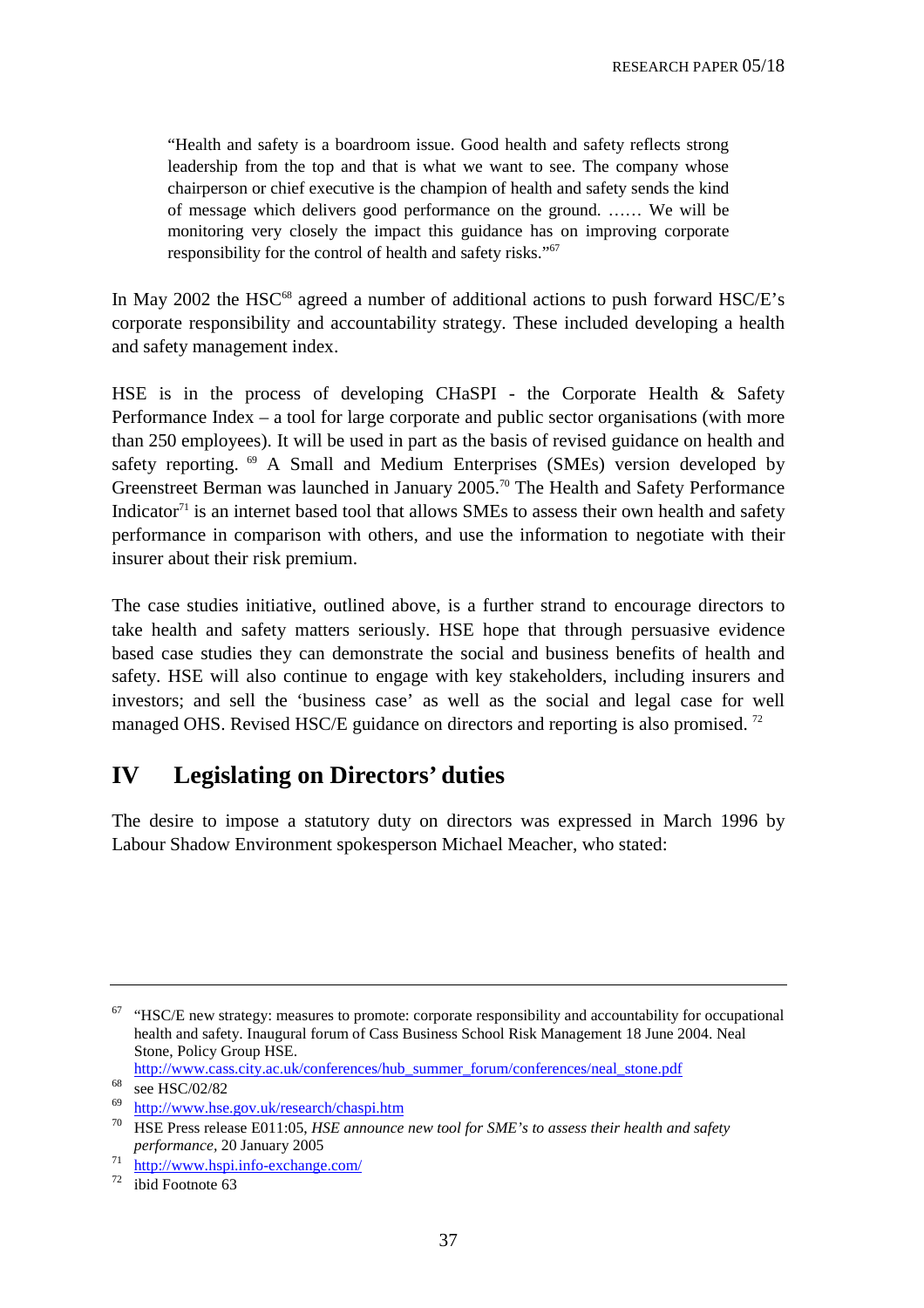"I emphasise that responsibility for health and safety must be vested at the highest level of each organisation. Not underlings, but a few well-known white collars, should be prosecuted for gross negligence."<sup>73</sup>

### **1. The Revitalising Health and Safety Strategy**

In the thirty years since HSWA has been enacted the number of reported accidents has been significantly reduced and workplace fatalities have fallen by over 70 per cent.<sup>74</sup> While it is generally agreed that HSWA has been largely successful the Government is aware that the world of work has changed since it was enacted and that more can be done to make the workplace safer. It also faces a challenge to stimulate further falls in accident rates, which had reached a plateau by the mid 1990s. European law, the impact of work related ill health and the management of sickness absence have also been drivers for change.

To this end, the Deputy Prime Minister launched the HSC's ten year, *Revitalising Health*  and Safety Strategy", published in June 2000.<sup>75</sup> The Strategy set out the Government's ten-year plan for better health and safety; new targets to reduce workplace deaths, injuries and illness form its centrepiece.

The minimum targets are:

- to cut deaths and major injury accidents by 10% by 2010;
- to reduce the rate of work related ill-health by 20% by 2010;
- to cut working days lost due to health and safety failure by 30% by 2010; and;
- to achieve half of the improvement by  $2004$ .<sup>76</sup>

The 10-year targets aim to prevent up to 3,000 work-related major injuries and deaths annually. They would also reduce work related ill health by about 80,000 cases and reduce working days lost by about 7.5 million annually. A brief overview of progress against the targets is given in Section B above.

*Securing Health Together*<sup>77</sup> was published in July 2000, which set out the occupational health agenda. The aim is not only to reduce the extent to which the workplace is harmful to health, but to rehabilitate the sick and disabled back into the workplace.

 $^{73}$  HC Deb 26 March 1996 c 898

<sup>&</sup>lt;sup> $14$ </sup> HC Deb 11 October 2004 c15

<sup>75</sup> DETR Press Notice 402, *Tough New Targets to Cut Workplace Deaths, Injuries and Illness-Prescott*, 7

June 2000 76 More detail on the strategy can be found in Library Note SNSC-1701 *Health and Safety-Revitalising Strategy*<br><sup>77</sup> http://www.ohstrategy.net/about\_strategy/strategy\_foreword.htm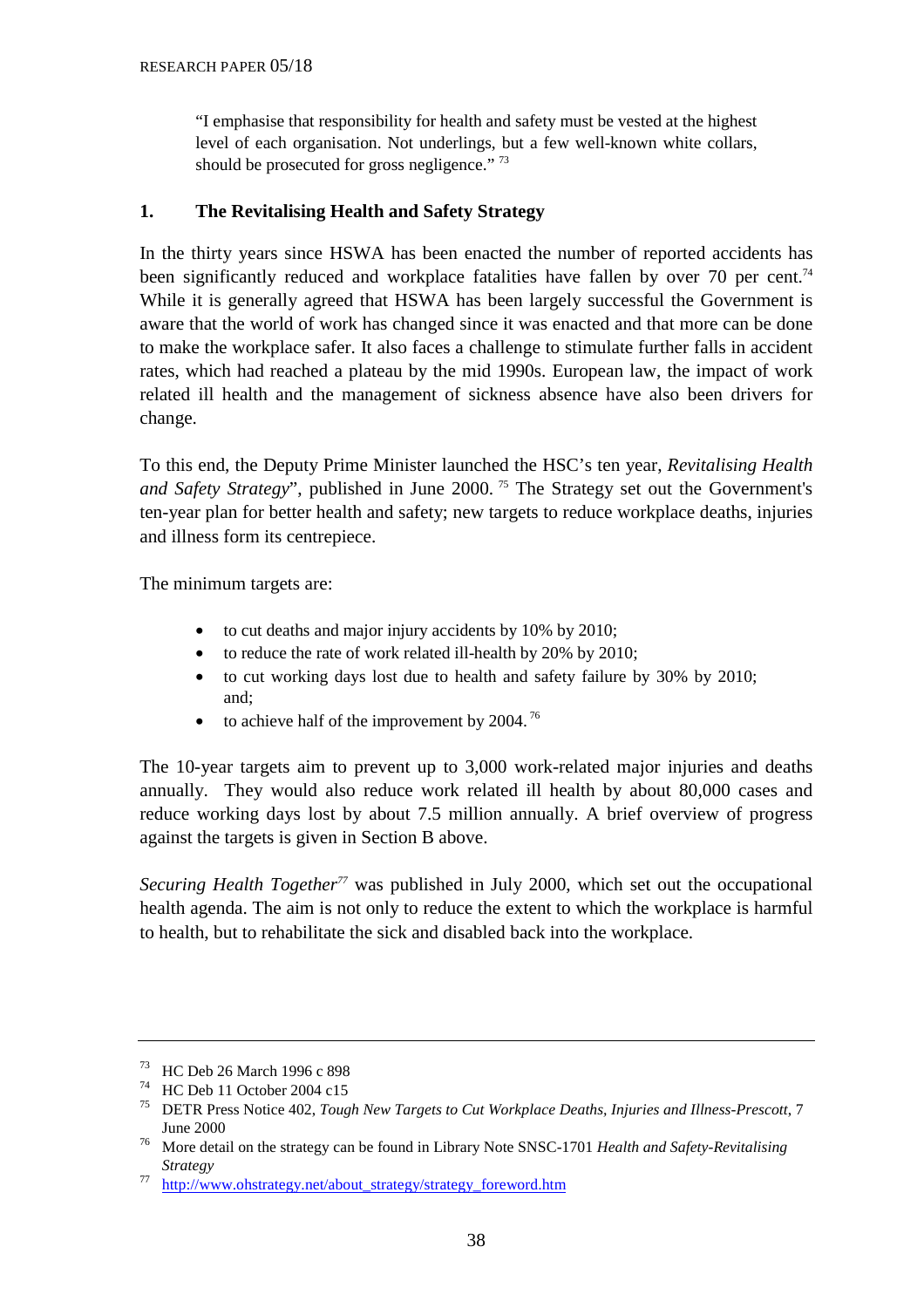Action Point 11 of the Revitalising Strategy committed the HSC to publish a voluntary code of guidance on directors' duties. At the same time the Government committed itself to the introduction of statutory directors' duties when parliamentary time allowed.

Although the Strategy was widely welcomed by industry and the trade unions, it has not been without its critics. In 2004, the Institute of Employment Rights (IER) produced a detailed critique of the Revitalising Strategy*.* 78 The study contends that improvements in standards of health and safety have been reversed in the three years since its introduction. IER cast doubt on the viability of a Strategy based on reliance on voluntary encouragement of employers, and the intensification of the self-regulatory approach and advocates instead, a demanding legal framework backed by rigorous enforcement.

Progress on the Strategy was reviewed in 2003. The Department for Work and Pensions' (DWP) autumn performance report 2003 showed slippage against the targets.79 In written evidence to the DWP Committee, HSE wrote: "the conclusion at present must be of limited progress towards targets, based on currently available hard evidence."

Prompted by the recognition that the HSE and local authorities (which are also H&S enforcement agencies) cannot do everything, and that some tasks might best be done by other bodies, or not at all, *A Strategy for workplace health and safety in Great Britain to*  2010 and beyond was published in February 2004.<sup>80</sup> This lays out a seven point strategy, with the focus on outcomes based on risk assessments, more targeting of resources on a limited number of properly resourced programmes of activity, and more evidence and evaluation as the basis for policies.

### **2. Company Directors (Health and Safety) Bill [Bill 82 2002-03]**

The current Bill is not the first Bill in recent years to address this theme. Ross Cranston MP introduced a Bill under the Ten Minute Rule on  $25$  March  $2003<sup>81</sup>$  to place on a statutory footing, duties that directors already have in broad terms under the *Health and Safety at Work etc Act* 1974 and the *Companies Act 1989*, and under the voluntary code of practice published by HSE in 2001.

Like the present Bill it only applied to company directors but if successful, could have been extended to senior managers in the public sector, Government departments and agencies, and voluntary organisations.

<sup>78</sup> P James and D Walters, *Health and Safety Revitalised or Reversed*? Institute of Employment Rights Feb 2004.

 $79$  DWP Autumn Performance Report 2004 Outstanding targets from Spending Review 2000 Appendix One<http://www.dwp.gov.uk/publications/dwp/2004/autumnreport/outstanding-sr2k/home.asp><br>
<sup>80</sup> <http://www.hse.gov.uk/aboutus/hsc/strategy.htm><br>
<sup>81</sup> HC Deb 25 March 2003 c157-60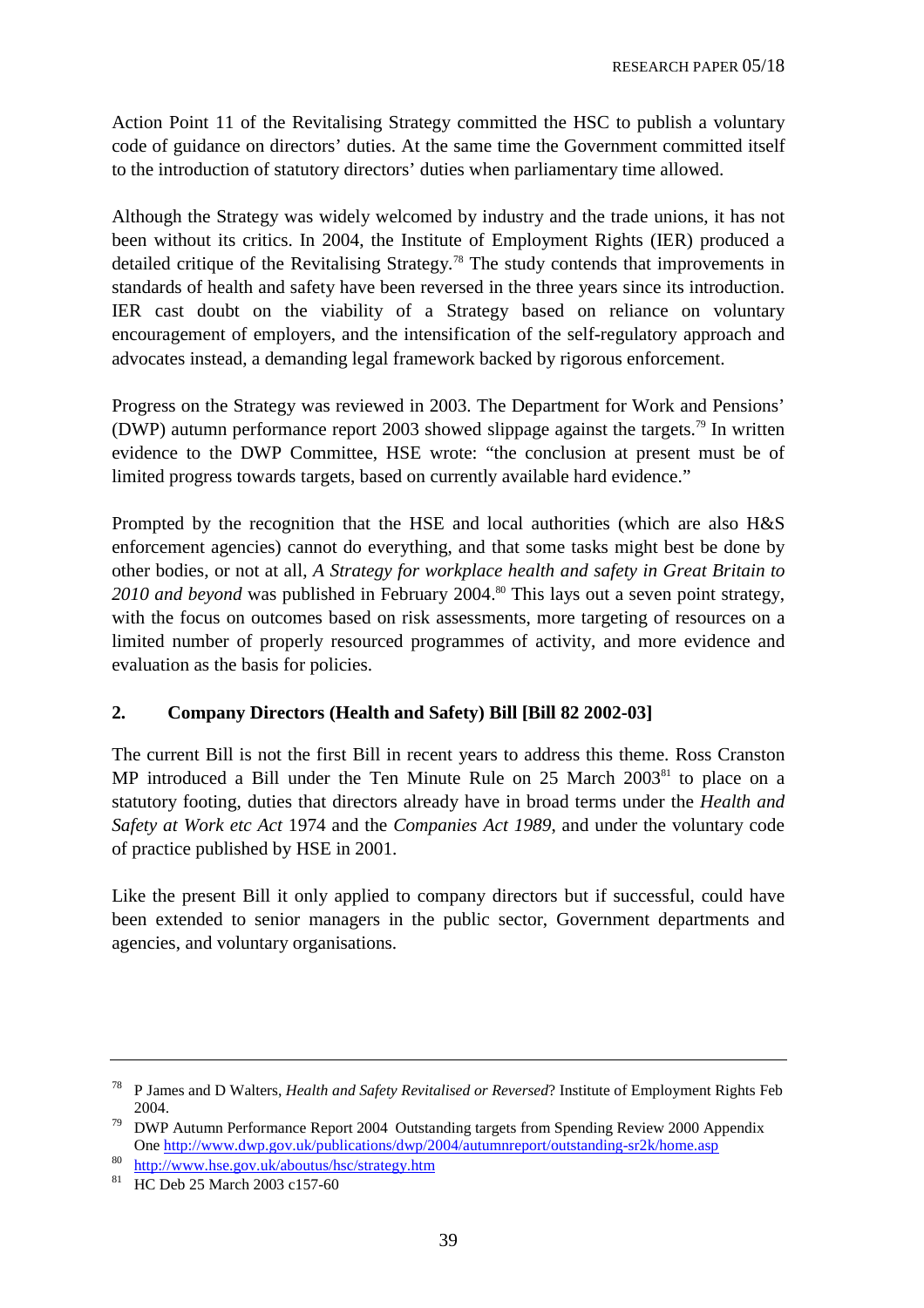Although the Bill received positive support, the Institute of Directors remained concerned that the Bill might lead to directors becoming a scapegoat for the failures of the company as a whole.<sup>82</sup> The Bill was subsequently dropped.

### **3. Work and Pensions Committee recommendations**

The pressure to legislate has been given further impetus by the recommendations of the Work and Pensions Select Committee, which in 2004 investigated the work of the Health and Safety Commission and Executive.<sup>83</sup>

The Committee was concerned that the Government had reneged on its commitment to legislate on directors' duties, as promised in the Revitalising Strategy. In evidence to the Committee in May 2004, Minister of State for Work and Pensions, Jane Kennedy made it clear that the Government would no longer consider legislating to introduce statutory directors' duties on health and safety. Instead, they would rely on the voluntary code produced by the HSC.

The Committee felt that there was a need to impose statutory duties on directors.

"The imposition of legally binding duties on directors would increase the likelihood of directors taking ownership of health and safety problems, positively impact on the current levels of preventable work-place death and injury and create more of a level playing field between those directors who take their health and safety responsibilities seriously and those who do not."

The Committee recommended that:

"The Government reconsiders its decision not to legislate on directors' duties and brings forward proposals for pre-legislative scrutiny in the next session of Parliament."

The Government response to the report re-stated its position not to legislate:

The Government believes that there is already an appropriate balance of legislative and voluntary responsibilities on directors for occupational health and safety, and has no immediate plans to legislate as recommended. It, along with HSC, will continue to encourage and persuade directors in organisations across all sectors to take their responsibility seriously and to provide leadership on occupational health and safety…HSC has been asked to build on and invigorate the current voluntary measures in place.<sup>84</sup>

<sup>82</sup> HC Deb 8 April 2003 c9-10WH

<sup>83</sup> Work and Pensions Committee fourth report *The work if the Health and Safety Commission and Executive*, HC 456 2003-04

<sup>84</sup> Work and Pensions Committee Government response to the Committee's fourth report *The work if the Health and Safety Commission and Executive*, HC 1137 2003-04, 27 October 2004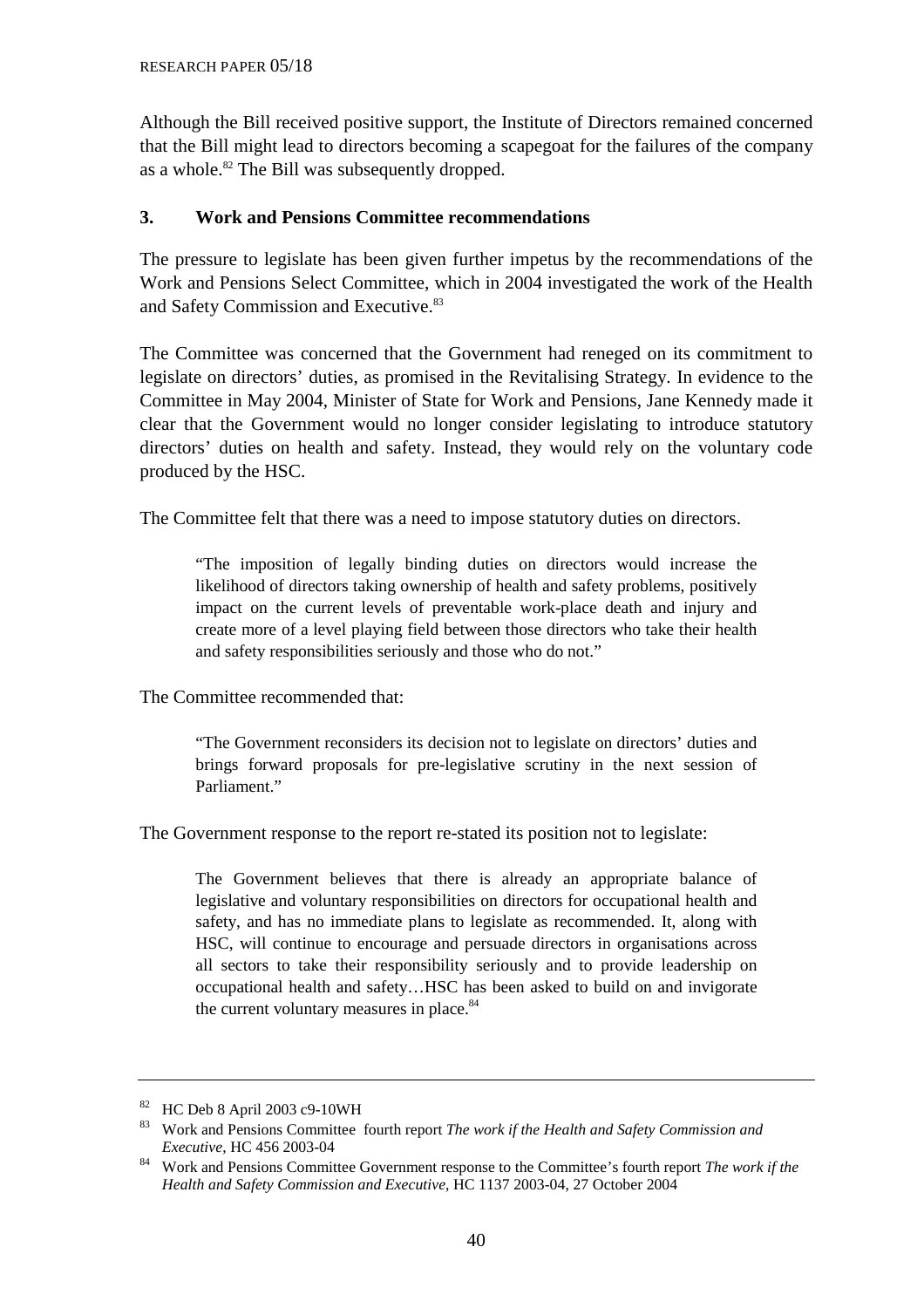This position was re-stated recently during the Westminster Hall debate on the report:

"Our view is that the legal framework is largely complete. The challenge is to achieve better compliance rather than introduce more legislation." 85

Stephen Hepburn urged the Minister to reconsider during the same debate:

I ask the Minister to reconsider her rejection of the Work and Pensions Committee's proposals. I know that legislation will come along, which has been referred to today, but without legally binding responsibilities on directors, that legislation will be as useless as what we have now.

The Government has asked HSC to undertake further evaluations to assess the progress of current legislation and voluntary measures, with a view to reporting by December 2005.

# **V The Bill**

Under the *Health and Safety (Directors' Duties) Bill* directors would have:

- a responsibility to be informed and aware of any health and safety problems;
- a responsibility to rectify any health and safety failure by the company; and
- a responsibility to ensure that their companies had appropriate safety procedures in place to protect their workers and the general public.

The Bill has four clauses and one schedule. It seeks to amend the *Health and Safety at Work Act 1974* and the *Companies Act 1985* in order to do the following:

- Place a general duty on all company directors to "take all *reasonable* steps to ensure that the company acts in accordance with the obligations imposed on it by applicable law relating to health and safety."
- Impose a duty on all companies, other than those that are defined as small or medium under the *Companies Act 1985*, to "appoint one of its directors as the health and safety information director" and to put that person's name in their Annual return
- Require the nominated health and safety information director to "take all reasonable steps" to comply with the statutory duties set out in the Bill. These are outlined in detail below

<sup>85</sup> HC Deb 20 January 2005 c354WH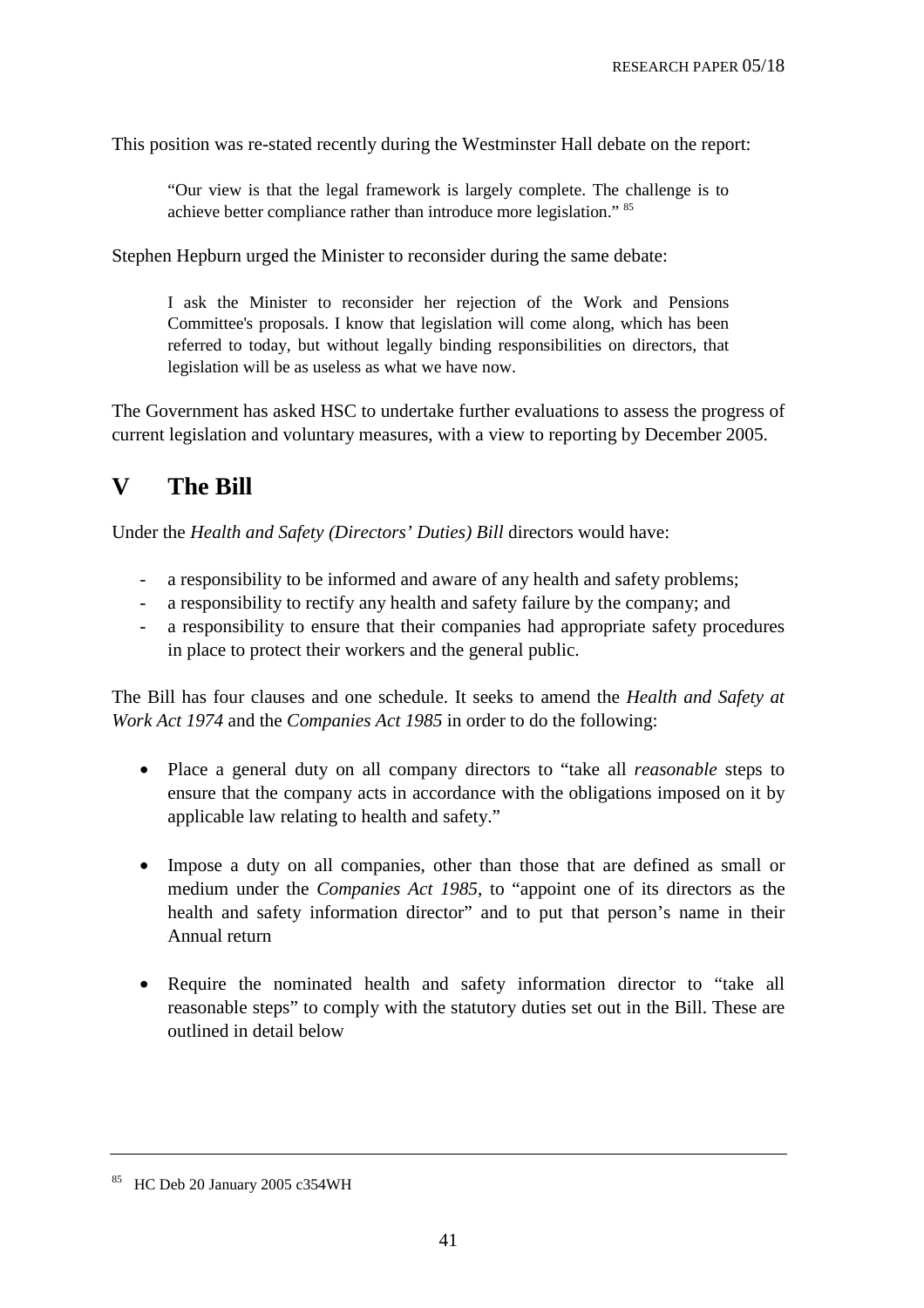• Put legal obligations on the board to ensure that there are "*adequate* arrangements" to provide the nominated health and safety information director with the information necessary to carry out his or her duties and to take into account the information provided by that nominated director.

# **1. Nominated health & safety information directors**

The nominated health and safety information director need not be the Chief Executive, but the chosen director must be clearly identified in the company's annual report. There is no obligation to publish safety information in the annual report, although the HSE guidance suggests the minimum information that should appear in a report.<sup>86</sup> Such action may also fulfill the duties to review the social and environmental impact of a company's business, as recommended in the company law review, *Modernising Company Law* (Cm 553). Willingness to publish information on the company's safety record demonstrates a commitment to the issue.

Under Clause 1 of the Bill the nominated health and safety information director (relevant only for large companies) is required to take all reasonable steps to comply with the duties laid out in the Bill. These duties are concerned with ensuring that the board of directors has all the appropriate information that will allow them to carry out their duties to take "reasonable steps" to ensure that their company is complying with health and safety law.

The specific duties are:

- (a) To inform the other directors not less than four times a year of:
	- How the company's activities are affecting the health and safety of its employees and other persons not in the company's employment
	- The adequacy of the measures taken by the company to ensure it complies with any law relating to health and safety and any further measures that may be necessary for this purpose

- 91 of FTSE100 companies publicly report cf to 47 in 1995 and 56 in 2000
- Over 78% of all organisations surveyed (business and public) report publicly on OHS performance
- Public bodies lag way behind top businesses on reporting
- Quality of reporting still to needs to improve

<sup>&</sup>lt;sup>86</sup> Evaluation on Occupational Health and safety reporting performance undertaken for HSC/E in 2003 revealed :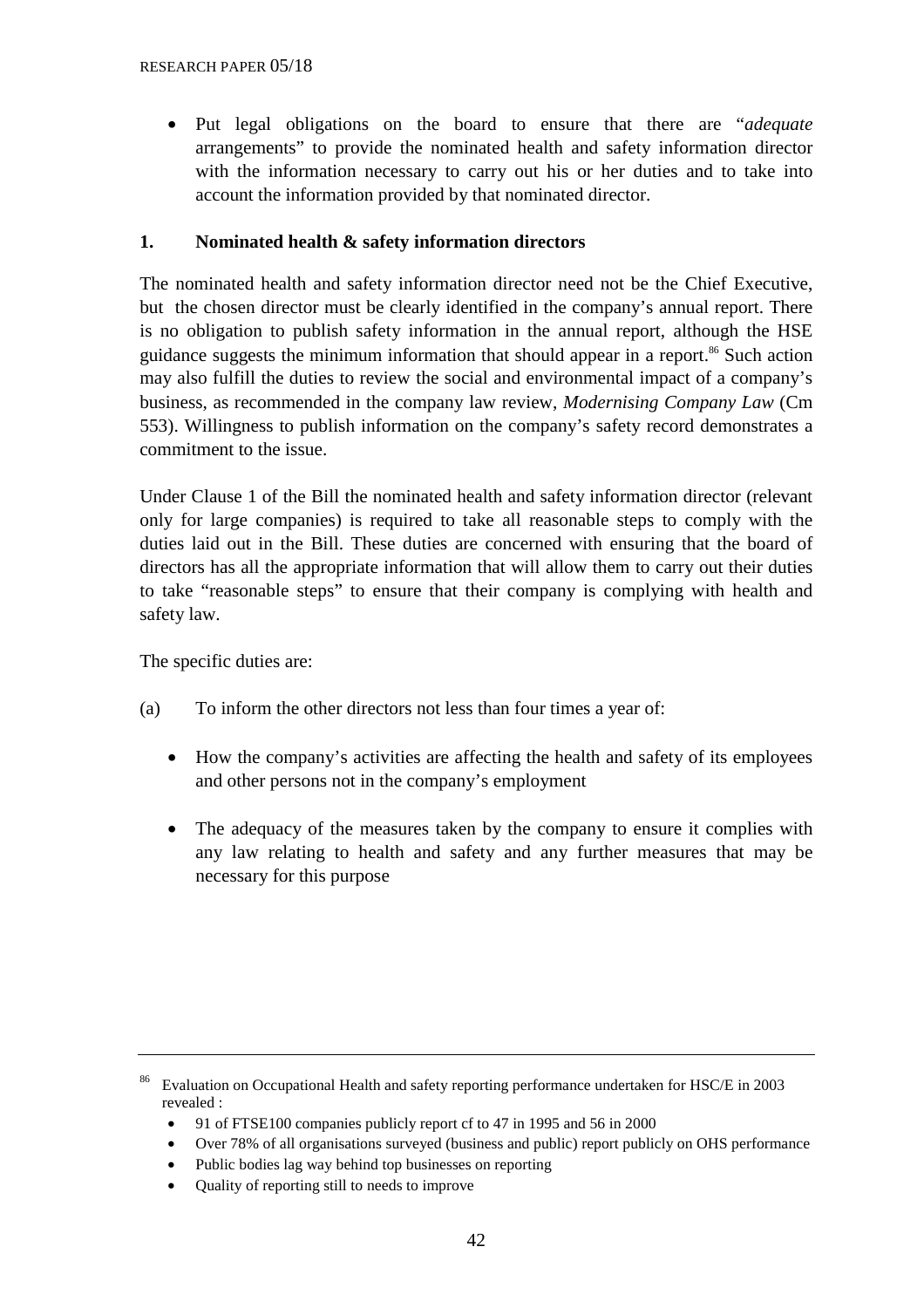- (b) To inform other directors promptly of:
	- Any significant health and safety failure by the company and the steps that have been taken, or will be necessary, to rectify it
	- Details of any deaths, injuries or other incidents that the company has a duty to report under law
	- Details of any notice served on the company or on one of its employees under relevant statutory provisions
	- Details of any proceedings brought against the company for an offence relating to health and safety or for any offence arising out of a death.
	- (c) To inform the board of the health and safety implications of its decisions

Representative bodies, such as the Institute of Directors  $(IoD)$ ,  $\frac{87}{3}$  are keen to avoid a blame culture. In their response to HSC's initial consultation on directors' duties<sup>88</sup> IOD felt that company boards as a whole should take responsibility for health and safety standards and performance, otherwise there might be a risk of dilution were there to be a specific named health and safety director. While there needs to be clarity about who has the legal responsibility for health and safety, IOD thought named directors might be made a scapegoat, making it very hard to recruit somebody to a position as sole guardian of safety matters. In many small and medium-sized firms, it may even be too costly to recruit a specific person at board level.

The Bill avoids these criticisms and meets some of the concerns as expressed by the IOD. Unlike the voluntary guidance, it does not require a named 'health and safety director' who is delegated by the Board to deal with safety issues. In the Bill, all directors have the same general safety duty. The Bill does require the appointment of a 'Health and Safety Information director' but he is not responsible for carrying our health and safety responsibilities on behalf of the board. He only has to provide the board with the information so that the directors can all carry out their safety duties. Small and medium sized companies are not required to appoint a specific information director.

### **2. General duty on all directors**

Under Clause 2 of the Bill there is a general duty on all company directors to take all reasonable steps to ensure that the company acts in accordance with the requirements of

http://www.iod.com/is-bin/INTERSHOP.enfinity/eCS/Store/en/-/GBP/IOD-Start<br>[Consultation Document - Health and safety responsibilities of Directors – Respons](http://www.iod.com/is-bin/INTERSHOP.enfinity/eCS/Store/en/-/GBP/IOD-Start)es HSC <http://www.hse.gov.uk/consult/condocs/cd167responses.htm>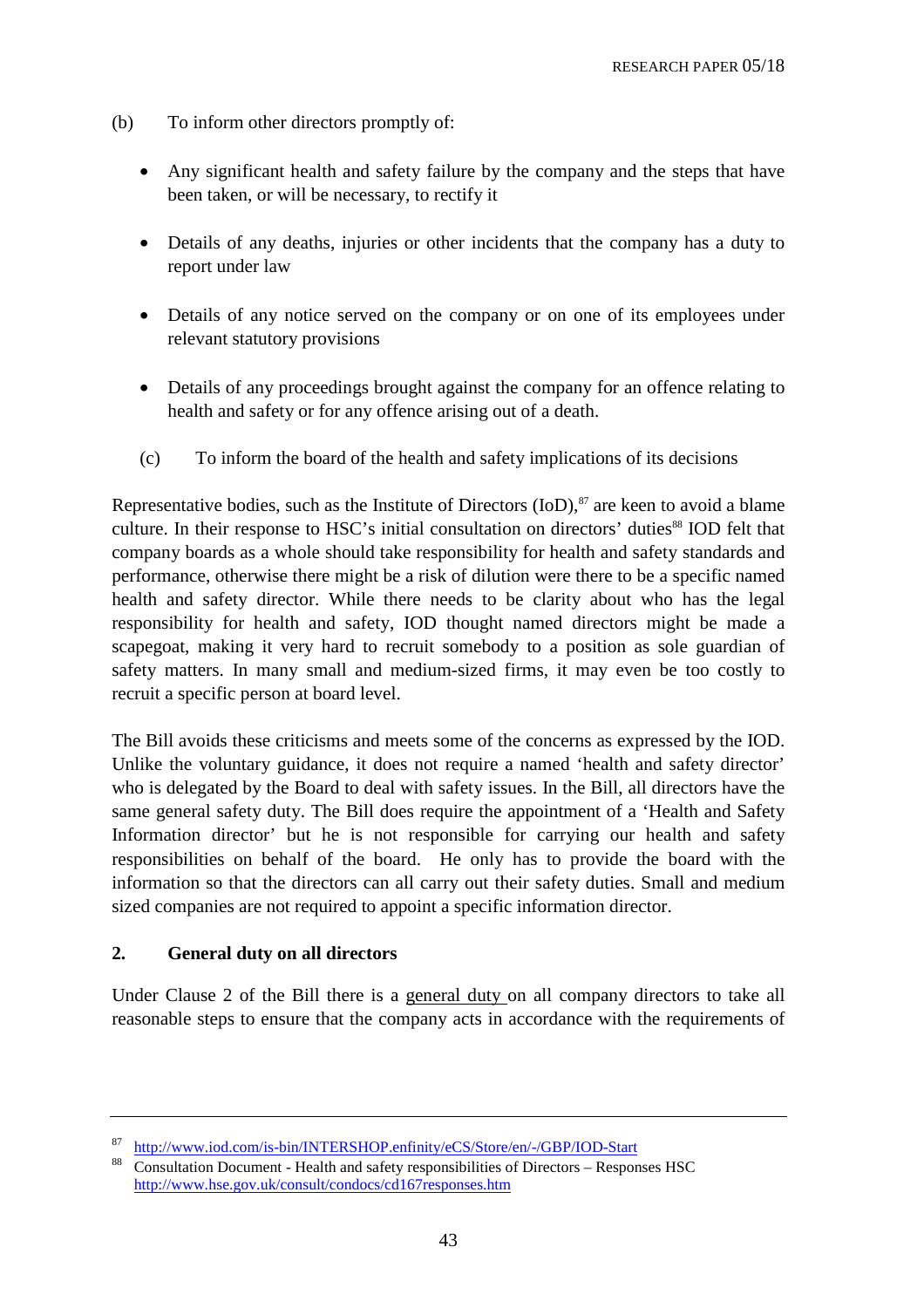health and safety legislation. This is the key duty that campaigners say, is currently absent in law and is currently met by voluntary codes.

# *a. Test of reasonableness and adequacy*

The Bill does not prescribe the "reasonable steps" required or what are "adequate arrangements". Instead, the Bill gives the Health and Safety Commission the power to draft an Approved Code of Practice that would set out the details of those terms.

No penalties are set out in this Bill. Measures to increase penalties for health and safety offences have been addressed previously, by the *Health and Safety (Offences) Bill 2003- 04*, a Private Members' Bill that failed to reach the statute book. The Government has promised to bring forward legislation to increase the penalties when parliamentary time allows.

# *b. What impact would the Bill have on SMEs?*

The Bill would place a general duty on all company directors to "take all reasonable steps to ensure that the company acts in accordance with the obligations imposed on it by applicable law relating to health and safety." But those that are defined as small or medium under the *Companies Act 1985* will not have to appoint one of their directors as the health and safety director and to put that person's name in their Annual Return.

# **VI Views on the Bill**

# **1. Conservative Party**

Comments submitted for this paper by the Opposition frontbench spokesperson for health and safety, Tim Boswell, indicate a preference for promulgating and communicating best practice on health and safety rather than further law or regulation.

We on these Benches are interested in any proposals which actually can be shown to make a significant contribution to improving health and safety at work. The House will know that the obligation to address these issues has fallen on all employers for many years. Good safety and good working practices should be the mutual responsibility of all those engaged in industry, and the expectation should be that as experience and technology develop and a new generation of machines comes along, we should generally be able to show a better record than that of the past. In fact, this has generally been the case and British industry has one of the best safety records among members of the European Union. In no sense is that an argument for complacency.

The particular legislation seeks to amend the Companies Act to impose duties on directors of companies. They will of course by definition be either executive, and so covered by existing legislation, or non-executive, in which case their responsibilities for the supervision of the company are more general. While perhaps it would be possible to conceive of circumstances in which a non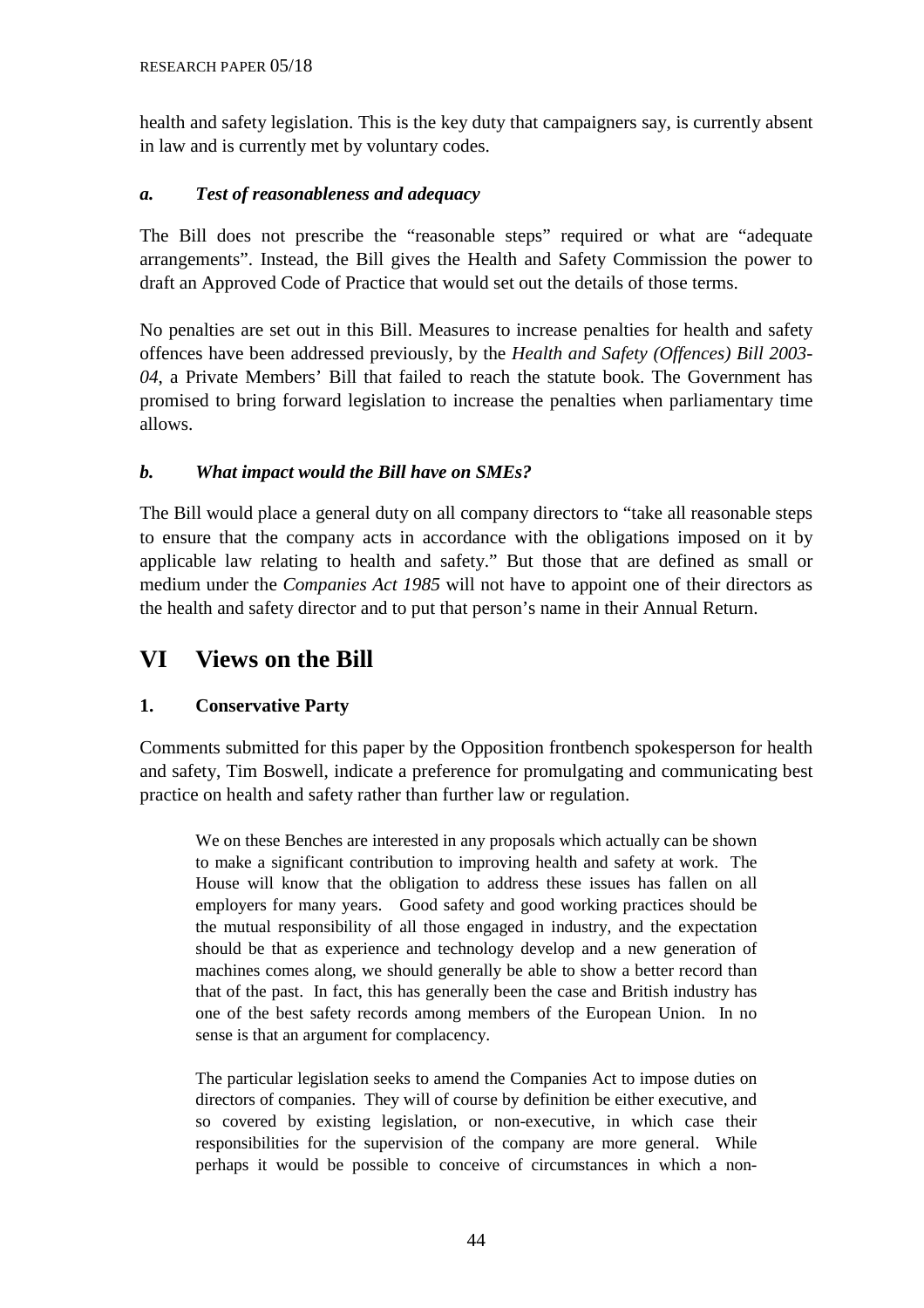executive director's negligence could have contributed to a failure in safety, I would be surprised if this were the norm, and it falls to the proposers of the Bill to make the case. We must seek to avoid a culture where the response to something going wrong is automatically simply to press the "blame" button without examining the underlying causes.

This matter is also relevant to the public sector. While by definition those leading for example Government Departments are not subject to the Companies Act, they too would have general responsibilities for the supervision of their operations. It is not clear why a duty should be imposed on private sector directors but not extended to their counterparts in the public sector. This is all the more the case when the evidence shows that the performance of, for example, the National Health Service is one of the most disappointing in the whole field of health and safety.

At all events, I would strongly advise against over reliance on this measure in terms of either prevention of individual excellence or of any welcome improvement in collective attitudes to safety matters.

### **2. Liberal Democrats**

To date no comments on the Bill have been supplied by the Liberal Democrats.

### **3. Simon Jones Memorial Campaign**

Simon Jones was a 24-year-old student, employed by Euromin on a casual basis through an employment agency at a Shoreham dockyard. On 24th April 1998, his first day at work, he was killed when the jaws of a grab closed around his head, almost decapitating him. The crane driver was unable to see Simon in the hold and a co-worker responsible for directing the crane driver was unable to speak English. Although the company was fined £50,000 for health and safety offences, Euromin and its general manager, James Martell, were acquitted of manslaughter charges in November 2001.

The family and friends of Simon Jones are campaigning to bring about a change in the law on the enforcement of statutory health and safety duties. <sup>89</sup> Simon's mother, Anne Jones speaks for the Simon Jones Memorial Campaign.

"The Campaign would be very supportive of any private member's bill which seeks to impose legally binding duties on directors to ensure their company is complying with health and safety law". It matters not whether this is part of the reform of the law of manslaughter or an amendment to health and safety law so that decision makers instead of the non-decision making company are targeted, or indeed, if it is an amendment to company law. The absence of such duties is

<sup>89</sup> David Bergman, "Holding directors to account", *Guardian,* 4 December 2001, p18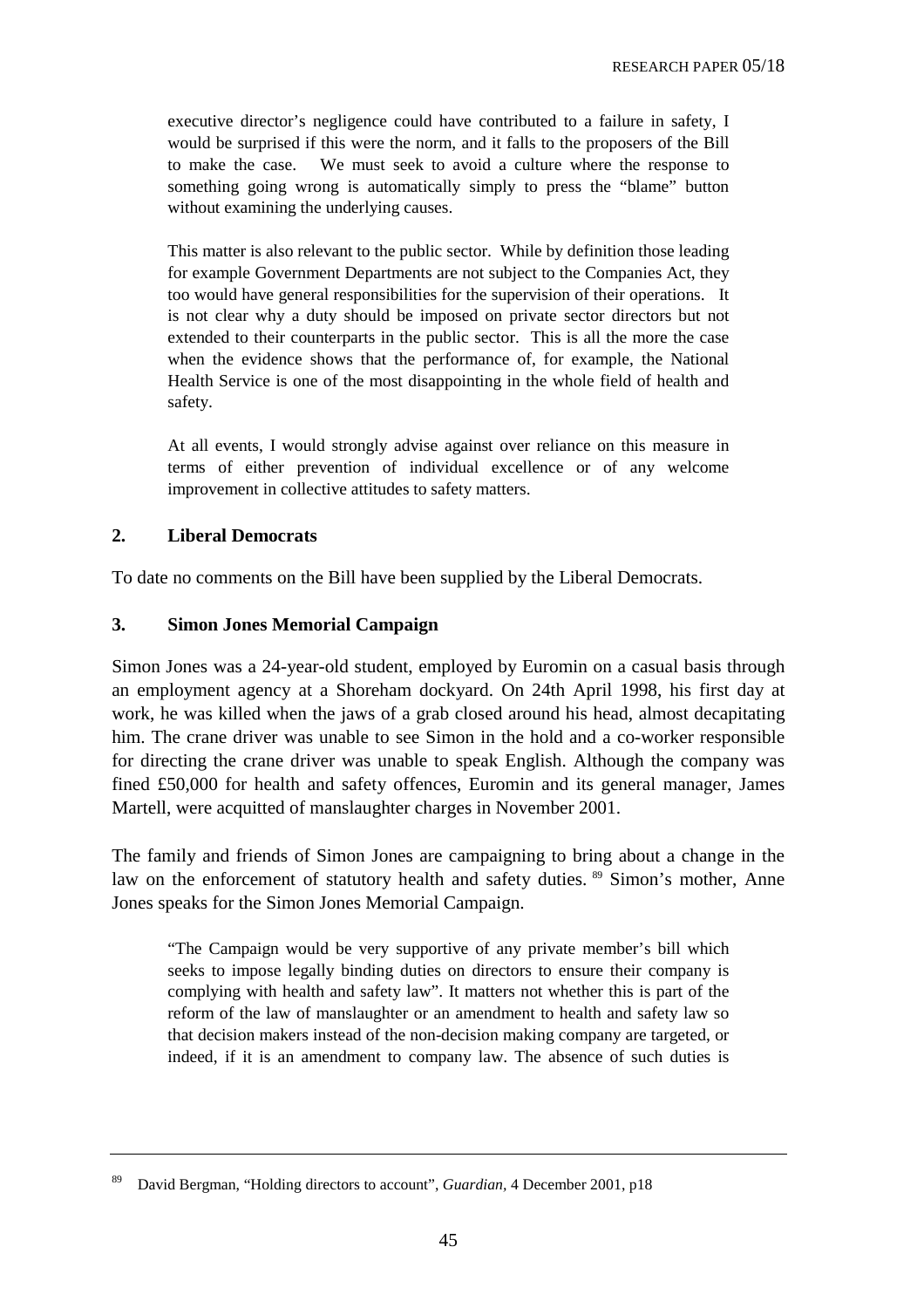likely to be a principal reason why so many companies fail to comply with health and safety law.

A director's career would end if he exposed the financial welfare of a company to a situation which could cripple it or bring about its total collapse. It is our view that the workers and members of the public should attract similar stringent control. Both the interests of justice and the future safety of the workforce demand that the focus of legislation should be on the behaviour of directors and senior management. Without this safeguard the safety culture of the work place is unlikely to improve, workers will continue to die needlessly and bereaved families will still be denied justice.<sup>90</sup>

The Work and Pensions Committee in its report identified casual, agency and migrant workers as vulnerable groups who should be afforded extra protection under health and safety law. It urged the HSE to carry out more checks on companies employing these workers to afford them due care and protection. Employment advice is becoming increasingly available to EU migrant workers recruited through agencies into the agricultural and service sectors, to inform them of their rights.

### **4. Centre for Corporate Accountability**

The Centre for Corporate Accountability is a charity concerned with promoting worker and public safety. It considers that the introduction of statutory obligations will have a significant positive impact on health and safety. CCA Director David Bergman says that the proposed Bill "does not impose any onerous burdens on directors, and responsible company directors will already be doing what the bill proposes – that is to take all reasonable steps to ensure their company is complying with health and safety law. What is remarkable is that this obligation is not already upon company directors at present." <sup>91</sup>

### **5. Confederation of British Industry**

In comments submitted for this paper, the CBI states; "Directors' duties, along with duties of managers and employees, are all included in the Health and Safety at Work etc. Act 1974, and we do not see the need for any further legislation."

In written evidence to the Work and Pensions Committee, the Centre for Corporate Accountability comments on the CBI's stance in more detail:

In a note considered by the Health and Safety Commission at their 14 October [2003] meeting, the CBI stated that it is opposed to legislation specifying directors' responsibilities for health and safety for the following reasons. The CBI

<sup>90</sup> Directors' Duties Briefing Pack, T&G / UCATT December 2004

<sup>&</sup>lt;sup>91</sup> T & G Supporting Statements <http://www.tgwu.org.uk/Templates/Campaign.asp?Action=Display&NodeID=91395>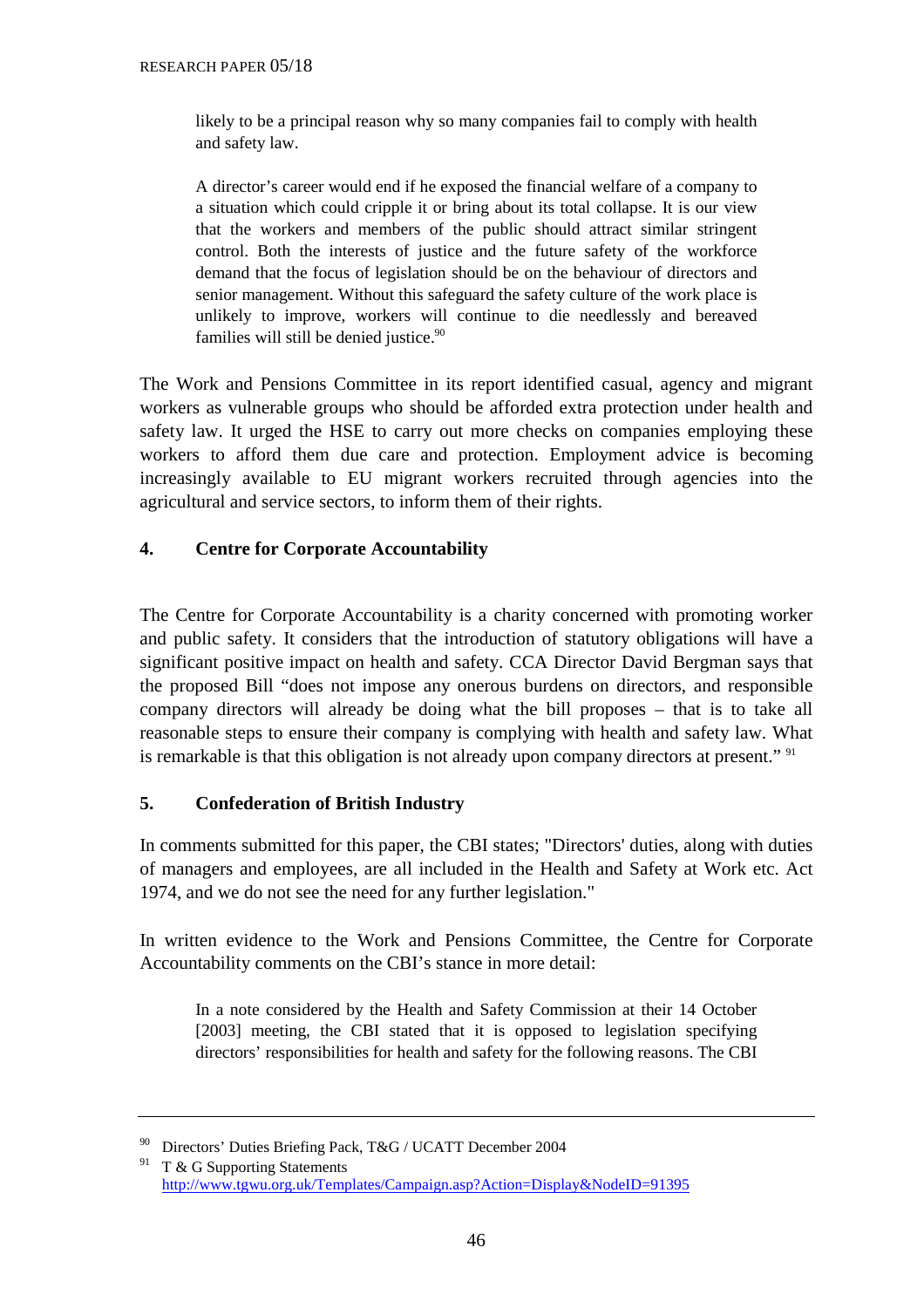is of the opinion that:

The appointment, allocation of functions, responsibilities and structures for directors should be the prerogative of the organisation and its board so that it can be tailored to the needs of the organisation.

• Health and safety is a shared responsibility inappropriate to allocation to an individual director. It should not be used as a focus for blame for management failures of the organisation.

If legislation and enforcement action is to be strengthened, guidance should be directed at all those individuals and groups who can have an impact and responsibilities for health and safety at the workplace. In addition to employers, and directors, this should include employees, the self-employed, suppliers of goods for use at work, owners/occupiers of premises, members of the public etc. 92

### **6. Construction Confederation**

In comments submitted for this paper, the Construction Confederation considers the Bill has some merit:

"as its principal effect would be to reinforce the corporate accountability of larger companies. As an employers organisation we have voiced concerns about proposals that have sought to isolate individual directors and make them wholly accountable for health and safety failures. This Bill does not appear to seek to do this, but merely obligates board directors to ensure that they are presented with the salient facts they need to take ownership of health and safety management. In this regard, it works against the unwanted tendency of irresponsible employers who 'distance' themselves from health and safety decision making to avoid liability. Earlier proposals to target individuals would have had the effect of increasing this practice. Our members who would fall within the scope of the Bill would almost all consider health and safety issues at board level as a matter of routine"

# **VII Health and Safety enforcement and penalties**

# **A. How is health and safety at work currently enforced?**

Health and safety regulations are part of the law and the provisions are mandatory, breach being an offence. However, for the purpose of giving practical guidance, the Health and Safety Commission (HSC) also issues Approved Codes of Practice covering and explaining the Regulations.

 $92$  Reported in CCA evidence to the DWP Select Committee on the Role of the HSC/E <http://www.corporateaccountability.org/dl/HSE/selcom/ccaevid04.doc>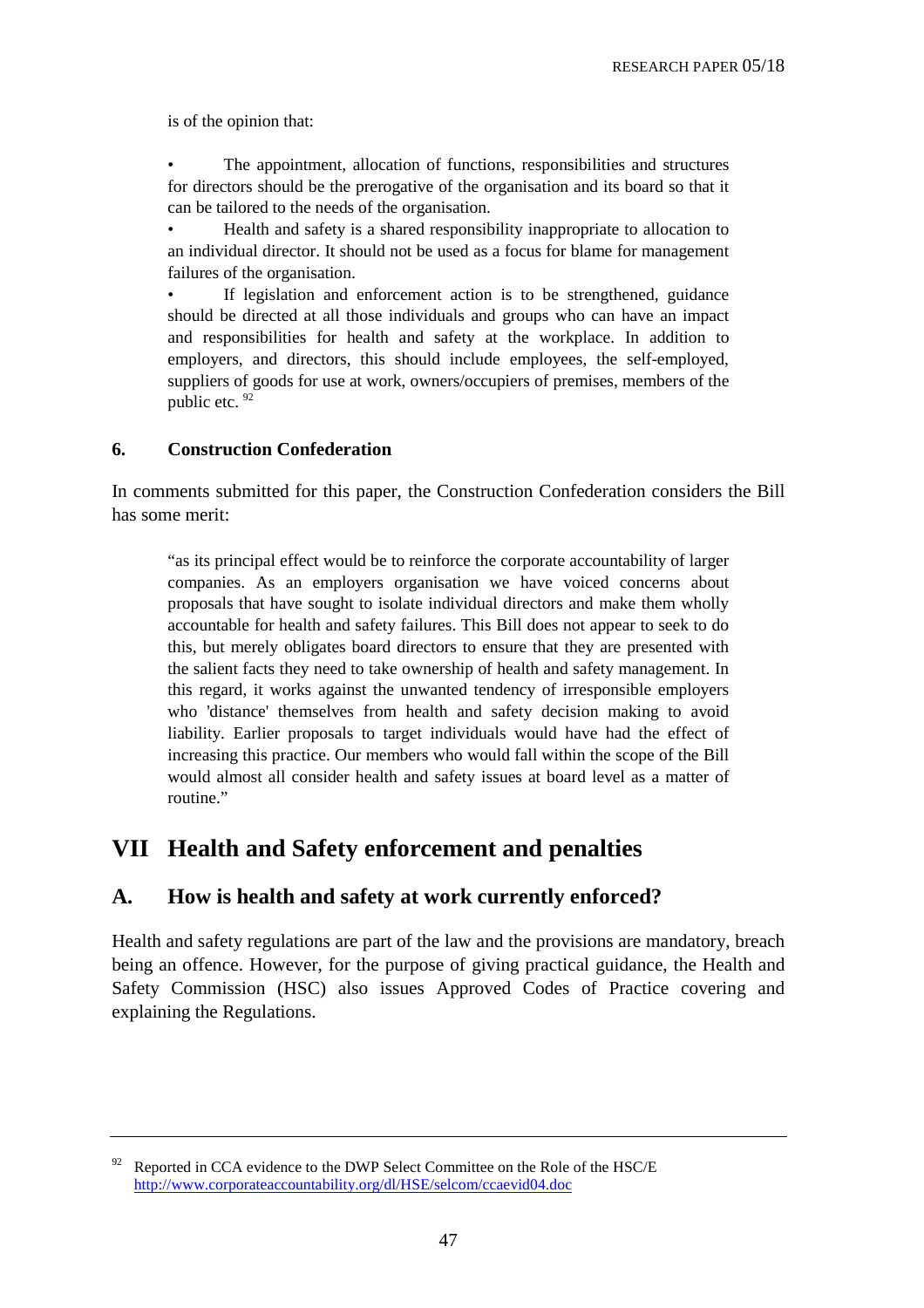The role of enforcer of safety and health legislation falls to the Inspectorate of the HSE and to environmental health officers in local authorities. Inspectors have wide powers to enter workplaces, to inspect them and take samples and to require premises to be sealed off. If necessary they can obtain the help of the police. They are able to issue enforcement notices of improvement, requiring matters to be put right within a specified time, or prohibition notices of further activity where circumstances are thought to be particularly dangerous. They also have powers to seize articles or substances. Employers have the right of appeal against these. HSE's Enforcement Policy was updated in January 2002.

In cases of serious breaches of the law<sup>93</sup> or where a death has taken place, inspectors may take employers or site owners to court, where fines of £5,000 up to £20,000 pounds may be imposed for cases heard in magistrates' courts (summary trials without a jury), or unlimited fines and imprisonment for cases heard in the Crown Court.<sup>94</sup> There is pressure for cases involving workplace fatalities or major injuries to be heard in Crown Courts, where increased penalties and sentencing powers are available, on indictment. The Court of Appeal has advised Magistrates to exercise caution in accepting jurisdiction in health and safety cases when death or serious injury has occurred.

HSE research concludes that between 70-85% of workplace deaths are preventable, yet, according to a CCA / Unison report, only about 30% result in a prosecution for a health and safety offence.<sup>95</sup> The HSE's 'name and shame' enforcement database<sup>96</sup> was launched in October 2000. It gives details of all successful prosecutions carried out by HSE and names the convicted defendants. In October 2001 the database was expanded to include all improvement and enforcement notices served by the HSE.

The Association of Personal Insurance Lawyers (APIL) suggests that the technique of 'naming and shaming' companies that breach workplace health and safety should be more widely used, in parallel with a policy of 'naming and praising' companies which succeed in having world class health and safety.<sup>97</sup>

# **1. Crown immunity**

Current health and safety law has no jurisdiction over Crown bodies. Action Point 15 of the Revitalising Strategy Document states that:

<sup>&</sup>lt;sup>93</sup> Circumstances where prosecution is likely, as set out in HSC's Enforcement Policy Statement.

<sup>94</sup> Ian James and David Preece, *Jordan's Health and Safety management*. Jordans. 2000 pp1-3

<sup>95</sup> *Safety Lottery: How the Level of Enforcement of Health and Safety Depends on Where you Work* Centre for Corporate Accountability / Unison 2003

<http://www.corporateaccountability.org/dl/LocAuth/safetylottery.pdf>

<sup>&</sup>lt;sup>96</sup> www.hse-databases.co.uk/prosecutions<br><sup>97</sup> APIL response to HSC consultation on Regulation And Recognition Towards Good Performance In Health And Safety APIL 24/04 December 2004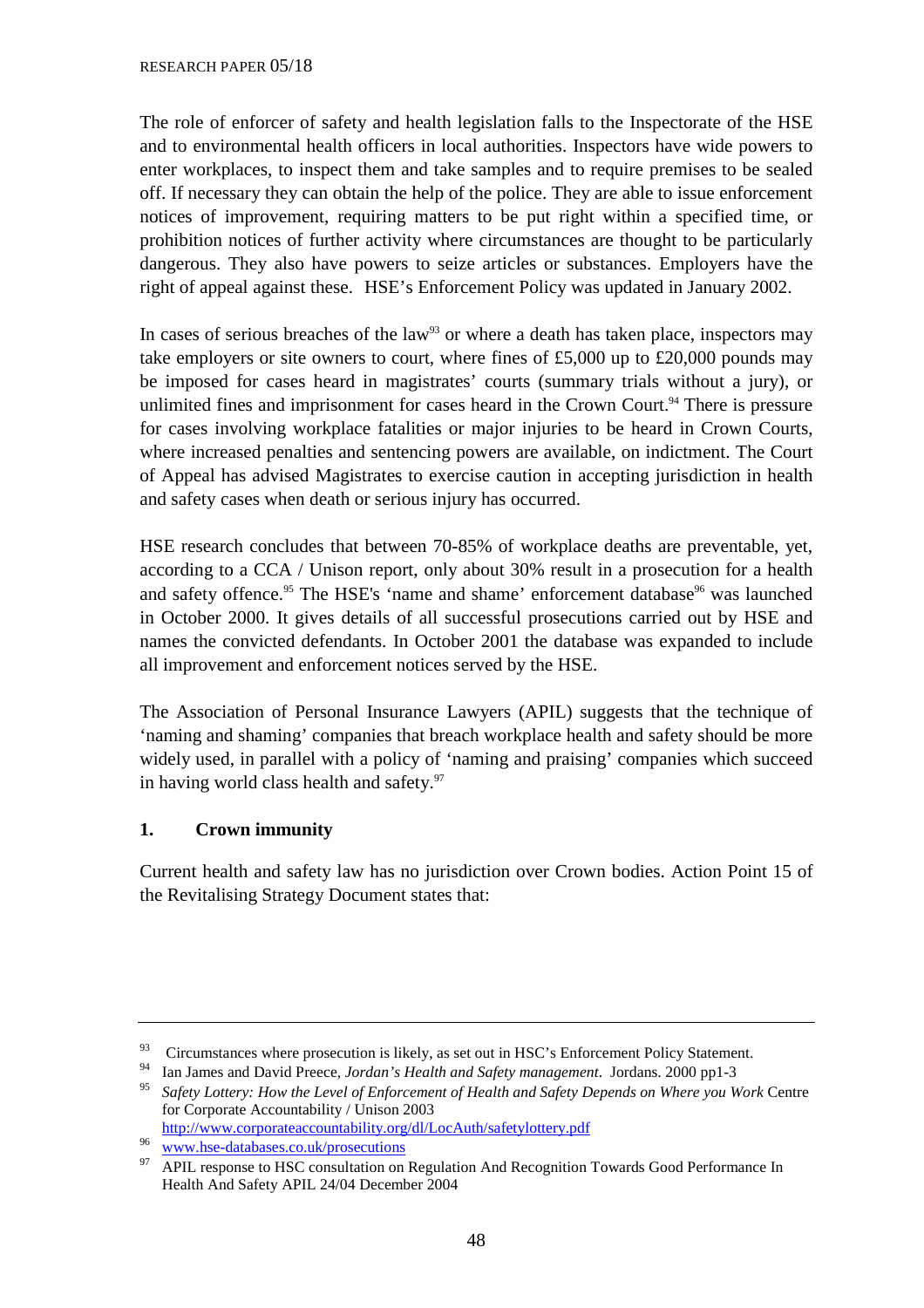The Government will seek a legislative opportunity, when Parliamentary time allows, removing Crown immunity from statutory health and safety enforcement. Until immunity is removed, the relevant Minister will be advised whenever Crown censures are made.

Although crown immunity applies to a Crown body, there is no clear definition of what is a Crown body. Property owned by the Crown is not subject to legislation unless an Act specifically says so. The enabling statute of an organisation will often state whether or not a particular organisation should be treated as acting on behalf of the Crown.

Where legislation does not clarify whether or not the public sector organisation is or is not an agent of the Crown, reference is made to a Home Office document, cited on the CCA website, <sup>98</sup> which states that:

"The question of whether an organisation can claim crown immunity depends upon the degree of control which the Crown through its ministers, can exercise over in the performance of its duties. The fact that a Minister of the Crown appoints the members of such a body, is entitled to require them to give him information and is entitled to give them direction of a general nature does not make the corporation his agent. The inference that a corporation acts on behalf of the Crown will be more readily drawn where its functions are not commercial but are connected with matters, such as the defence of the realm, which are essentially the province of Government.

There is no doubt that Government Departments are Crown bodies. The prison service - since it is also a department within the Home Office - is also a crown body. Police forces are however not crown bodies.

The Houses of Parliament do not have Crown Immunity but enjoy parliamentary privilege. However, the House of Commons Commission has agreed that the HSWA and subordinate legislation apply by analogy. Crown immunity does not apply to the Scottish Parliament, the Welsh Assembly or the Greater London Assembly.

The application of health and safety law to Crown bodies is set out in a note issued by the Cabinet office in June 2001.<sup>99</sup> Crown bodies must comply with the general duties under HSWA and relevant statutory provisions, but they are currently excluded under Section 48(1) of the HSWA from the provisions for statutory enforcement, including prosecution and penalties. In 2001, The Royal Mint could not be prosecuted for health and safety offences over the death of John Wynne, aged 50, who was killed when a six-tonne furnace fell on him at the Royal Mint in Llantrisant, South Wales, as it is a Crown body.

http://www.corporateaccountability.org/rb/gb/CrownBodies.htm<br>Information Note for Personnel Managers, PIN 45 Procedures for enforcing health and safety requirements in Crown Bodies, Cabinet Office, June 2001.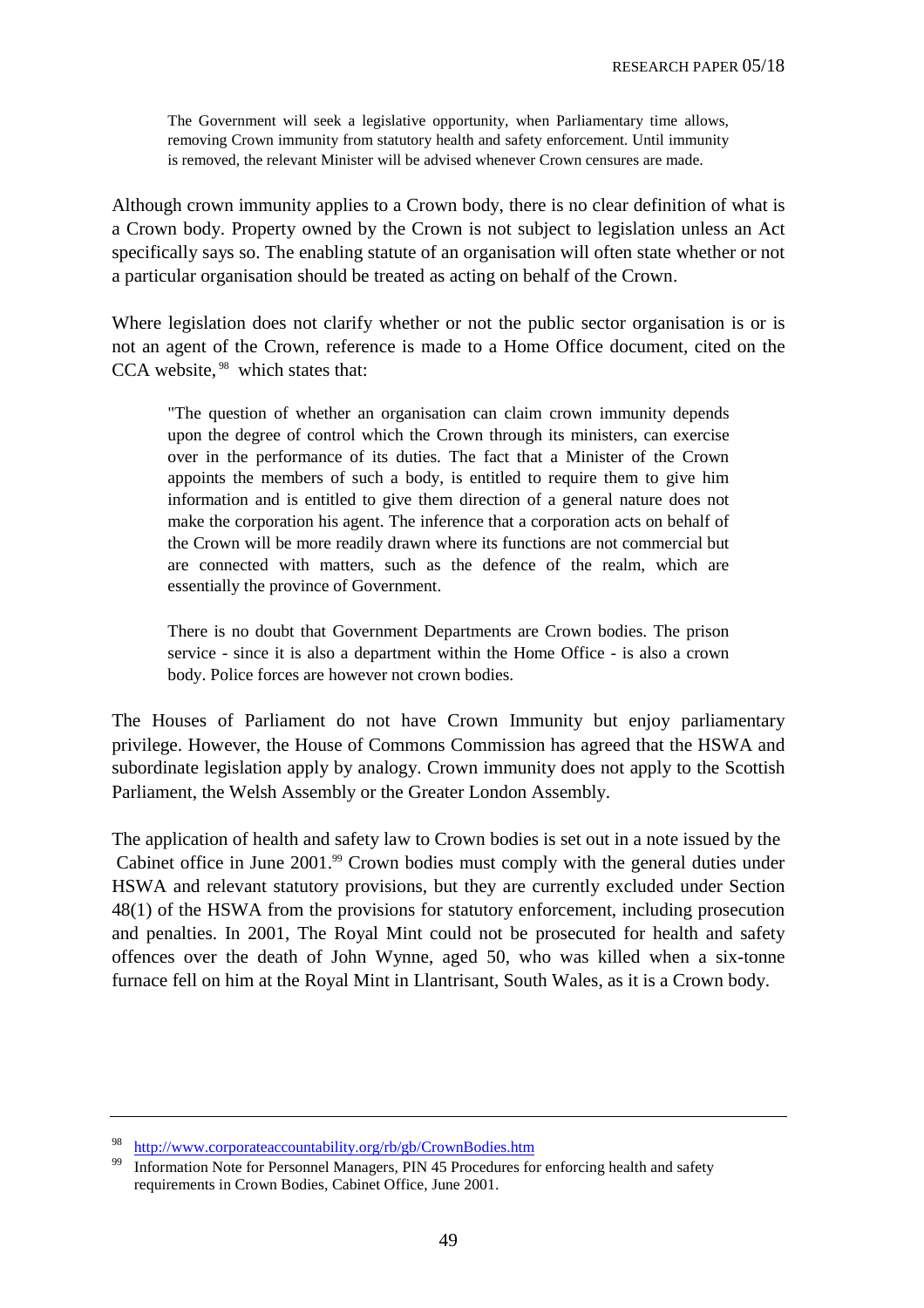HSE is the relevant enforcement authority for Crown bodies, and may issue non-statutory Crown Enforcement Improvement and Prohibition Notices. They may also censure the Crown body in circumstances when a prosecution would otherwise have been brought.

A 'Crown Censure' is the formal recording of a decision by the HSE that, but for Crown immunity, the evidence of a Crown body's failure to comply with health and safety law would have been sufficient to provide a realistic prospect of conviction in the courts (in line with the Code of Crown Prosecutions). Details of crown censures are recorded in the HSE annual report and on the HSE website.

A Crown censure differs from a trial, as it is chaired not by a judge, but a senior HSE inspector, no witnesses are called and the public is not allowed to attend. The CCA comments on Crown censure:<sup>100</sup>

The aim of the hearing is to "seek acknowledgment of the problem and to obtain an undertaking to improve standards of health and safety."

Under Section 48(2) of the HSWA, individual Ministers and crown servants may be prosecuted for health and safety offences, and if convicted, fined or for certain offences, sent to prison.

It has been government policy recently to gradually reduce Crown immunity by removing it when new legislation is enacted. For example, Section 60 of the *NHS and Community Care Act 1990* states that from 1 April 1991, with limited exceptions, "no health service body shall be regarded as the servant or agent of the Crown or as enjoying any status, immunity or privilege of the Crown", thereby removing hospitals from crown immunity.

Although the Government has promised to legislate further in this area, it is not clear whether or not Crown Bodies will be actually prosecuted for health and safety offences. HSC has offered the *Food Safety Act 1990* as a possible model. This provides for statutory improvement and prohibition notices against Crown bodies and, in lieu of prosecution, the power to seek a High Court (or, in Scotland, Court of Session) declaration of non-compliance.

CCA cites a number of reasons why it should be possible to prosecute Crown bodies for corporate killing

Homicide offences are the most serious crimes in the criminal law. No organisation should be able to escape prosecution if they commit such a serious offence;

<sup>100</sup><http://www.corporateaccountability.org/rb/gb/CrownBodies.htm>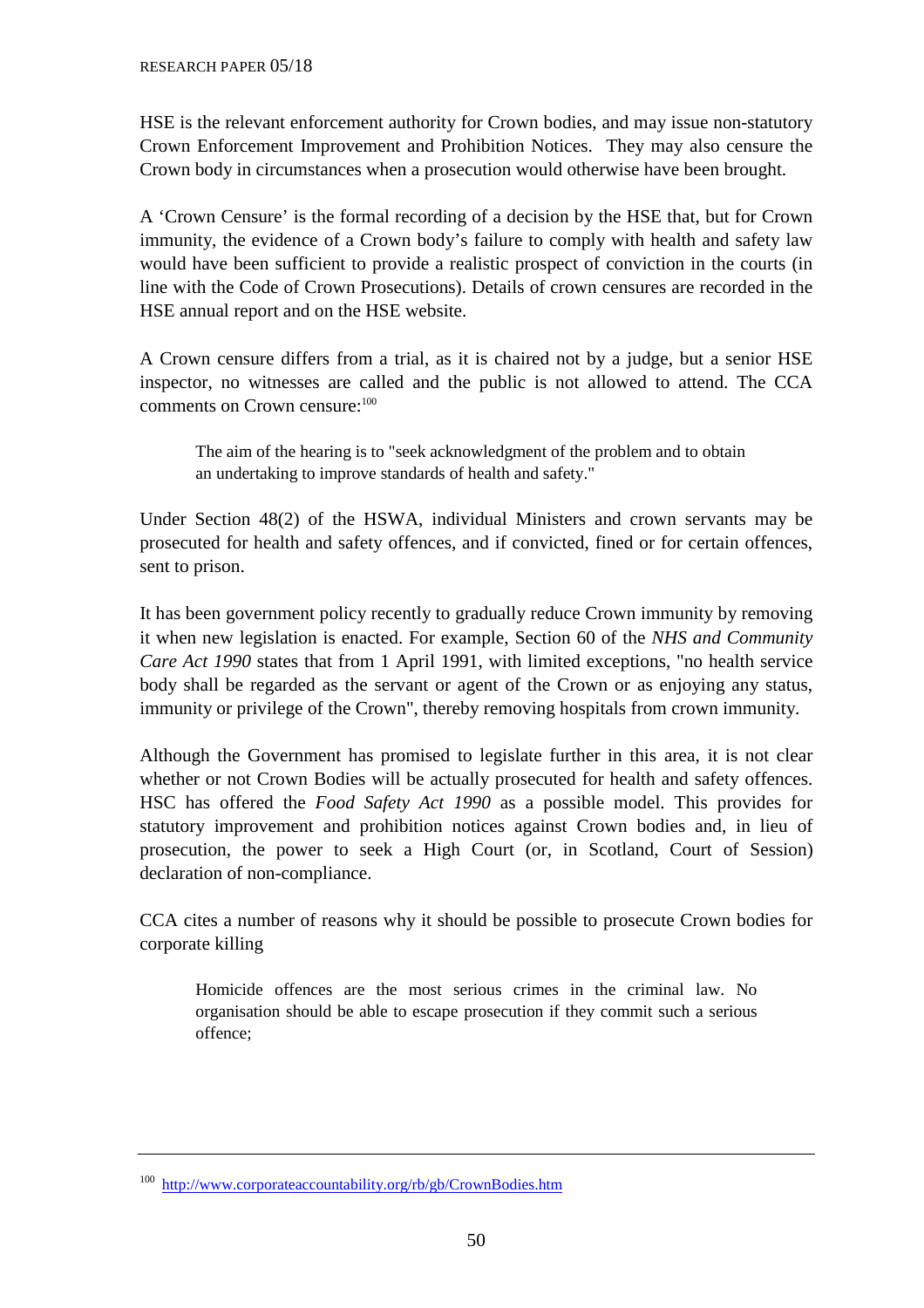Crown bodies are no less likely to create risks and cause deaths than any other organisation;

It sends out the wrong signal - suggesting that Government is above its own laws;

Whether or not a particular organisation has or does not have Crown status is often an arbitrary one, dependent on whether or not it was written into the originating statute. So whilst the Civil Aviation Authority could be prosecuted for corporate killing (since it is not a crown body) the Department of Transport could not (as it is);

It is difficult to justify why local government bodies - which do not have Crown status - would be able to be prosecuted for corporate killing, but central government bodies would not;

Individual ministers and civil servants do not have immunity from prosecution for homicide offences, so why should their organisation; and

A House of Lords case has indicated that technically there is no legal obstacle to the prosecution of government departments for criminal offences, and that such prosecutions are required to 'vindicate the requirements of justice.'

CCA questions why an alternative suggested by the Government has not found favour.

17. Didn't the Government suggest an alternative to prosecution? What's wrong with that?

Yes. It suggested that where there was evidence that Crown bodies had 'committed' the offence of corporate killing, they should be brought before the High Court, which could make a 'declaration of non-compliance with statutory requirement'. This would require the Crown body to take immediate action to 'rectify the shortcoming identified'. This would be a civil law declaration and no fine or other penalty would be imposed.

There is no reason why a Crown body should not be prosecuted, like any other organisation, if there is sufficient evidence to do so. This is also the view of the Health and Safety Commission, which considers that Crown bodies should be able to prosecute not only for corporate killing but also health and safety offences. 101

No date for legislation has yet been set.

<sup>&</sup>lt;sup>101</sup> Why we need a new corporate killing law, Centre for Corporate Accountability briefing for the TUC http://www.tuc.org.uk/h\_and\_s/tuc-6363-f0.cfm#\_ftnref11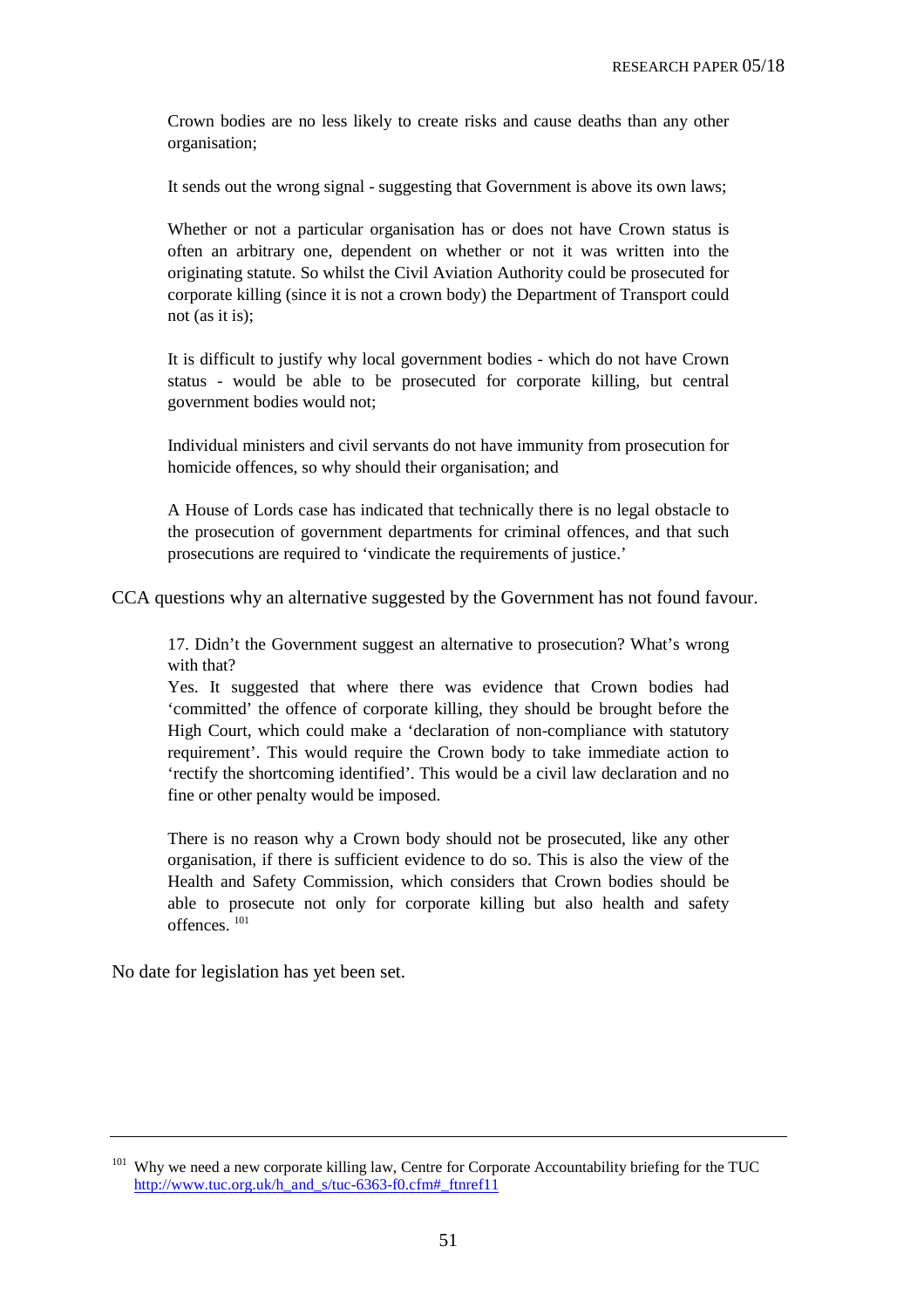### **2. HSE resources**

Health and Safety accident investigation and enforcement requires sufficient staff time and money; resources that the HSE has indicated are in short supply. Consequently the *HSE Strategy to 2010* has taken a more pragmatic approach; routine inspections will now be based on categories of risks, with lower risk premises visited less often. There will be more emphasis on guidance and advice rather than routine site visits. Local authorities and other regulatory agencies are expected to take their share of responsibility for investigation, enforcement and advisory services.

Yet, as noted, research and evidence presented to the Work and Pensions Committee suggests that inspection, backed by enforcement, as opposed to arms length advice and guidance, is the tried and trusted way of motivating employers to comply with statutory requirements. For employers already doing a good job the more passive role of the HSE supporting the control of risks may be adequate, but the Committee remained strongly convinced that a more proactive response was needed. Consequently the Committee recommended that the numbers of HSE Field inspectors should be doubled, at an estimated annual cost of £48 million after seven years.

The Committee's call for more resources and a doubling in numbers of Field Operations Division is backed by the trade union, Prospect, which represents many health and safety inspectors. In evidence to the Committee, Prospect compared the HSE's existing annual costs of £260 million with an estimated £2 billion paid out in compensation and industrial injuries benefit.<sup>102</sup> The HSE itself estimates that taking into account lost production, increased labour costs and costs to the NHS, ill health and injuries at work cost the UK £31 billion per year.<sup>103</sup> Prospect expressed disappointment that the Government's response appears to allow HSE resources to be diverted away from inspection into other areas.104

The Committee's Chairman, Archy Kirkwood, addressing a debate on the report in Westminster Hall expressed caution that the wider call for a lighter-touch regulatory burden on businesses, as advocated by the Hampton review<sup>105</sup> should not be used as a smokescreen for further radical changes to HSE's direction.<sup>106</sup>

 $102$  65% through court claims and 35% through industrial injuries.

<sup>&</sup>lt;sup>103</sup> Interim update of the "Costs to Britain of Workplace Accidents and Work-Related Ill Health" HSE 2004 http://www.hse.gov.uk/statistics/pdf/costs.pdf

 $\overline{104}$  Prospect critique on the Government's response to fourth report of the Work and Pensions Select Committee, session 2003-4 (HC456) [http://www.prospect.org.uk/dl/3274\\_1275730767.doc/as/GOVRESPONSE.doc?prs=d2333cdd3996b99](http://www.prospect.org.uk/dl/3274_1275730767.doc/as/GOVRESPONSE.doc?prs=d2333cdd3996b99
1dcfc7992e90968bf)

<sup>1</sup>dcfc7992e90968bf<br>
<sup>105</sup> Hampton Review of regulatory inspection and enforcemen[t http://www.hm](http://www.hm-treasury.gov.uk/pre_budget_report/prebud_pbr04/assoc_docs/prebud_pbr04_hampton.cfm)[treasury.gov.uk/pre\\_budget\\_report/prebud\\_pbr04/assoc\\_docs/prebud\\_pbr04\\_hampton.cfm](http://www.hm-treasury.gov.uk/pre_budget_report/prebud_pbr04/assoc_docs/prebud_pbr04_hampton.cfm) 106 HC Deb 20 January 2005 c316WH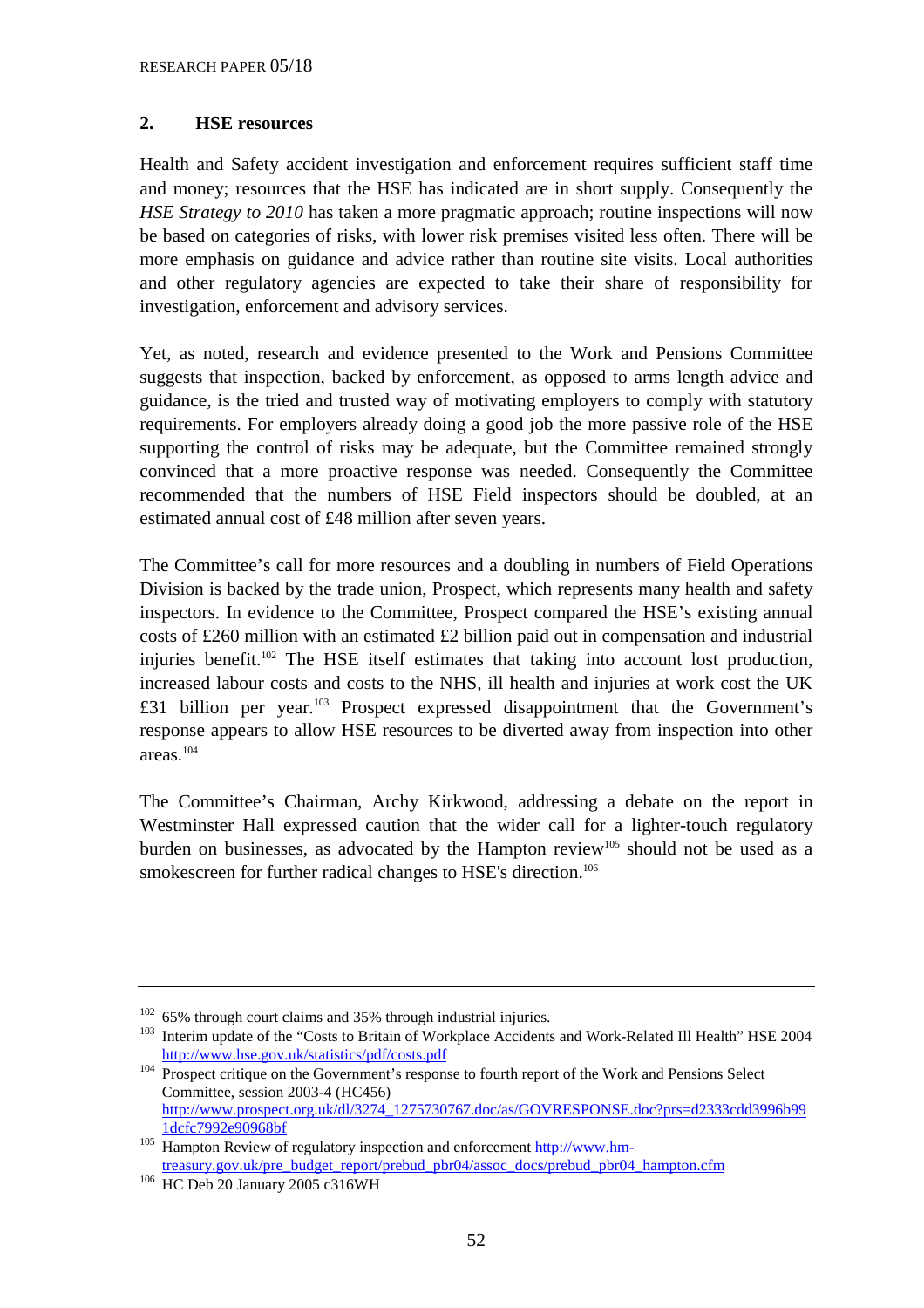The Government response to the Committee's report affirmed that it does not wish HSE to move away from enforcement; the challenge, it says, lies in finding the right mix of activities to optimise "desirable outcomes from the resources used." The outcome of a consultation exercise $107$  promises to shed more light on the matter, but inspection, investigation and enforcement would remain a key to the intervention strategy. In financial terms the Government would "recognise HSE as a frontline service and will ensure that it has the resources to carry out its duties effectively."

However, Work Minister, Jane Kennedy, later told the Westminster Hall debate that, although HSE as a front line service should be protected, it could not be exempted from developing more efficient and effective ways of working; "There is no evidence that simply doubling the number of inspectors will achieve significant improvements."<sup>108</sup>

# **B. Prosecutions and penalties**

The following section presents an overview of the number of cases prosecuted by the HSE and penalties imposed by the courts. Evidence shows that the courts are not afraid to impose larger fines; the record fine to date for a single offence under section 3 of HSWA is £1.5 million (plus £680,000 costs) handed down to Great Western Trains following the Southall rail crash.<sup>109</sup> Fines over £100,000 are not uncommon.

### **1. Totals**

Figure 20 below displays the total number of cases prosecuted by the HSE and the number of duty holders convicted.<sup>110</sup> The total number of cases prosecuted had increased by 4.0% compared with 1997/98, while the number of duty holders convicted had increased by 2.3% over this period. As a proportion of number of cases prosecuted, the number of duty holders convicted has fallen from 91.3% in 1997/98 to 89.8%. Figure 21 below shows the average fine per duty holder convicted.

 $107$  Consultation Document - Regulation and recognition - towards good performance in health and safety HSE 2004 http://www.hse.gov.uk/consult/condocs/cd-interventions.htm<br>
<sup>108</sup> HC Deb 20 January 2005 c316WH<br>
<sup>109</sup> Tellav's Health and Safaty at Werk Handbook 2004 Sixteenth edition Is

<sup>109</sup> *Tolley's Health and Safety at Work Handbook 2004* Sixteenth edition Lexis Nexis 2004.

<sup>110</sup> Data used to produce figures 20-23 are taken from the HSE's *Health and Safety Offences and Penalties 2003/04* publication. See: [http://www.hse.gov.uk/enforce/off03-04/off03-04.pdf .](http://www.hse.gov.uk/enforce/off03-04/off03-04.pdf)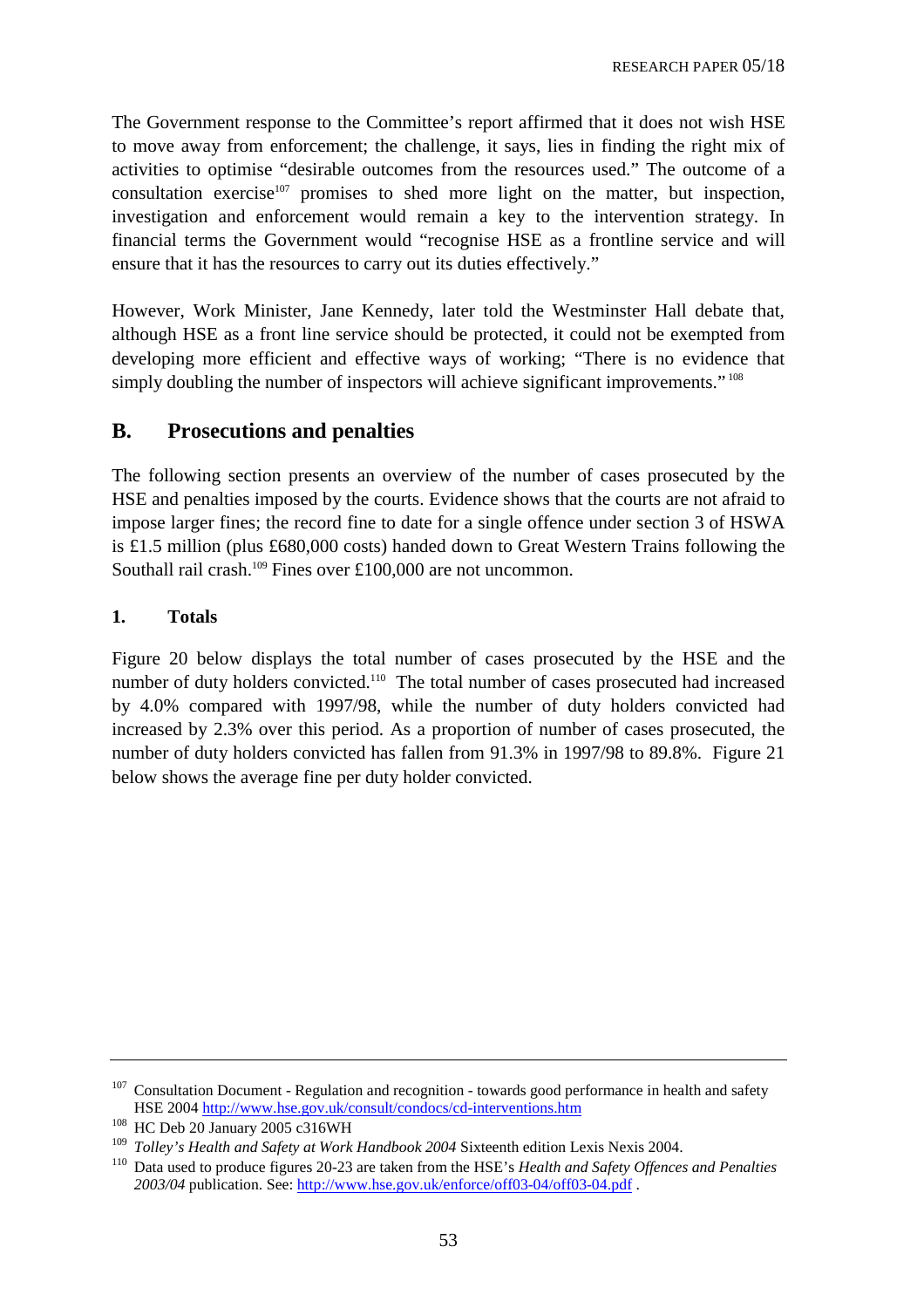*Figure 20: Total Number Of Cases Prosecuted By HSE's Field* 



*Figure 21: Average fines per duty holder convicted*

Figure 22 displays the total number of offences investigated by the HSE leading to a conviction, and the average penalty per conviction since 1990/91. Over the period displayed the total number of offences leading to convictions has fallen by 34.5%. Related data may be found in table A8 in the statistical appendix to this paper.





#### **2. By main sector**

Figure 23 displays the number of convictions following HSE investigated offences and the average penalty per conviction in 2003/04. Table 2 displays these data since 1996/97.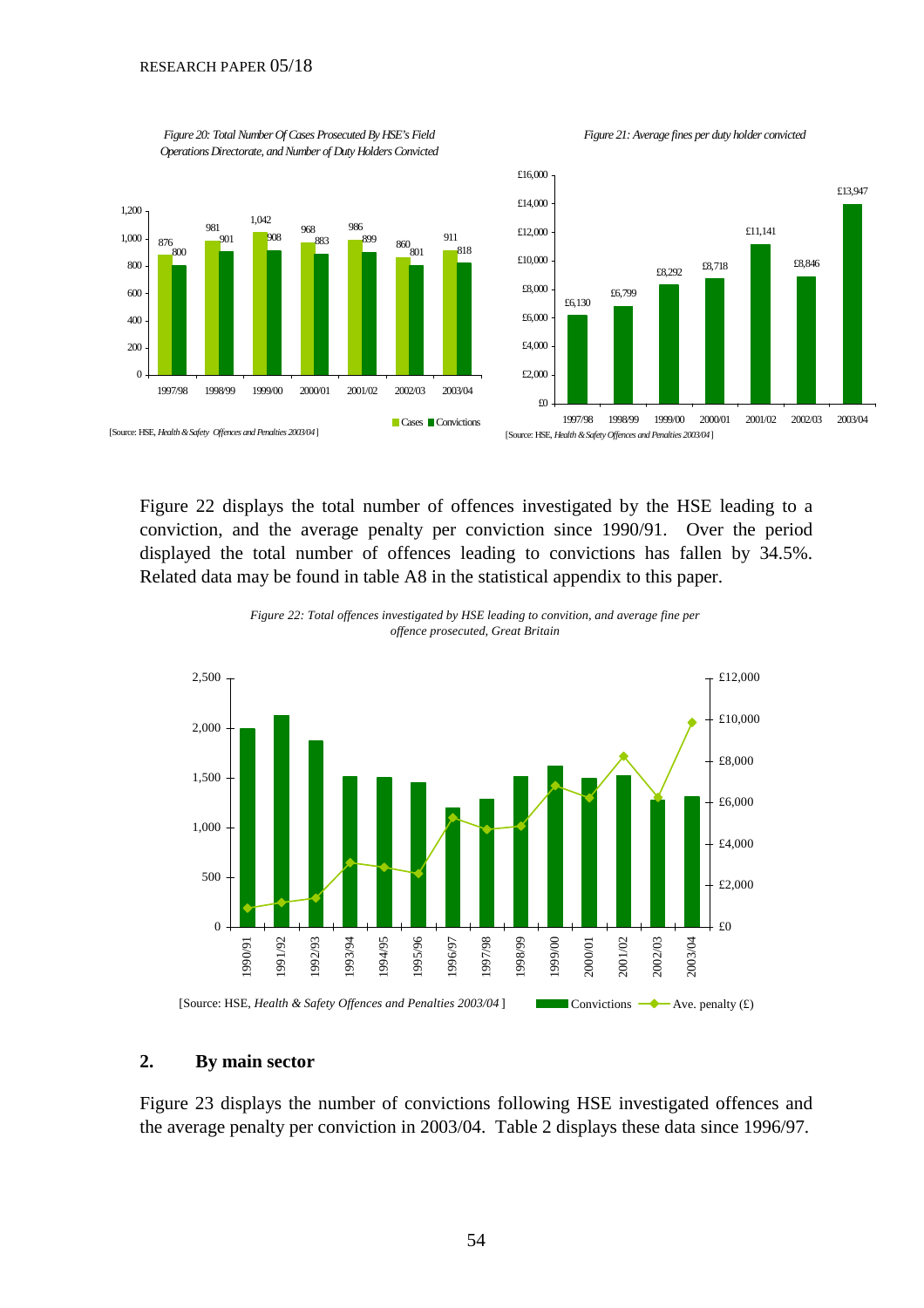

*Figure 23: Number of convictions following HSE investigated offences, and average penalty (£) per conviction, 2003/04*

**Table 4: Offences prosecuted leading to conviction, and average fine per conviction** 

|         | Agriculture,<br>hunting, forestry &<br>fishing |                    | Extractive and<br>utility supply<br>industries |                    | Manufacturing<br>industries |                    | Construction     |                    | Service industries |                    |
|---------|------------------------------------------------|--------------------|------------------------------------------------|--------------------|-----------------------------|--------------------|------------------|--------------------|--------------------|--------------------|
|         | Convic-<br>tions                               | Average<br>penalty | Convic-<br>tions                               | Average<br>penalty | Convic-<br>tions            | Average<br>penalty | Convic-<br>tions | Average<br>penalty | Convic-<br>tions   | Average<br>penalty |
| 1996/97 | 87                                             | £1,101             | 37                                             | £1,780             | 477                         | £7,372             | 385              | £3,934             | 209                | £5,305             |
| 1997/98 | 69                                             | £1,316             | 26                                             | £19,192            | 438                         | £5,760             | 544              | £3.123             | 207                | £5,872             |
| 1998/99 | 102                                            | £1,391             | 34                                             | £8.916             | 551                         | £4,077             | 565              | £5,516             | 260                | £5,932             |
| 1999/00 | 107                                            | £3.751             | 65                                             | £10.644            | 606                         | £7,373             | 542              | £4,296             | 296                | £10,579            |
| 2000/01 | 71                                             | £2,090             | 23                                             | £14,589            | 572                         | £6,158             | 530              | £4,692             | 294                | £9.468             |
| 2001/02 | 115                                            | £1.997             | 36                                             | £26,444            | 615                         | £8.611             | 442              | £7.450             | 314                | £8,795             |
| 2002/03 | 68                                             | £1,606             | 28                                             | £13.721            | 522                         | £5,020             | 434              | £5,745             | 221                | £10,330            |
| 2003/04 | 79                                             | £2,899             | 35                                             | £32,851            | 498                         | £8.634             | 415              | £9.601             | 278                | £11.516            |

Note: Standard Industry Classification (SIC92)

Source: *HSE, Health & Safety Offences and Penalties 2003/04*

There is a feeling that reliance upon fines as a form of penalty is no deterrent to negligent and reckless companies because they are derisory in terms of company profits and the loss and suffering caused to families. The Government has signalled its intention to increase the fines and penalties available under the law, when parliamentary time allows.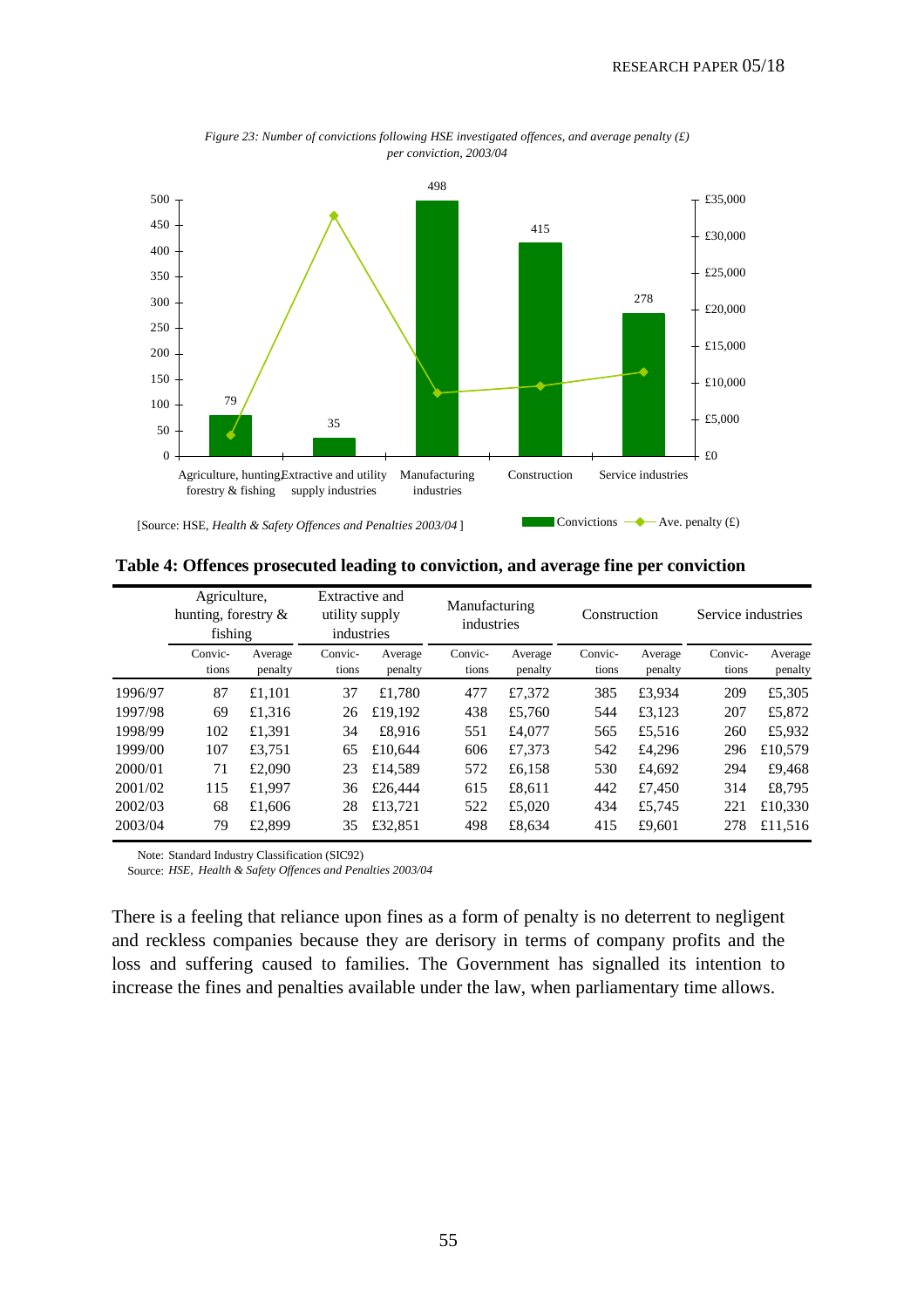### **3. Compensation levels for claims for negligence following health and safety breaches**

Data compiled by the HSE from four major trade unions<sup>111</sup> for the research report Analysis of compensation claims related to health and safety issues<sup>112</sup> provides a range of data on compensation claims resulting from health and safety breaches. Notably, the data shows that the smallest amount of damages paid for negligence following health and safety breaches was £75 and the largest amount of damages paid was £250,000. The average cost of the main types of claims was:

- Slips, trips and falls  $\pounds 4,222$
- Manual handling  $-$  £4,325
- Exposure to noise £1,782.

Additional summary data<sup>113</sup> compiled for the research report from the Transport and General Workers Union showed that "the cost for cases to be settled ranged from £1 to £1,333,462 for injury at work claims and £1 to £500,000 for industrial disease claims."114

# **VIII Corporate manslaughter and corporate killing**

# **A. The current law on homicide**

English law has two general homicide offences: murder and manslaughter. Murder requires proof of intention to kill or inflict serious harm. Mitigating circumstances, such as provocation, enable the offence to be reduced to voluntary manslaughter. If someone does not intend to kill, but a death results for which they are blameworthy, then the offence is involuntary manslaughter. There are two categories of involuntary manslaughter; manslaughter by an unlawful and dangerous act, and manslaughter by gross negligence. The law on involuntary manslaughter covers many different types of wrongful behaviour, which can make it difficult for judges to decide on the appropriate penalty, and for the public to understand why a particular penalty was imposed.

The police can investigate serious criminal offences (other than health and safety offences) such as manslaughter but it is for the Crown Prosecution Service (CPS) to decide whether such a case will proceed. In order to determine whether an act constitutes the offence of gross negligence manslaughter, the Crown must establish that:

• There was a duty of care owned by the accused to the deceased.

<http://www.hse.gov.uk/research/rrpdf/rr070.pdf>113 TGWU data compiled between 1988 and 2001. 114 HSE*, Op. cit.,* p70.

<sup>&</sup>lt;sup>111</sup> Raw data on 488 claims between 1992 and 2001 were compiled from ASLEF, FDA, MU and NGSU.<br><sup>112</sup> HSE. *Analysis of compensation claims related to health and safety issues*, Research Report 70, 2003: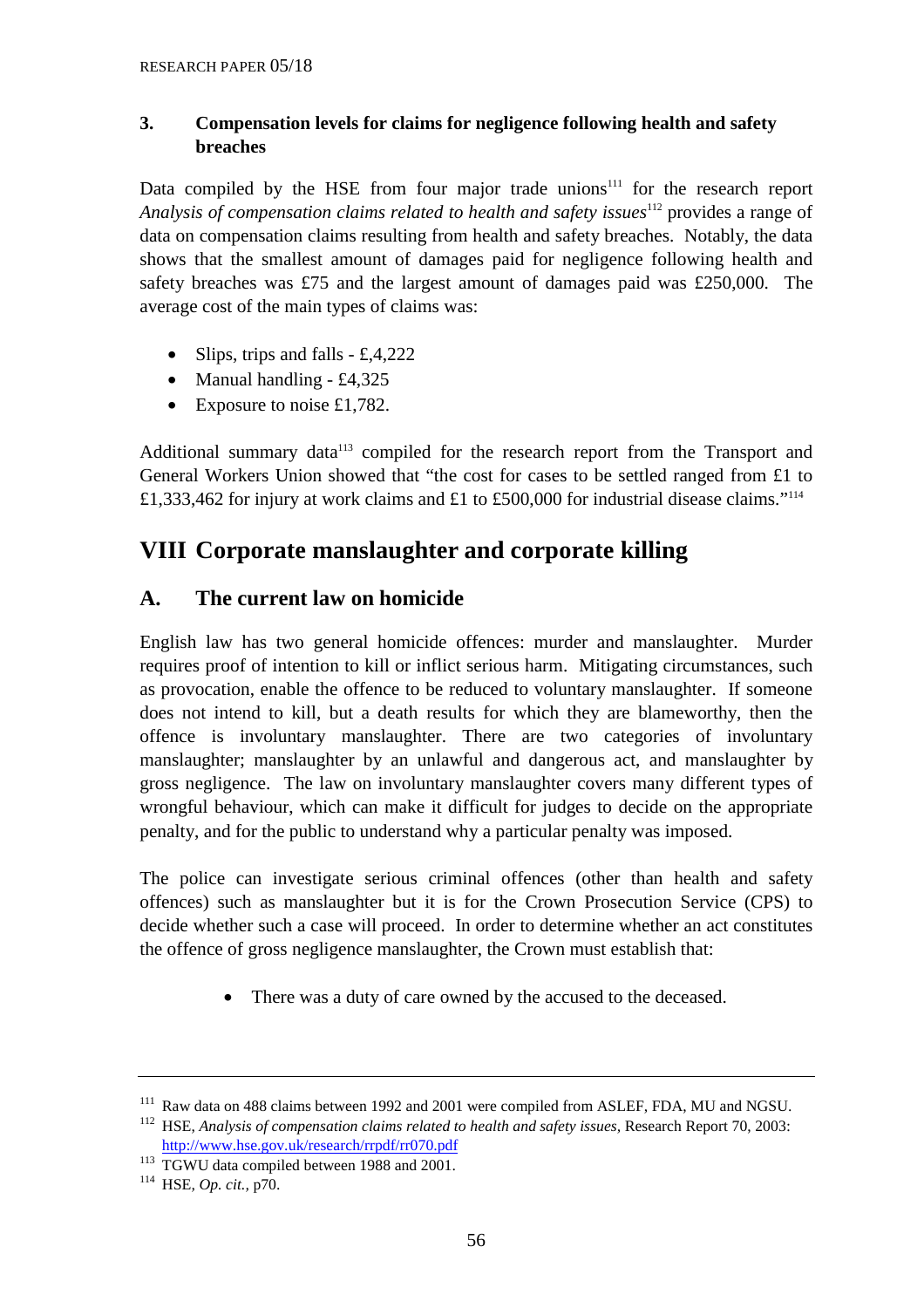- There was a breach of the duty of care by the accused.
- Death of the deceased was caused by breach of the duty of care by the accused.
- The breach of the duty of care by the accused was as great as to be characterised as gross negligence and therefore a crime.

More information on the prosecution of manslaughter is available from the CPS website: [www.cps.gov.uk](http://www.cps.gov.uk) 

### **1. Work related deaths**

If there has been a death in the workplace, charges of manslaughter (or culpable homicide as it is known in Scotland) on the grounds of gross negligence may be brought. It will be for the CPS (or in Scotland, the Crown Office) to decide whether there is sufficient evidence to bring a prosecution and whether a prosecution is needed in the public interest. Since the introduction of the protocol of liaison on work-related deaths, the police are increasingly involved, amongst others, in the investigation and if there is no manslaughter prosecution, may hold information that can be used to pursue a prosecution for health and safety breaches. Health and safety offences are usually prosecuted by HSE, the local authority or other enforcing authority in accordance with current enforcement policy. The CPS may also prosecute health and safety offences, but usually does so only when prosecuting other serious criminal offences, such as manslaughter, arising out of the same circumstances.115 The arrangements for liaison between the police, CPS and HSE are set out in *'Work-related deaths: A protocol for liaison*'. 116

### **2. Prosecuting organisations**

In some cases a company may be prosecuted as well as its individual directors or managers. Only incorporated bodies, such as companies and local authorities can be guilty of a criminal offence. Unincorporated organisations such as schools, clubs and police forces cannot be prosecuted however negligent or reckless their conduct.

The test for ascertaining whether directors, managers or other similar persons are liable under regulatory legislation is whether the offence has been committed with the consent or connivance of, or is attributable to neglect on the part of, such a person  $(837(1)$  of HSWA).

At one time it was thought that a company could not commit a criminal offence, as it had no body to do the act (*actus reus*) or blameworthy mind (*mens rea*) to think with. It is now established that a company can 'act' through the actions of its controlling directors or managers.

<sup>&</sup>lt;sup>115</sup> See CPS website: <u>http://www.cps.gov.uk/legal/section5/chapter\_b.html</u> 116 http://www.hse.gov.uk/pubns/misc491.pdf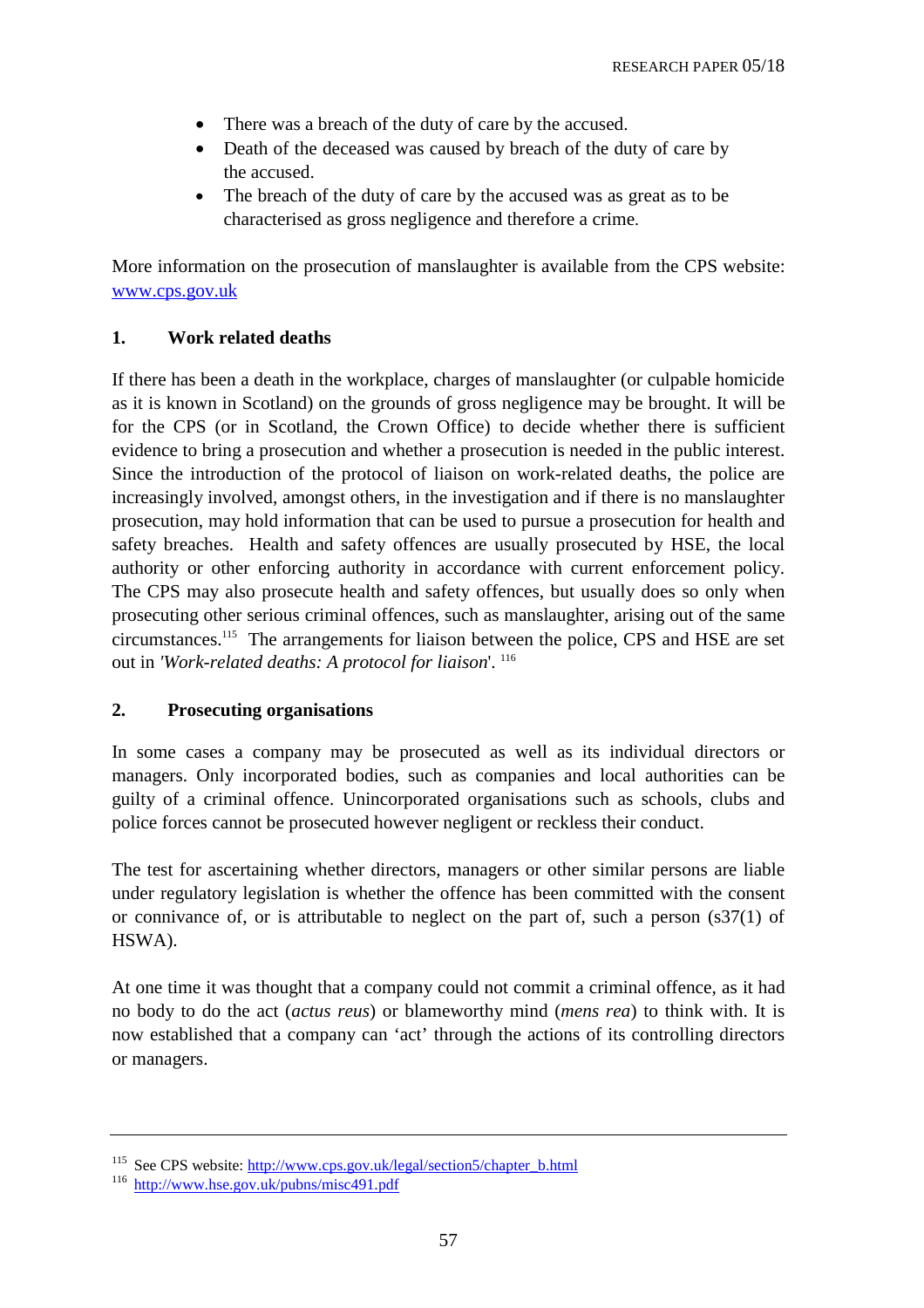The CPS suggest that it is 'difficult to envisage circumstances in which a company could be convicted of "voluntary manslaughter" (where all the elements of murder are present but the crime is reduced to manslaughter by means of a special defence) or involuntary manslaughter by means of an unlawful act.' Corporate manslaughter will, therefore, normally be considered in the context of involuntary manslaughter by means of gross negligence.117 A company can only be convicted of corporate manslaughter if the prosecution can show that an individual, who is considered to be a 'directing or controlling mind' of the company, is guilty of the charge. This is sometimes known as the "principle of identification". That principle developed in the law of England relating to the criminal liability of corporate bodies now appears also to be part of the law of Scotland.<sup>118</sup>

The requirement to find the 'directing or controlling mind', to justify prosecution under the general law, means that it is difficult to secure a manslaughter conviction involving a large company where lines of responsibility are diffuse and delegated to lower level managers. There have been few successful prosecutions because liability is difficult to establish, especially in large organisations where it can be impossible to pinpoint the 'directing mind'. Those that have been successful were in small companies with basic management structures where an individual could be identified as the 'directing mind'.

### **3. Prosecutions for corporate manslaughter**

According to the Centre for Corporate Accountability, there have to date been only seven successful convictions of companies for corporate manslaughter, all of them brought against small companies with one director who could be identified as the controlling mind of the company. 119 A summary of the corporate manslaughter convictions is given in Appendix B.

Following the Southall train crash of September 1997, in which 7 people died and many others were injured, Great Western Trains was prosecuted for manslaughter. The trial judge ruled that it was a condition precedent to a conviction for manslaughter by gross negligence for a guilty mind to be proved and that where a non-human defendant was prosecuted it could only be convicted via the guilty mind of a human being with whom it might be identified. Verdicts of not guilty were accordingly entered on those counts. The judge said that it was virtually impossible to bring a successful prosecution against a large corporation particularly where, as there, the allegation is essentially based on a system failure.<sup>120</sup> The company pleaded guilty to an offence of failing to conduct an undertaking

<sup>&</sup>lt;sup>117</sup> http://www.cps.gov.uk/legal/section5/chapter\_b.html<br><sup>118</sup> Transco v HM Advocate, 3 June 2003,<br>
http://www.scotcourts.gov.uk/index1.asp?path=%2Fjusticiary%2Fjusticiary.htm

<sup>&</sup>lt;sup>119</sup> http://www.corporateaccountability.org/manslaughter/cases/convictions.htm<br><sup>120</sup> see TRANSCO PLC Appellant; against HER MAJESTY'S ADVOCATE Respondent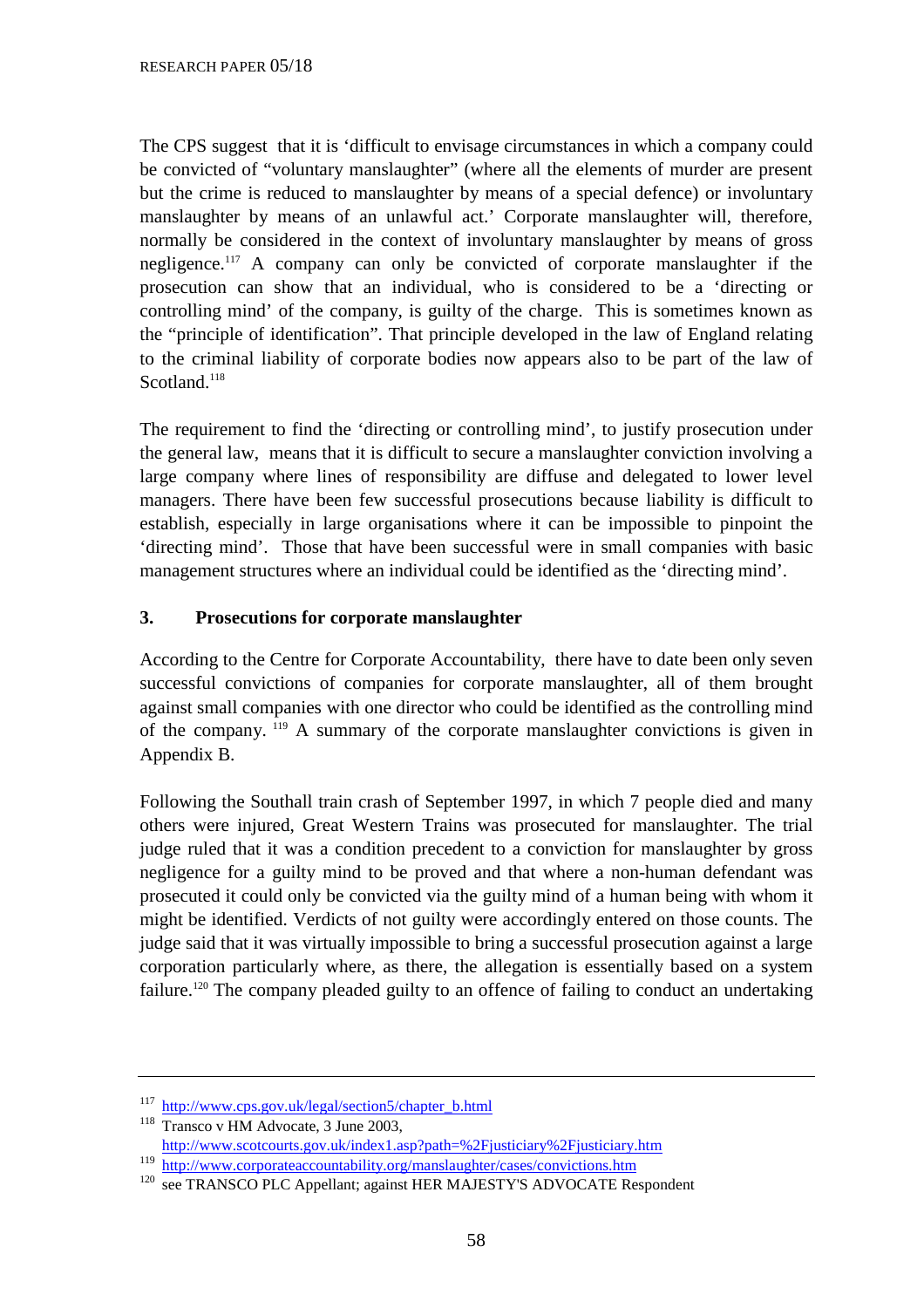in such a way as to ensure that members of the public were not exposed to risks to their health, and was fined £1.5 million. The CPS appealed explaining in a press statement:

The CPS decided to prosecute GWT for manslaughter because it believed the law allowed a prosecution without naming a director, based on a previous judgement by the House of Lords. The judge disagreed. However, he made it clear that to have named a director would have made no difference in this case. If The CPS had prosecuted the director responsible for safety at GWT the prosecution would still have failed. This is because no director was personally responsible for ordering the running of the train which crashed. David Calvert-Smith, Director of Public Prosecutions, said: "We need to get the law clarified."…

Richard Lissack QC, the prosecuting Counsel, told the Central Criminal Court that criminal law had failed to keep pace with the changing face of corporate life in the last part of the 20th century.

"If a company is large, with responsibility for safety assumed by no-one and avoided by everyone, it may conduct its undertaking as negligently as it wishes, knowing that, unless the prosecution can prove beyond doubt that a directing mind of the company personally authorised, procured or directed the specific wrong, that neither that individual nor the company could ever be convicted of manslaughter, with all that a conviction for that offence conveys," said Mr Lissack.

In making his ruling, the Judge, Mr Justice Scott-Baker, said there were many people who believed the present state of law was unsatisfactory and that the present obstacle to prosecuting large corporations for manslaughter should be removed<sup>121</sup>

The Court of Appeal upheld the judge's ruling, rejecting the argument that where there is a series of management failures, each in itself venial or at least falling short of gross negligence, they may be added together, i.e. aggregated and that if they accumulatively amount to gross negligence the company is liable and may be convicted.

Following the Ladbroke Grove accident in 1999 in which 31 people were killed the CPS stated

We were first consulted by the  $BTP^{122}$  on 7 October 1999. From then on they submitted evidence to us on a regular basis until 14 April 2000.

Having received all this evidence, we reviewed it to see whether it was sufficient to support proceedings against any individual or company for either an offence of manslaughter, or an offence of endangering the safety of railway users (contrary to section 34 of the Offences Against The Person Act 1861).

<sup>&</sup>lt;sup>121</sup> CPS Press Release 125/99 *Southall rail crash - CPS to appeal* 2 July 1999 <sup>122</sup> British Transport Police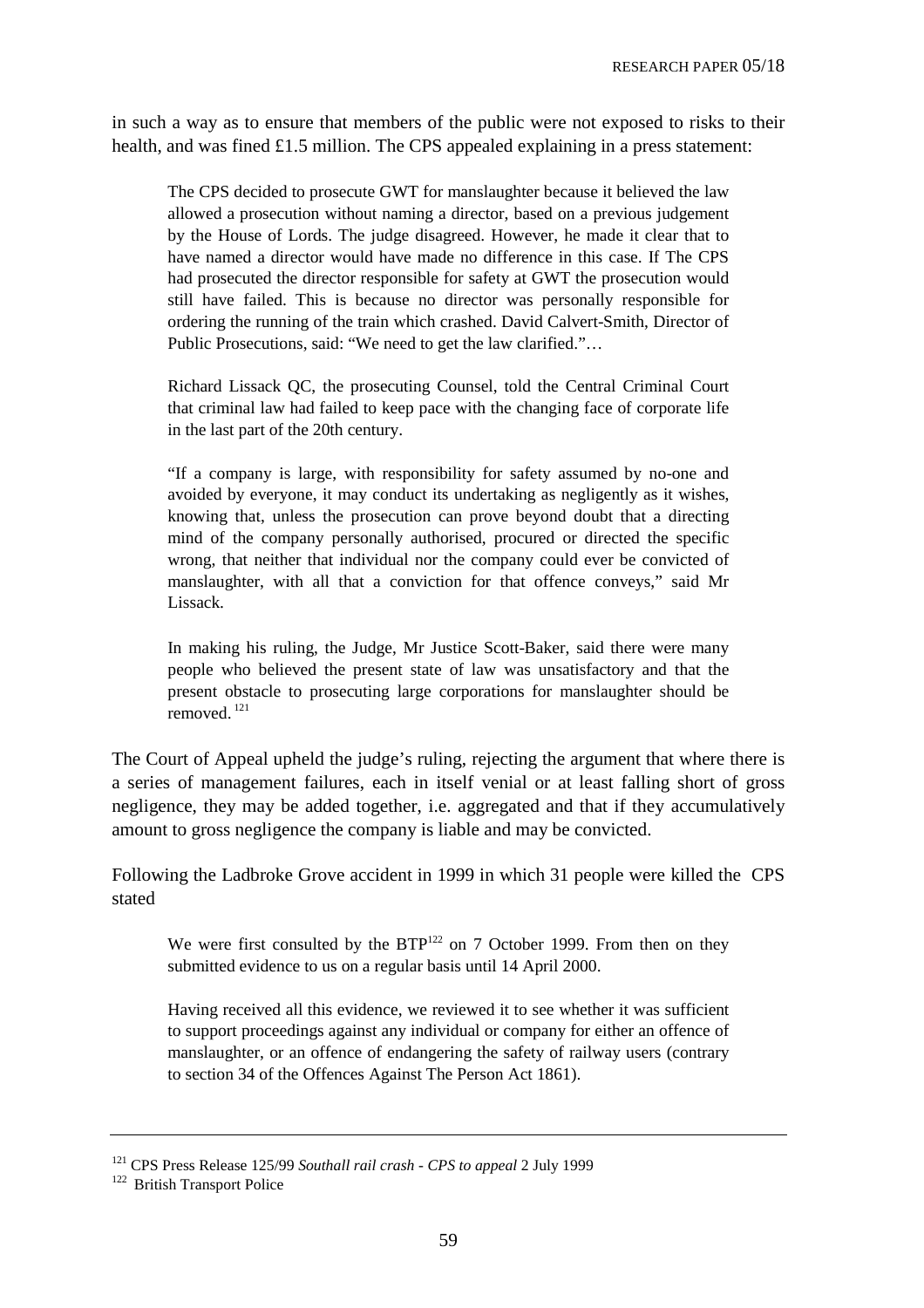On 8 May 2000, we announced that there was insufficient evidence to provide a realistic prospect of convicting any person or any company for either offence. Criminal proceedings were therefore not instituted...<sup>123</sup>

There followed a public inquiry in which Lord Cullen was authorised by the Attorney General to give an undertaking in respect of any person who provided evidence to the Inquiry. The effect of the undertaking was that no evidence given to the Inquiry, whether orally or by written statement, nor any written statement made preparatory to giving evidence, nor any document produced to the Inquiry, could be used against the person giving the evidence or producing the documents in any criminal proceedings. After the conclusion of the public inquiry, the CPS explained their position:

The circumstances of the railway collision were subjected to minute and critical examination in Lord Cullen's Inquiry. We have now decided that, even if the BTP were to reproduce the evidence given to Lord Cullen on the issues identified above, that evidence, whether alone or added to that which the BTP obtained before or during the Inquiry, would not be enough to bring proceedings against any person or company for an offence of manslaughter. We have therefore advised the BTP that, in our view, any further investigation by them would not support criminal proceedings for manslaughter...

There is no doubt, in our view, that the evidence in this case clearly reveals a history of corporate failings. However, given the principles of law which we must apply, we concluded in May 2000 that the evidence was not sufficient to enable us to prosecute any person or company for manslaughter by gross negligence and there is now no basis upon which a further investigation by BTP could be justified.<sup>124</sup>

Although the case was reopened after protests from the bereaved families, the CPS said there were no grounds for action against the company's senior managers for gross negligence.125

In January 2005, *The Sunday Times* reported that Network Rail and Jarvis were facing prosecution due to the large scale of safety failures discovered by the HSE in the wake of the Potter's Bar derailment. However, the report commented that:

Both companies are likely to escape prosecution by the CPS for corporate manslaughter because of the difficulty in finding evidence linking specific individuals to the faulty points that caused the crash.<sup>126</sup>

<sup>123</sup> CPS Press Release 132/01 *Ladbroke Grove railway accident* 24 October 2001 124 ibid

<sup>125 &</sup>quot;First prosecution scheduled from Paddington crash" *The Independent*, 2 October 2003

<sup>126 &</sup>quot;Rail crash report damns lax Jarvis safety regime", *The Sunday Times*, 9 January 2005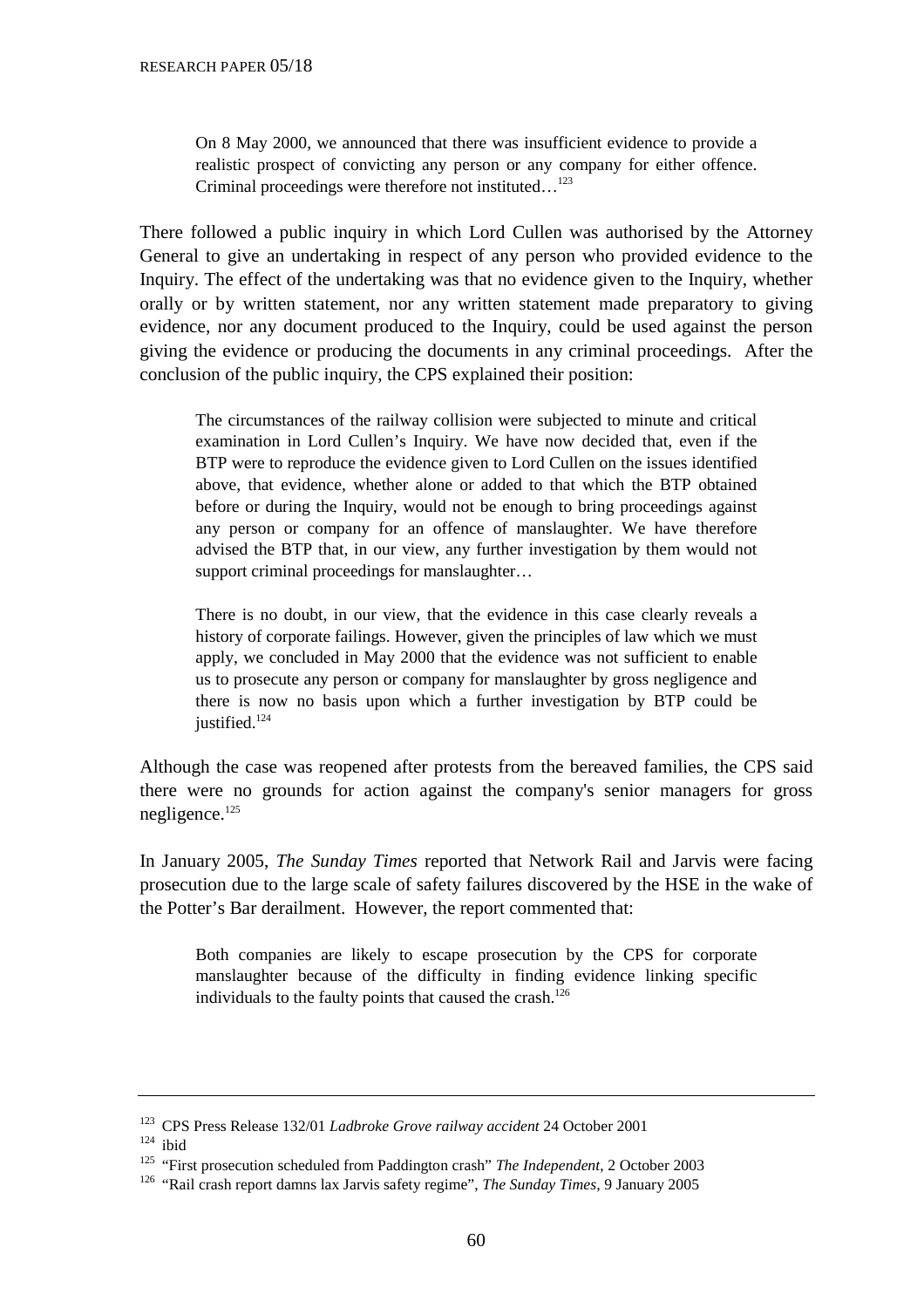Several prosecutions of corporations for work related deaths are pending.<sup>127</sup> A trial arising from the Hatfield train crash in 2000, in which four passengers were killed, began at the Old Bailey in January 2005. It is expected to last for up to a year. The company Balfour Beatty Rail Maintenance Inc, and five managers (from Balfour Beatty and Network Rail Ltd, which replaced Railtrack) have been charged with manslaughter.

The Old Bailey heard that the track was in such a poor state on 17 October 2000 that the rail broke into 300 pieces as the 12.10 King's Cross to Leeds express passed over it at 115mph. Mr Lissack said the main focus of the prosecution on the manslaughter charge would be on the defendants' individual involvement in the four and a half months before 17 October.

He said the five men had realised there were a large number of defects which should have been repaired. "The only proper way of dealing with the extremely serious situation was to follow the book of rules of what to do when you have defects. But these defendants chose to go outside the rules."…

He said all those charged with manslaughter were complicit in that arrangement. "They knew of it and approved of it and got away with operating a system of crisis management which was far outside the codified approach of doing it by the book." $128$ 

In September 2004, the judge had allowed applications by Railtrack and three of its executives for the dismissal of manslaughter charges against them on the grounds that the evidence would not be sufficient for a jury properly to convict.

Barrow in Furness Council appears to be the first local authority to be charged with corporate manslaughter, following the deaths of seven people in  $2002$ .<sup>129</sup> They died from Legionnaire's disease, whose source was the air conditioning system at a council-owned arts complex. The manslaughter trial of the council and its design services manager began on 8 February 2005 at Preston Crown Court and is expected to last 10 weeks.<sup>130</sup>

Mr Webster [prosecuting] said Beckingham, the head of Barrow's design services group, bore the principal responsibility for the outbreak. "Until she was instrumental in its cancellation, there had been a contract which ensured that the necessary tests were carried out. She negotiated, after a gap of months, when this system was not covered by any maintenance contract at all, the new contract which did not provide for any water treatment regime. She was warned by service engineers as to the serious dangers brewing up. She failed to take any effective action and the tragedy unfolded." The council was guilty of manslaughter because she was "so far up the chain of command".<sup>131</sup>

<sup>&</sup>lt;sup>127</sup> http://www.corporateaccountability.org/manslaughter/cases/ongoing.htm<br><sup>128</sup> "Hatfield rail fault known for 21 months", 1 February 2005, *The Independent*<br><sup>129</sup> Local authorities have been recognised as corporate bod

<sup>130 &</sup>quot;Architect 'caused seven legion deaths", 9 February 2005, *Daily Telegraph* 131 "Council architect denies legion deaths", *Daily Telegraph*, 9 February 2005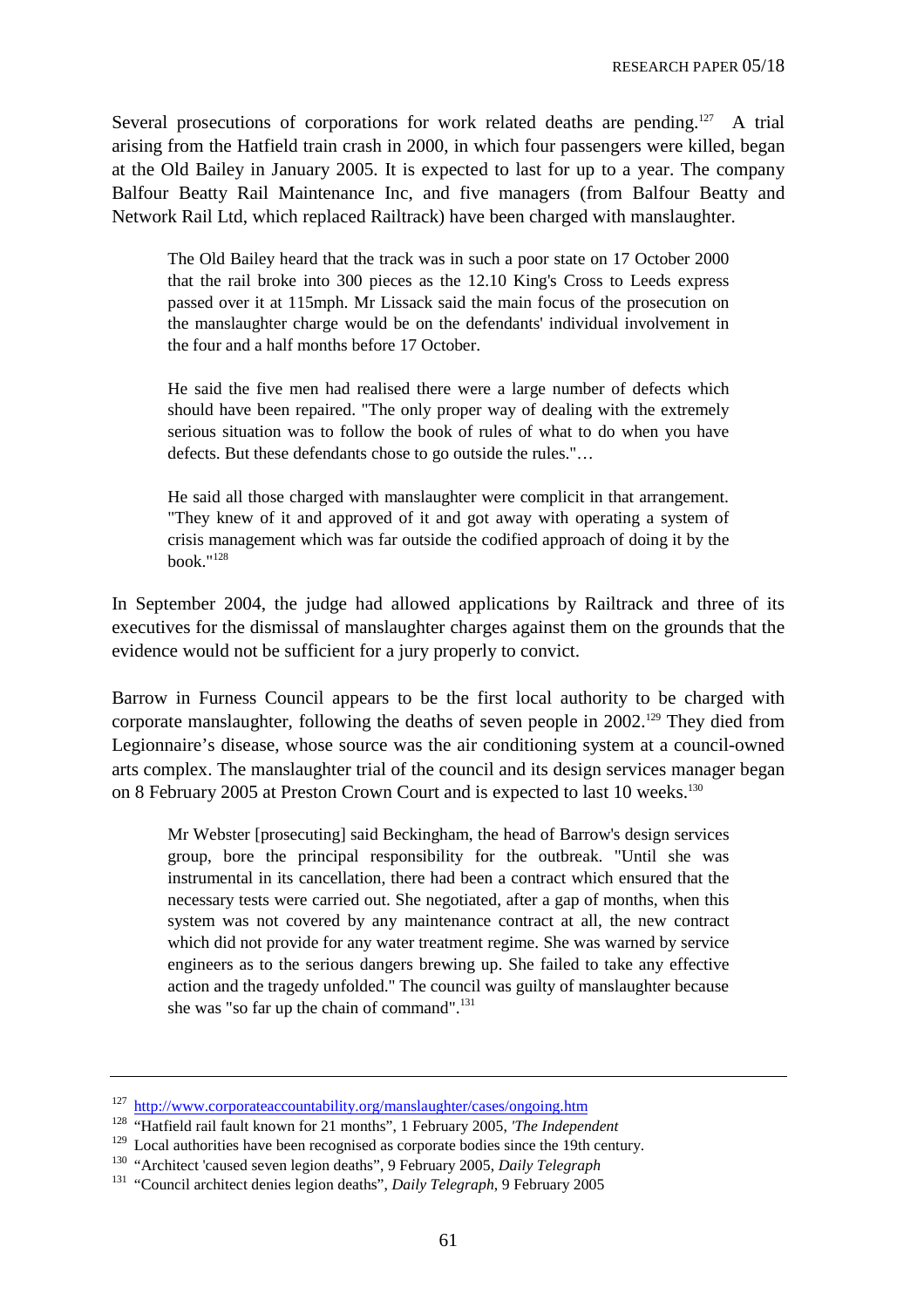Although they are still rare, there has been an increase in successful prosecutions of individual directors or managers responsible for workplace deaths. By January 2004, thirteen cases, involving eighteen deaths, had been prosecuted. A total of eleven directors have been convicted on manslaughter charges. A further five business owners or sole traders have been convicted, resulting in four imprisonments and one suspended sentence. All of these cases are outlined on the Centre for Corporate Accountability's website.

Other recent breaches of health and safety law on the railways which have caused derailments have attracted fines. Jarvis Facilities Ltd was fined £400,000 and paid over £28,000 in costs over an incident at Rotherham in 2002. Network Rail Infrastructure Ltd and AMEC Rail Limited were fined £70,000 in total over a derailment at Sutton in Surrey. The law also governs narrow gauge and heritage railways; Wicksteed Park Ltd was fined and paid costs for a derailment in 2003. The company had a history of derailments and poor maintenance practice. In all the cases, no deaths occurred but the events could have been foreseen and company rules were ignored.<sup>132</sup>

# **B. Proposals for a new offence of corporate manslaughter**

Proposals for a special regime applying to corporate liability for manslaughter go back more than a decade. In 1994 the Law Commission published provisional proposals, and a further consultation paper was published by the Home Office in 2000.<sup>133</sup> Public opinion, trade unions and lobby groups have all brought pressure to bear on the Government and the HSE for a change in the law on corporate accountability. Further information can be found in Library Note SNHA-1638. The Centre for Corporate Accountability has campaigned for the last three years to make it easier for companies to be convicted for deaths in the workplace, under a new charge of corporate killing. Background information on the CCA campaign can be found in Library Note SNSC-2135.134

# **1. When is legislation expected?**

The Labour Party manifesto of 16 May 2001 said that law reform was necessary to make provisions against corporate manslaughter. In the Queens' Speech, on 23 November 2004, the Government announced proposals for a Draft Corporate Manslaughter Bill. No draft Bill has yet been published. Earlier in November 2004 Paul Goggins had said:

The Government are currently developing proposals for reforming the law on corporate manslaughter and intend to publish a draft Bill this autumn.<sup>135</sup>

<sup>132</sup> RoSPA, *Occupational Safety & Health Bulletin*, September 2004, pp506

<sup>&</sup>lt;sup>133</sup> see Library Standard Note SN/HA/1638

<sup>&</sup>lt;sup>134</sup> SN-SC-02135 Health and Safety law – CCA Campaign

<sup>&</sup>lt;sup>135</sup> HC Deb 15 Nov 2004 c1095W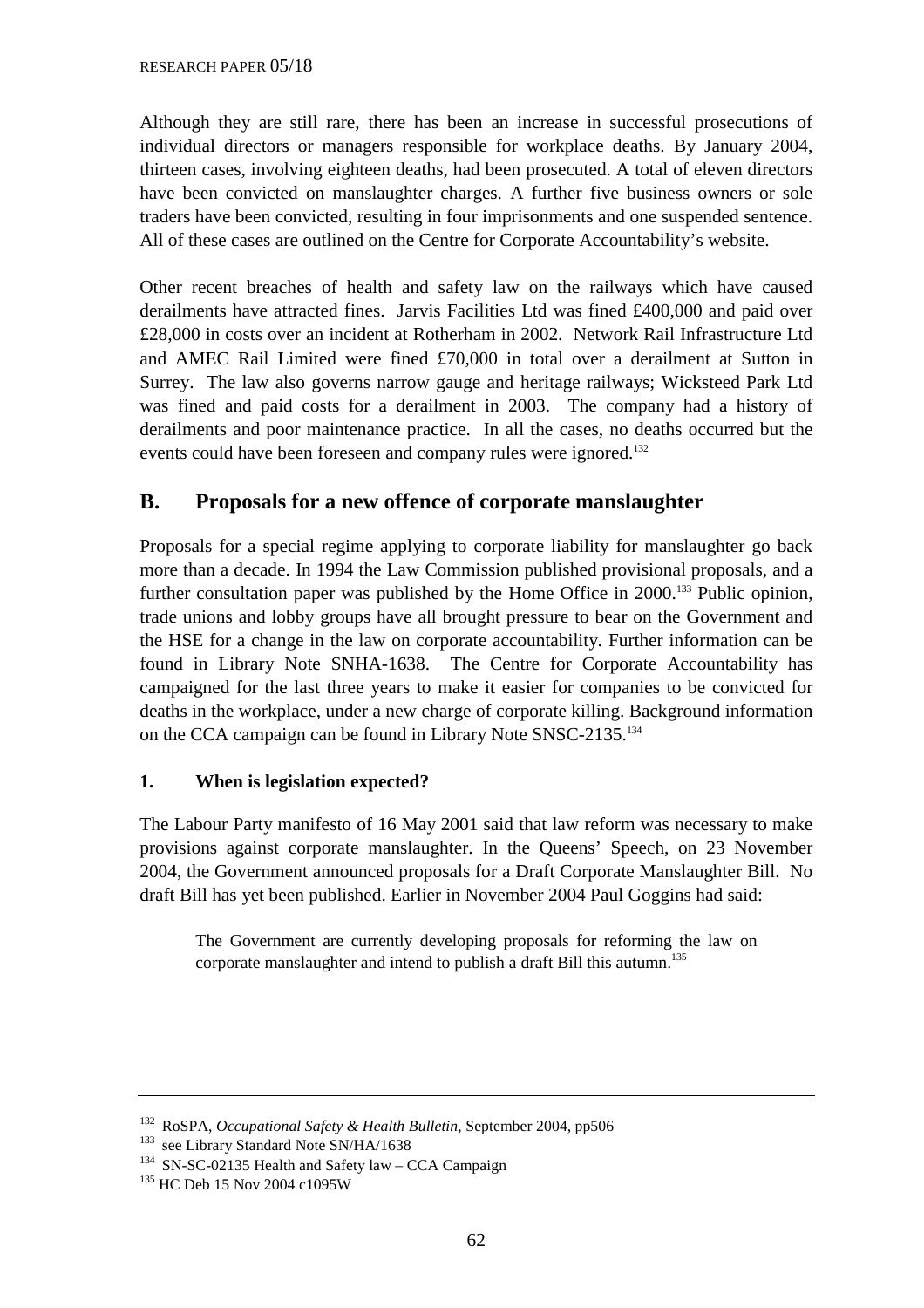### **2. What would the new law cover?**

There has been considerable speculation about what the draft Bill will contain, and the likely effect of the new legislation. Questions which have arisen are:

- Whether it should be possible for individual directors, as well as companies, to be liable to conviction of a new offence
- Whether it should be possible for undertakings which are not incorporated bodies to be liable
- Whether there would be Crown immunity (so that civil servants could not face prosecution)
- Whether companies could be prosecuted in respect of deaths which take place abroad
- How would the new test of liability be framed
- Whether the increased risk of criminal liability would discourage people from taking up directorships

### **3. What will be the test for corporate killing?**

A change in the law on corporate manslaughter would change the present test under common law for company liability, namely the identification test. In 1994 the Law Commission recommended that, rather than identifying the 'controlling, or directing mind', which is a prerequisite for bringing a corporate body to account for manslaughter through gross negligence, a new corporate offence of killing by gross negligence should be committed only when the defendant's conduct in causing death *falls far below what could be reasonably be expected.* The risks need not be obvious or the defendant capable of appreciating the risk for a case to be answerable.136 The requirement would be for a death to have been caused by company failure to organise and manage its activities appropriately.

The Law Commission made a firm recommendation that it should not be possible for an individual to be caught by the new offence in any way, with express provision in the law to that end. Two other new offences of reckless killing and killing by gross carelessness should apply to individuals; the latter to be adapted to a third offence in the special cases of companies, but not to extend to individuals even as secondary parties.

The Government's consultation document<sup>137</sup> was broadly in line with the Law Commission's recommendations, but in this respect, indicated that it held the contrary view; that any individuals who could be shown to have had some influence in or responsibility for a management failure falling far below what could reasonably be

<sup>&</sup>lt;sup>136</sup> *Criminal Law: Involuntary Manslaughter: Law Commission Consultation Paper 135* 

<sup>&</sup>lt;sup>137</sup> Reforming the law on involuntary manslaughter: the Government's proposals: Home Office May 2000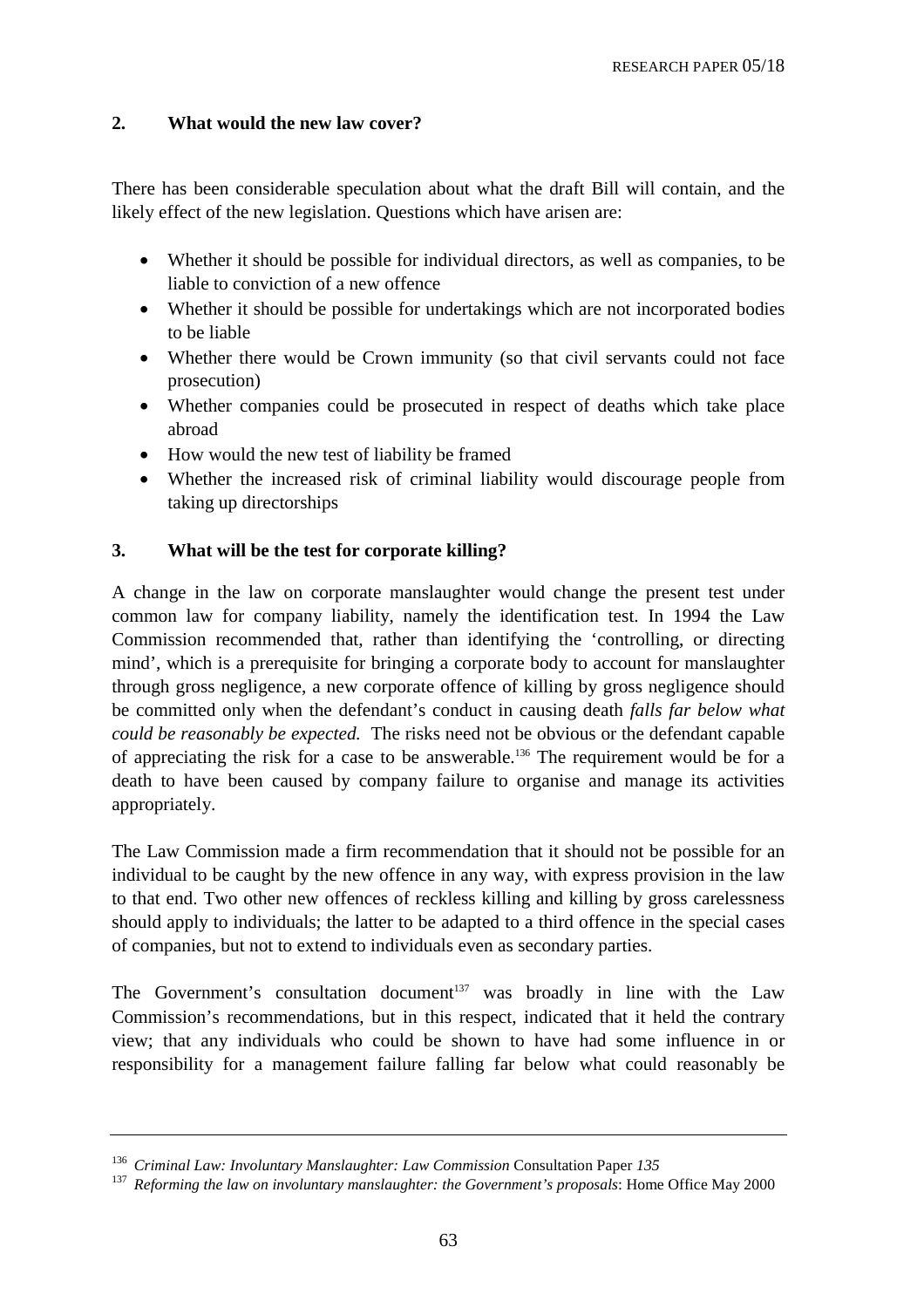expected of the company - that is, if there was sufficient causal link between the individual and the death – then they could be convicted for their part in a corporate killing. They could also be disqualified from acting in a management role.

The question lies at the heart of the arguments over new draft legislation; opponents see the change as a vehicle for vengeance, which might diminish the intention of the changes, namely to bring about an overall improvement in safety culture. There is also the difficulty of a jury being able to decide what constitutes a management failure, and what level of conduct falls "far below what one would reasonably expect"?

# **C. Major transport incidents – pressure for action**

Most of the major incidents where the deaths of members of the public have led to calls for a strengthening of the law on corporate manslaughter have been transport related. For example, 47 people died when a British Midland flight crashed near Kegworth in January 1989, 192 died when the Herald of Free Enterprise capsized at Zeebrugge Port, Belgium on October 1987138 and 51 died when the Marchioness riverboat sank in the River Thames in August 1989.139 However, most of the major transport incidents of the past twenty-five years have been on the railways.

Since 1980 there have been many minor and several major accidents on the railway. Some of the major ones were:

- *6 November 2004 Reading* 7 people died when a train carrying 300 passengers hit a car on a level crossing
- *7 July 2003 Pershore* 3 people in a minibus died when a First Great Western train collided with it on a level crossing
- *10 May 2002 Potters Bar* 7 people died and 40 were injured when coaches of a West Anglia Great Northern train from King's Cross to King's Lynn left the tracks immediately to the south of Potters Bar station.

<sup>138</sup> In September 1990, P&O (European) Ferries and two directors were acquitted of the manslaughter of 192 people who died when the ferry, the Herald of Free Enterprise, sank off the coast of Zeebrugge in May 1987 after it had left port with its bow doors open. Yet, a 1987 Department of Transport inquiry into the tragedy had concluded that it would not have happened if senior P&O (European) Ferries managers had installed indicator lights so that the ship's master would have known whether or not the bow doors were open. The inquiry stated that the board of directors had not appreciated "their responsibility for the safe management of the ships" and that "the directors did not have any proper comprehension of what their duties were."

<sup>&</sup>lt;sup>139</sup> For more information on the Marchioness disaster, see Library Note SN/BT/769: <http://hcl1.hclibrary.parliament.uk/notes/bts/snbt-00769.pdf>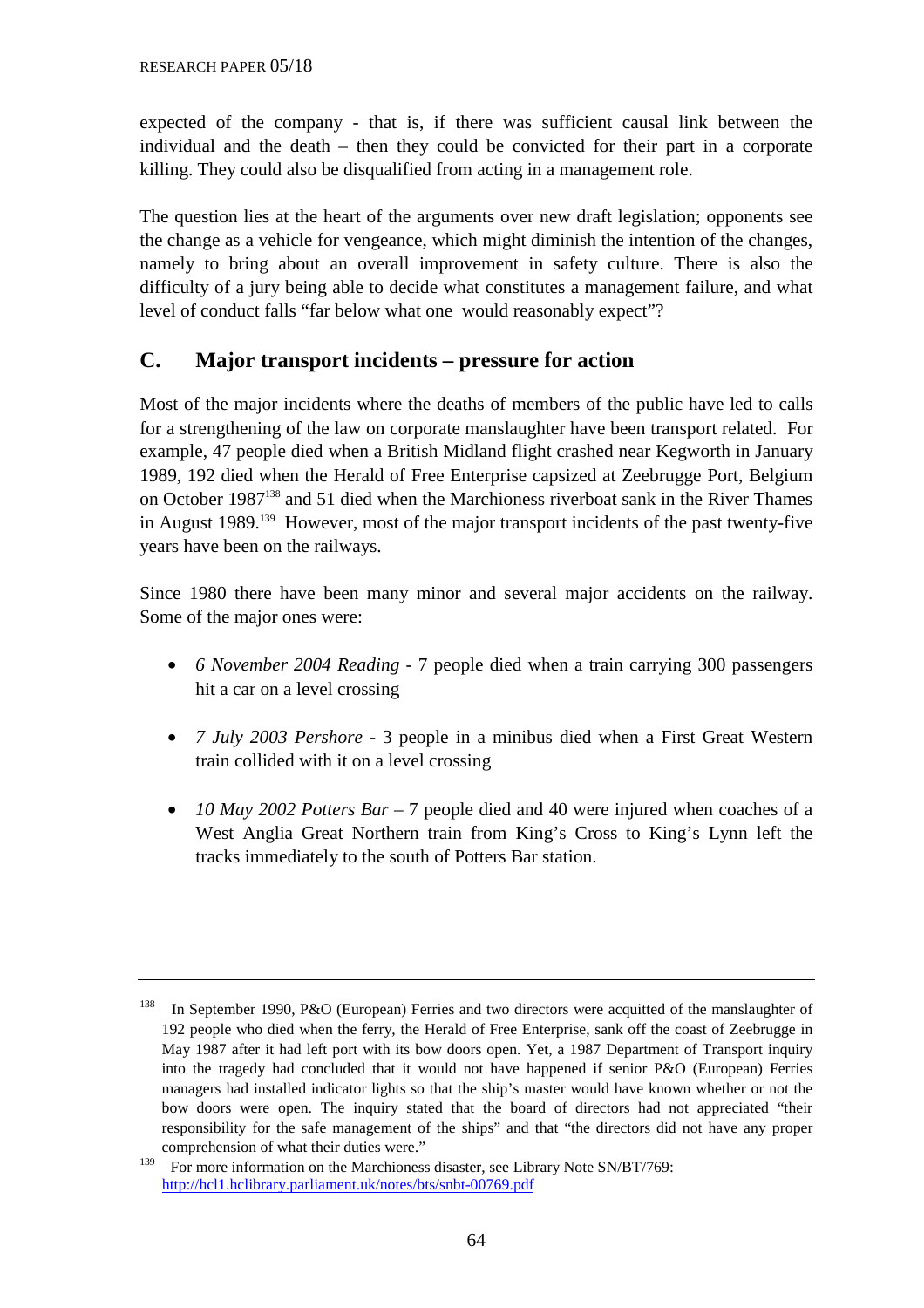- *28 February 2001 Selby* 13 people died and 75 were injured when a GNER passenger train hit a land rover on the track and then collided with a laden coal train at Little Heck, near Selby.
- *17 October 2000 Hatfield* 4 people were killed and 34 were injured when a GNER train travelling from King's Cross to Leeds was derailed just north of Hatfield.
- *5 October 1999 Ladbroke Grove* 31 people were killed and 227 injured when a high speed passenger train collided with a turbo diesel multiple unit train travelling in the opposite direction.
- *19 September 1997 Southall* 7 people died and about 150 were injured when an intercity train from South Wales ran into a freight train.
- *8 August 1996 Watford* one passenger was killed and 69 injured when a passenger train collided with an empty train at a junction.
- *15 August 1994 Cowden, Kent* 5 were killed and 12 injured in a head on collision on a single line.
- *27 September 1991 Newton, Scotland* 4 were killed and 22 injured in a head on collision on a single lead junction where two lines came down to one leading up to a junction
- *8 January 1991 Cannon Street* 2 commuters died and 542 were injured when a train ran into buffers at Cannon Street station.
- *March 1989 Purley* 5 died and 90 were hurt when two trains collided.
- *December 1988 Clapham Junction* 35 people were killed and 113 hurt when two commuter trains collided and a third train ploughed into wreckage.
- *July 1986 Lockington* 9 were killed and 11 hurt at when a train collided with a van on a level crossing.
- *July 1984 Falkirk* 13 were killed, and 44 hurt in a derailment

More information can be found in Library Notes SNBT-3114 on rail accidents and SNBT-605 on rail safety.

But statistics show that members of the public are fatally injured on the railways on an almost daily basis. 135 fatalities of members of the public alone were reported to the HSE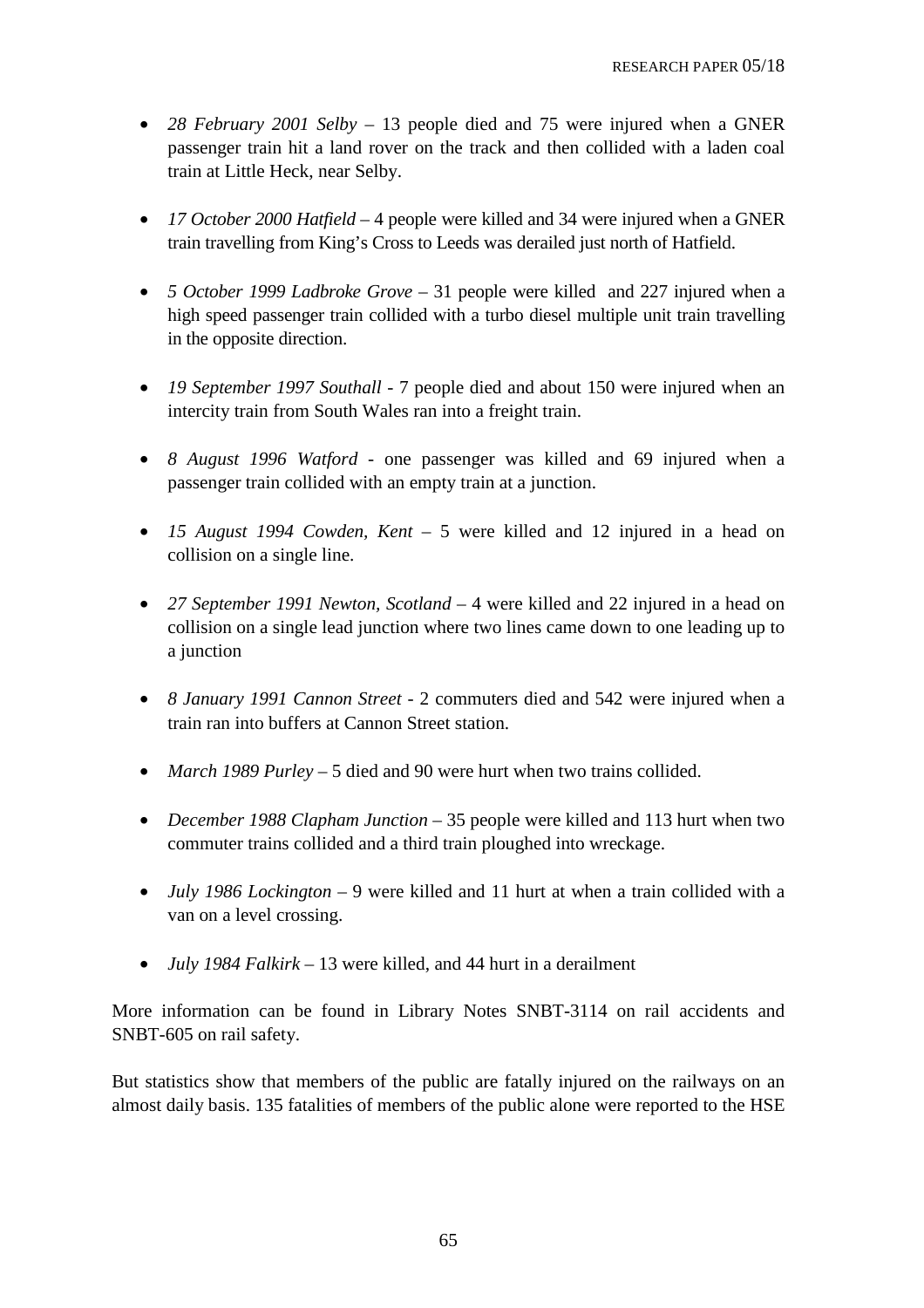Railways division and local authorities in the six months from 1 April to 30 September 2004.140

<sup>&</sup>lt;sup>140</sup> Fatalities reported to HSE and local authorities 1 April 2004- 30 September 2004, HSE <http://www.hse.gov.uk/statistics/causinj/6mthftls.pdf>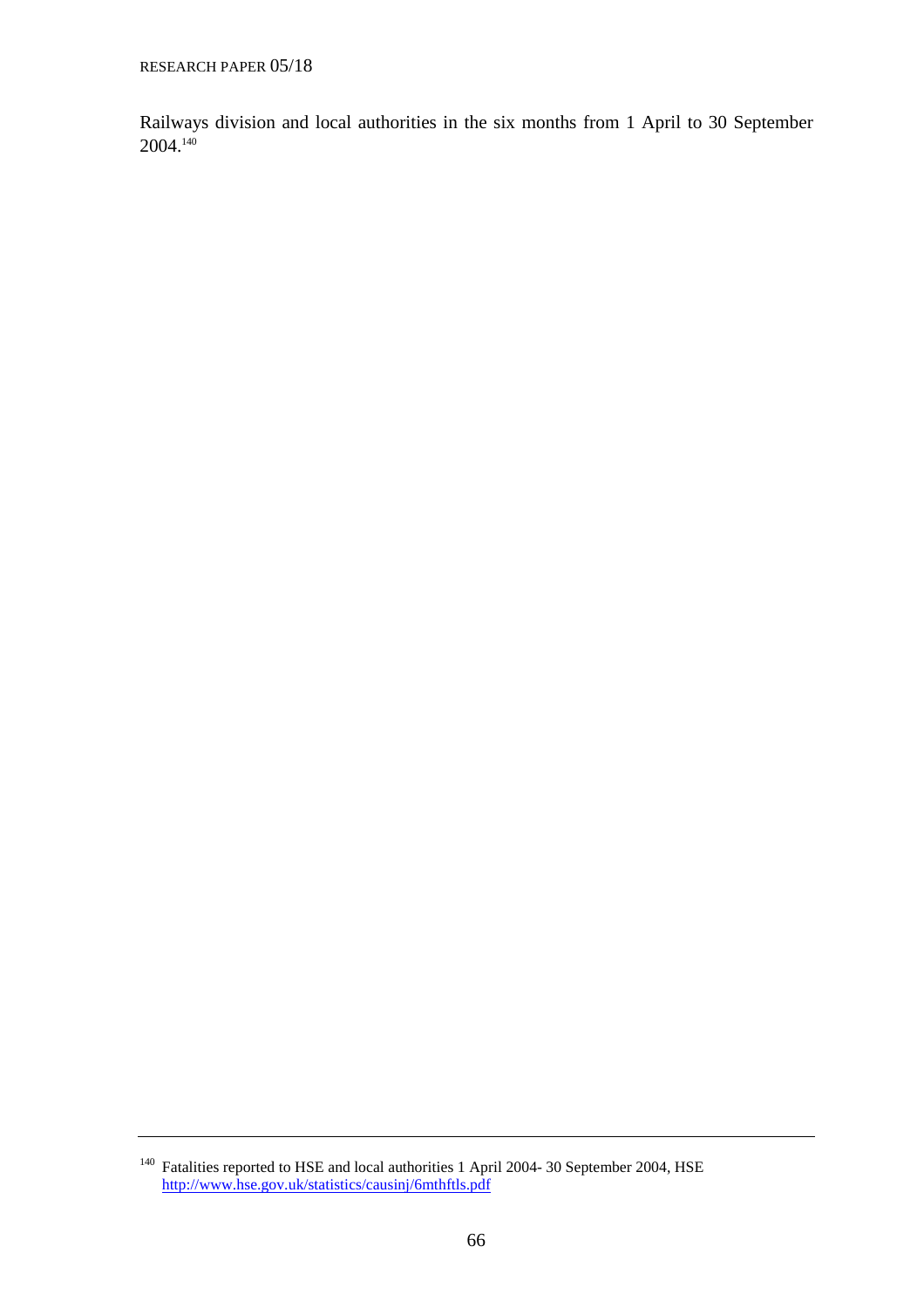# **Appendix A Construction industry – current (2003/04) and past trends**

In 2003/04 70 workers in the construction industry were killed in work related accidents in Great Britain (the same level as 2002/03). Of these, 51 were to employees (56 in 2002/03) and 19 to self-employed workers (14 in 2002/03). Notably in 2003/04 29.8% of all fatalities to workers were in the construction industry, however, in March 2004 workers in the construction industry only accounted for 7.0% of all workforce jobs

The following graphs display recent injury trends in the construction industry. Related data may be found in tables A4 to A7 in the statistical appendix to this paper. Figure 12 displays the number and rate of fatal injuries to construction workers.



*Figure 12: Number and rate of fatal injuries to construction workers*

Compared with 1992/93 both the number and rate of fatal injuries have fallen in 2003/04. Notably, the number of injuries has fallen by 27.1% from 96 in 1992/93 to 70 in 2003/04.

Figures 13 and 14 show the number and rate of fatal injuries to workers in the construction industry split by those who are employees and those who are self-employed.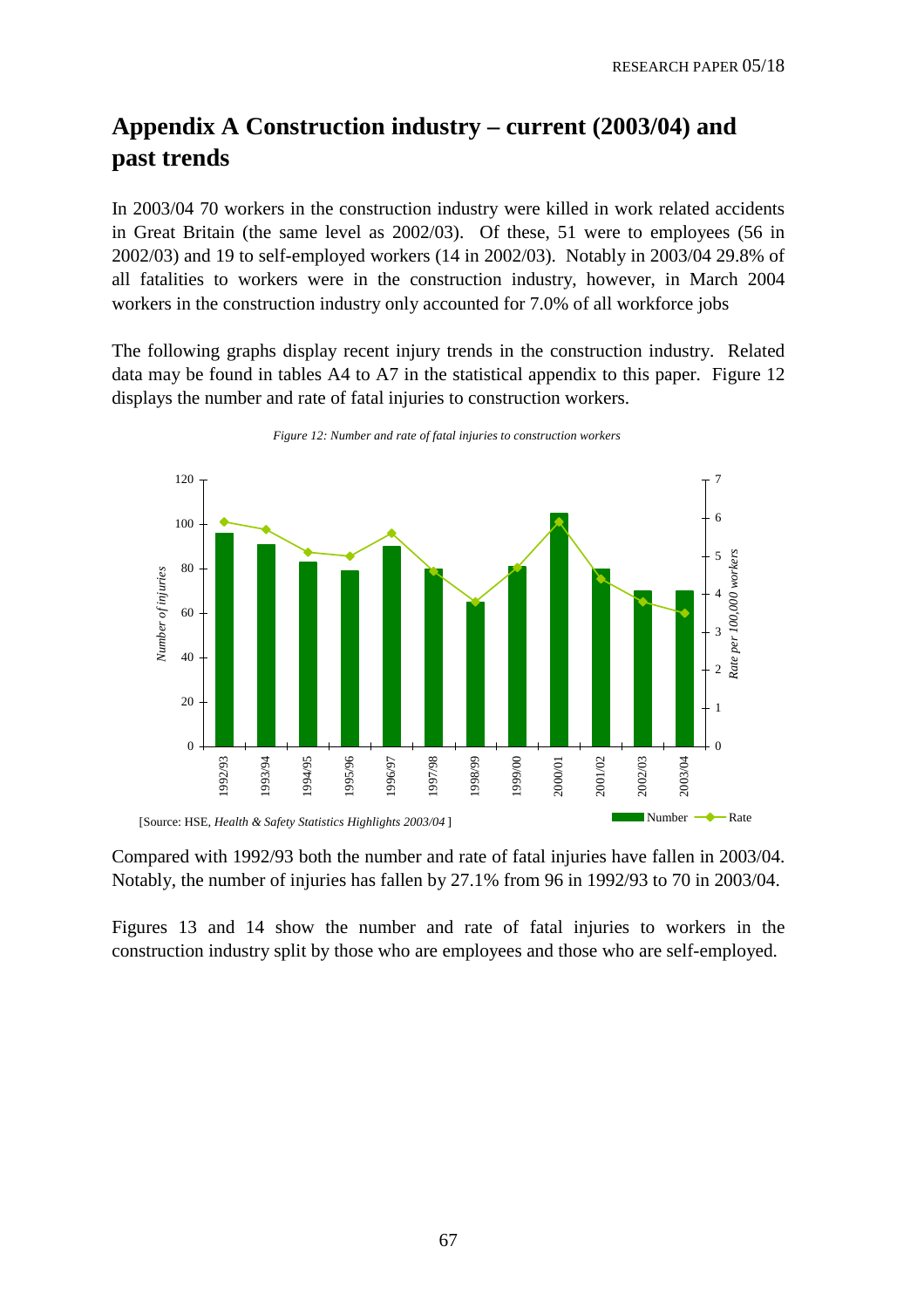#### RESEARCH PAPER 05/18



Compared with 1992/93, in 2003/04 the number of fatal injuries had fallen for employees and self-employed by 27.1% and 26.9% respectively.

Figures 15 and 16 below show the number and rate of non-fatal injuries to employees in the construction industry since 1996/97.



There were 4001 major injuries to employees in the construction industry in 2003/04; this was up 24.0% on 1996/97. In contrast the number of three day plus injuries in 2003/04 was 8162. This was 5.5% lower than in 1996/97.

Figures 17 and 18 below show the number and rate of non-fatal injuries to self-employed workers in the construction industry since 1996/97.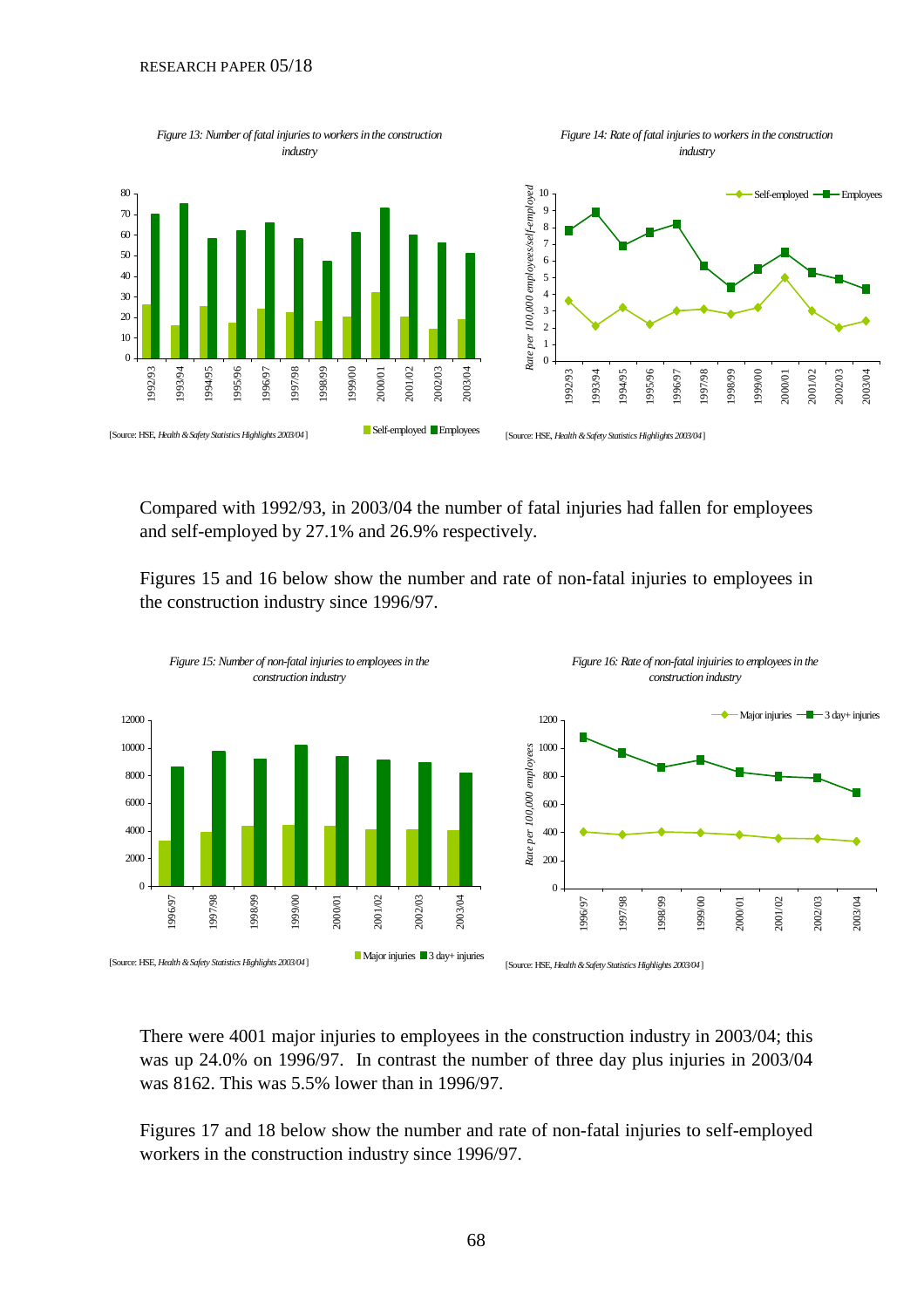

There were 9.4% fewer major injuries, and 28.4% fewer three day plus injuries to selfemployed workers in 2003/04 than in 1996/97.

Figure 19 below displays the number of injuries to members of the public related to the construction industry.





There were 3 fatal injuries to members of the public related to the construction industry in 2003/04. This was the same number as in 1996/97. In contrast, non-fatal injuries were 55.3% lower in 2003/04 (181) compared with 1996/97 (405).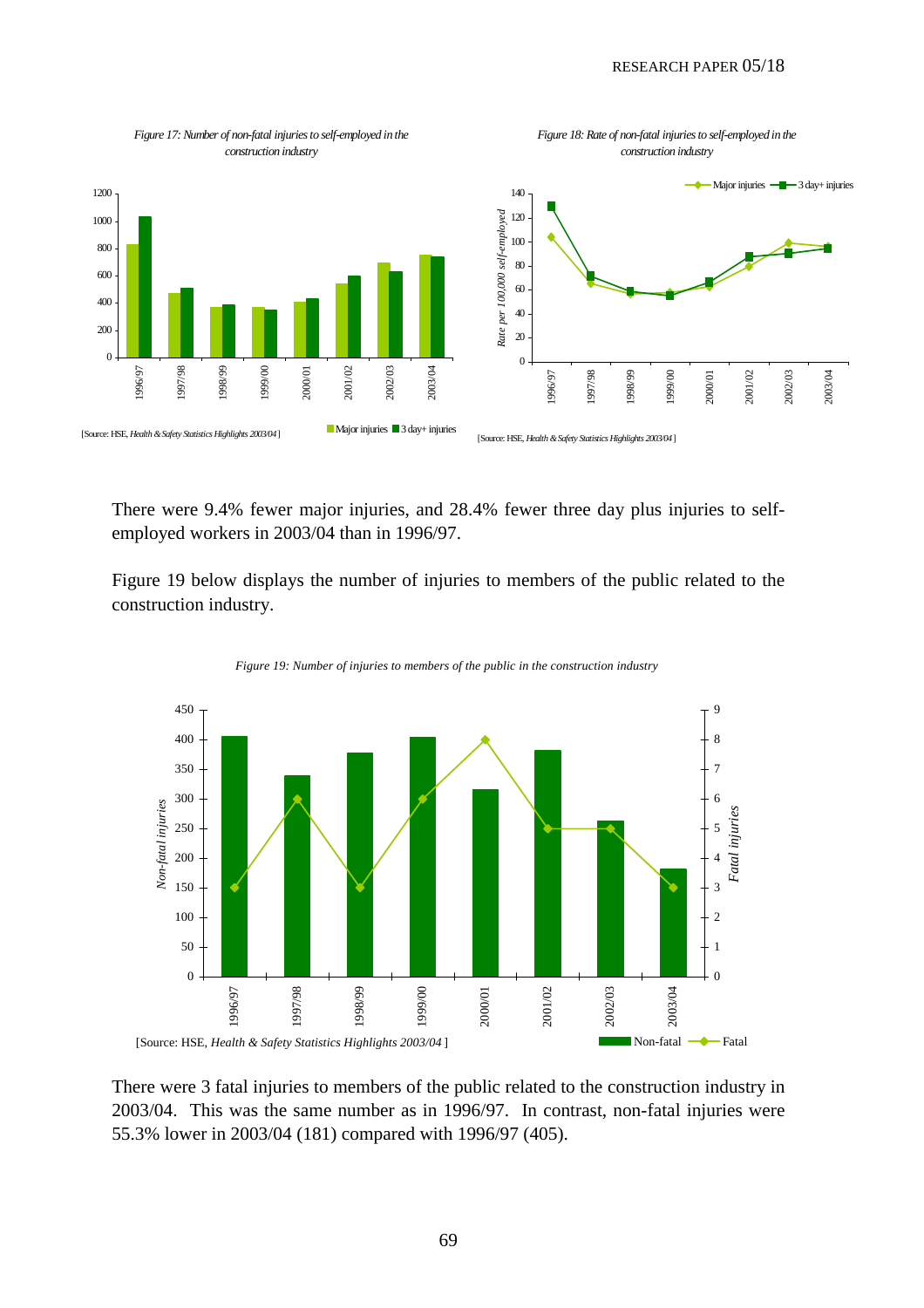# **Appendix B Summary of successful convictions for Corporate Manslaughter**

# **R v. Kite and OLL Ltd** 141

OLL Ltd arranged various outdoor activity holidays for groups of school children at Lyme Regis. It was a very small company, having only four employees, with only one director, Mr Peter Kite. In 1993 a group of school children got into difficulties during a canoeing trip that resulted in the deaths of four of them. It was clear that OLL had given very little consideration to health and safety generally, and no procedures were in place to assess risks to young children. The weather conditions had also not been considered in any detail.

The company, OLL, and the managing director, Mr Kite, were indicted for manslaughter. The grounds were that they had not considered health and safety issues adequately. It was found that there was a wilful disregard of safety and OLL was fined £60,000. Mr Kite was sentenced to three years imprisonment, which was reduced to two years on appeal.

The simplicity of the management structure made the establishment of liability straightforward because Mr Kite was the only director and he could be identified as the 'directing mind' with personal knowledge of the inadequate safety systems and the consequent risks.

# **R v. Jackson Transport (OSIT) Ltd**

Although Jackson Transport (OSIT) Ltd was a larger company than OLL Ltd with a workforce of about sixty people, the managing director, Mr Alan Jackson, was involved in all the company's decisions.

In 1996 a 21-year-old employee was cleaning residue from a road tanker when he was sprayed in the face with a toxic chemical that led to his death. The supervision and training had been grossly inadequate, and for such a hazardous task the supply of protective equipment was almost non-existent.

The company was convicted of manslaughter and a range of offences under the *Health and Safety at Work etc Act 1974.* It was fined £22,000 including £15,000 in respect of the manslaughter charge. Mr Jackson was fined £1,500 and imprisoned for a year.

As in the OLL case it was comparatively easy to identify the 'directing mind' as Mr Jackson, the managing director, was responsible for health and safety.

<sup>141</sup> Winchester Crown Court, 8 December 1994, unreported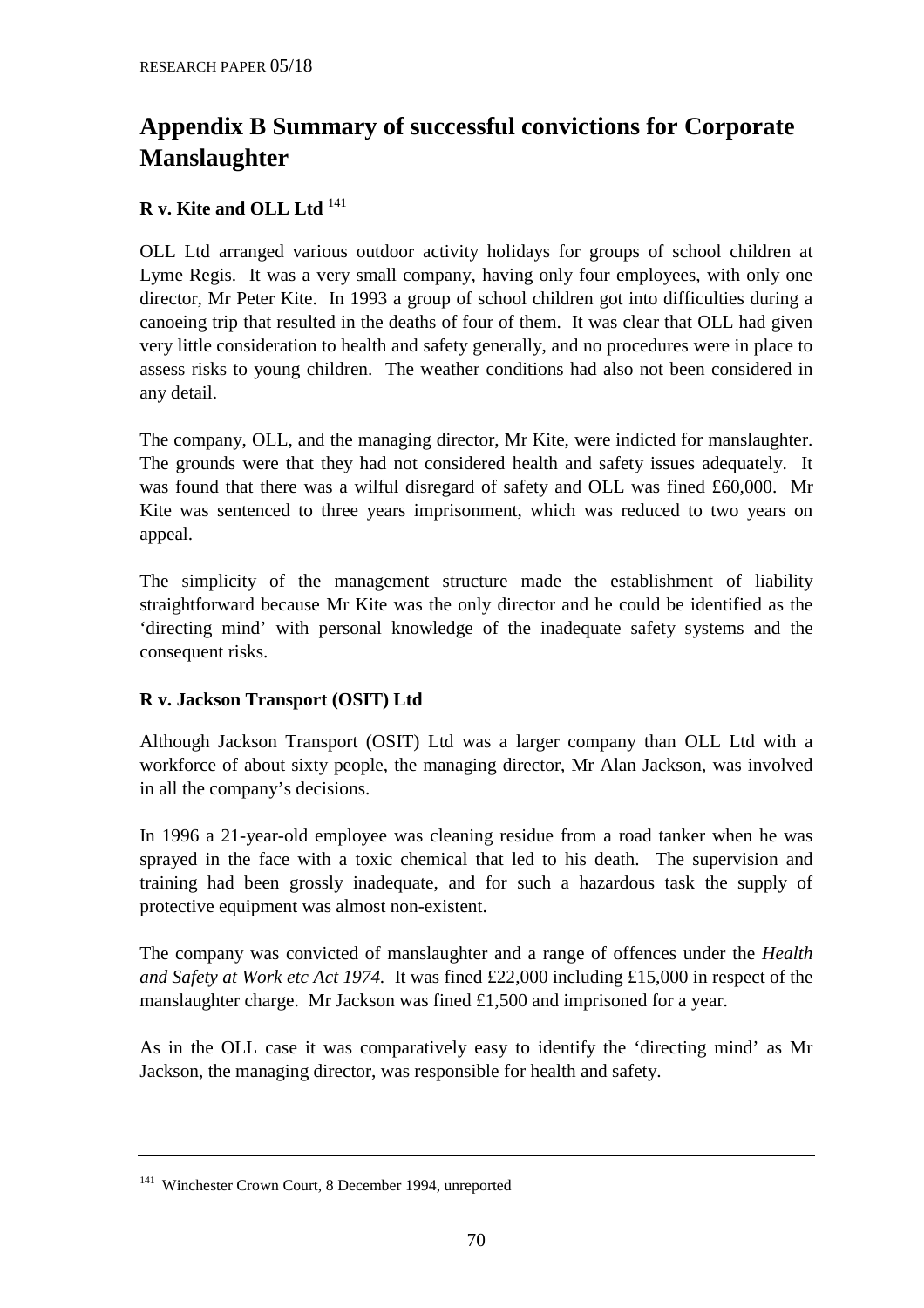After the cases against OLL and Jackson's it became obvious that it was much easier to gain a successful prosecution against a small company that was likely to have a simple management structure in which it was possible to easily identify the 'directing mind'. Indeed, both companies had only one director who was convicted. This is in direct contrast to the Herald of Free Enterprise case and several others following disasters on the railways in which the prosecution for manslaughter failed because it was not possible to identify the 'directing mind'.

### **R. v Brian Dean**

Brian Dean was the former owner of a Staffordshire demolition firm. Michael Redgate and his son, Carl, were sent to demolish a kiln without proper instruction. The two workers were killed when the kiln collapsed and buried them. Mr Dean was found responsible for the deaths and was jailed for 18 months. Trade unions leaders welcomed the sentence, and said that it should act as a 'wake-up' call to industry.

In October 2002 the Court of Appeal quashed the two manslaughter convictions, replacing them with a conviction under HSWA. Mr Dean was released without further financial penalty after serving five months in prison. According to the *Health and Safety Bulletin*, the Court of Appeal found that the trial judge's directions on causation and gross negligence were sufficiently inadequate to make the verdict unsafe.<sup>142</sup> The case has implications about the extent to which an employer needs to make an explicit warning of risks, in addition to explaining a system of work, to workers.

#### **R. v English Brothers**

In August 2001, English Brothers LTD, a Wisbech based construction company, pleaded guilty to the manslaughter of Bill Larkman, a gang foreman, who died in June 1999 when he fell though a fragile roof to his death. The prosecution had earlier accepted a plea of 'not guilty' from Melvyn Hubbard, a director of the company. The Court heard that in 1997, inspectors from the HSE had seen Bill Larkman working at another English Brothers site without using the correct safety equipment, and had spoken to the company about its safety failings. However nothing was done to improve the situation. The company was fined £25,000 but no director was convicted.

#### **R. v. Dennis Clothier and Sons**

In October 2002, the company, Dennis Clothier and Sons, and one of its directors, Julian Clothier were found guilty of the manslaughter of Stephen Hayfield who died in

<sup>142</sup> Court of Appeal quashes kiln killing convictions, *Health and Safety Bulletin* 315 January/ February 2003 p23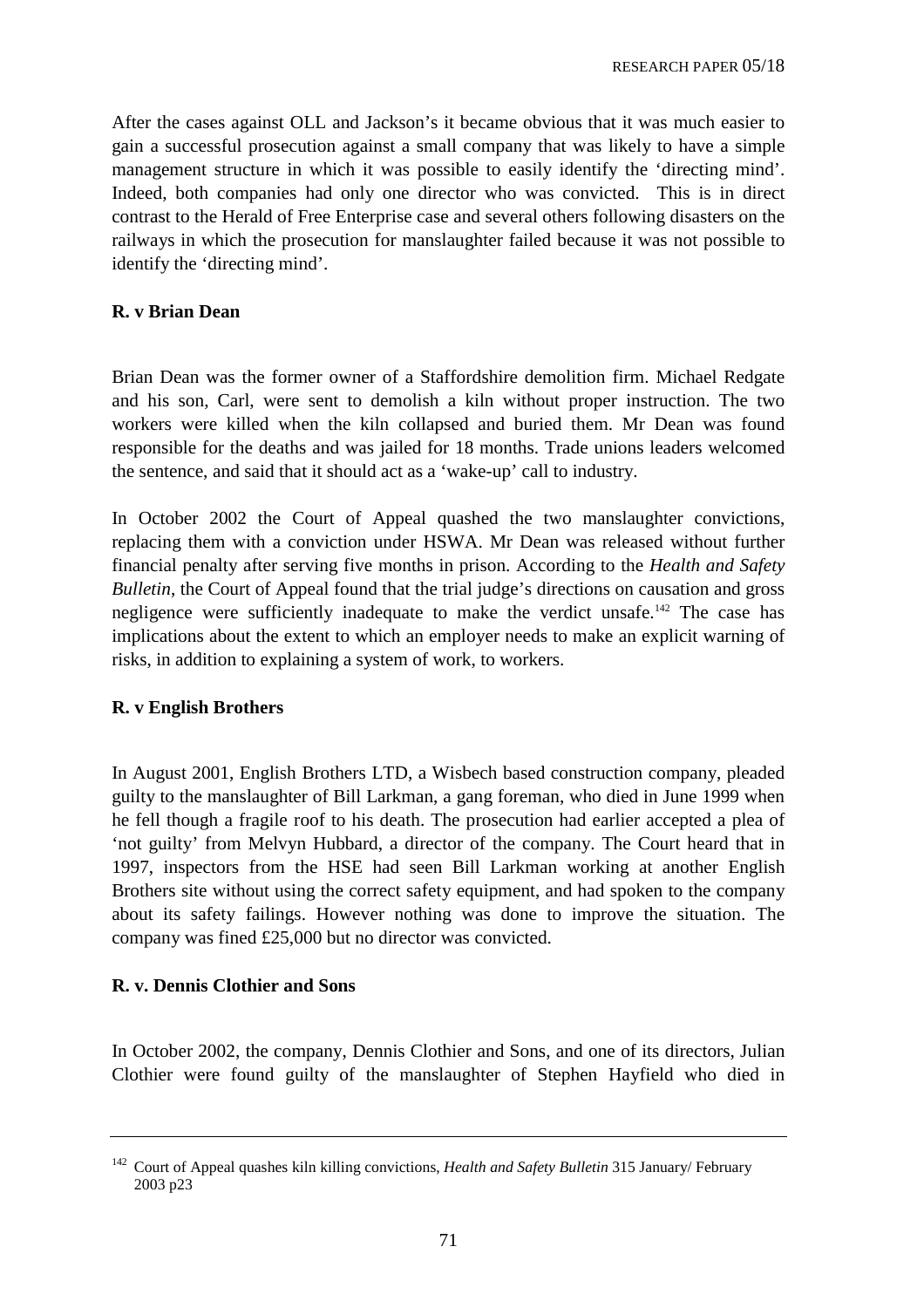November 2000 when he was hit by a 20-tonne trailer which was owned by the company. The court heard the trailer became detached from a tractor because it was dangerously loaded and the hitch mechanism connecting the trailer to the tractor was "badly worn". Mr Clothier was responsible for the maintenance on the company's vehicles, and the court heard that he should have noticed the defect which was "obvious to the naked eye." A failsafe system was not connected at the time of the crash. He was sentenced to do 240 hours Community Service.

# **R v Horner**

John Horner, the director of a small family firm, Teglgaard Hardwood UK Ltd, received a fifteen months prison sentence, suspended for two years, at Hull Crown Court after he pleaded guilty to the manslaughter of an employee. The company, which also pleaded guilty to manslaughter, was fined £25,000 after the death of nineteen-year-old Christopher Longrigg in April 2000. He had been employed as a labourer and was crushed to death after stacks of timber toppled over on to him in the company's yard. On investigation, the HSE and police found that other stacks were unsafe, and there was anecdotal evidence of previous collapses. There was no evidence of a health and safety policy (required in all firms employing five or more people), risk assessment or any training.<sup>143</sup>

# **R. v Mark**

Alan Mark, the managing director of Plymouth-based Nationwide Heating Services, was jailed for 12 months on August 24 at Exeter Crown Court after a jury convicted him of the manslaughter of 21-year-old Ben Pinkham. Ben suffered 90% burns following an explosion at Princess Yachts International on 3 February 2003. Nationwide Heating was likewise convicted of the offence, although no separate penalty was imposed. Alan Mark lost his appeal to have the verdict overturned at the Court of Appeal in October 2004.

# **R v Spree**

Melvyn Spree, a director of Keymark Services, Northamptonshire, was imprisoned for seven years after one of his lorry drivers fell asleep at the wheel killing three motorists. Spree, and his co-defendant and fellow director, Lorraine March, conspired to encourage and enable drivers to work dangerously long hours through fraudulent record keeping and tachograph tampering. Spree was identified by the judge as the 'dominant personality' of Keymark and the 'driving force of the fraud'. March was imprisoned for sixteen months, and the company fined £50,000 after pleading guilty to corporate manslaughter.

<sup>143</sup> Director faces jail as campaigners press Government on corporate killing offence, *Health and Safety Bulletin*, April 2003 317 p3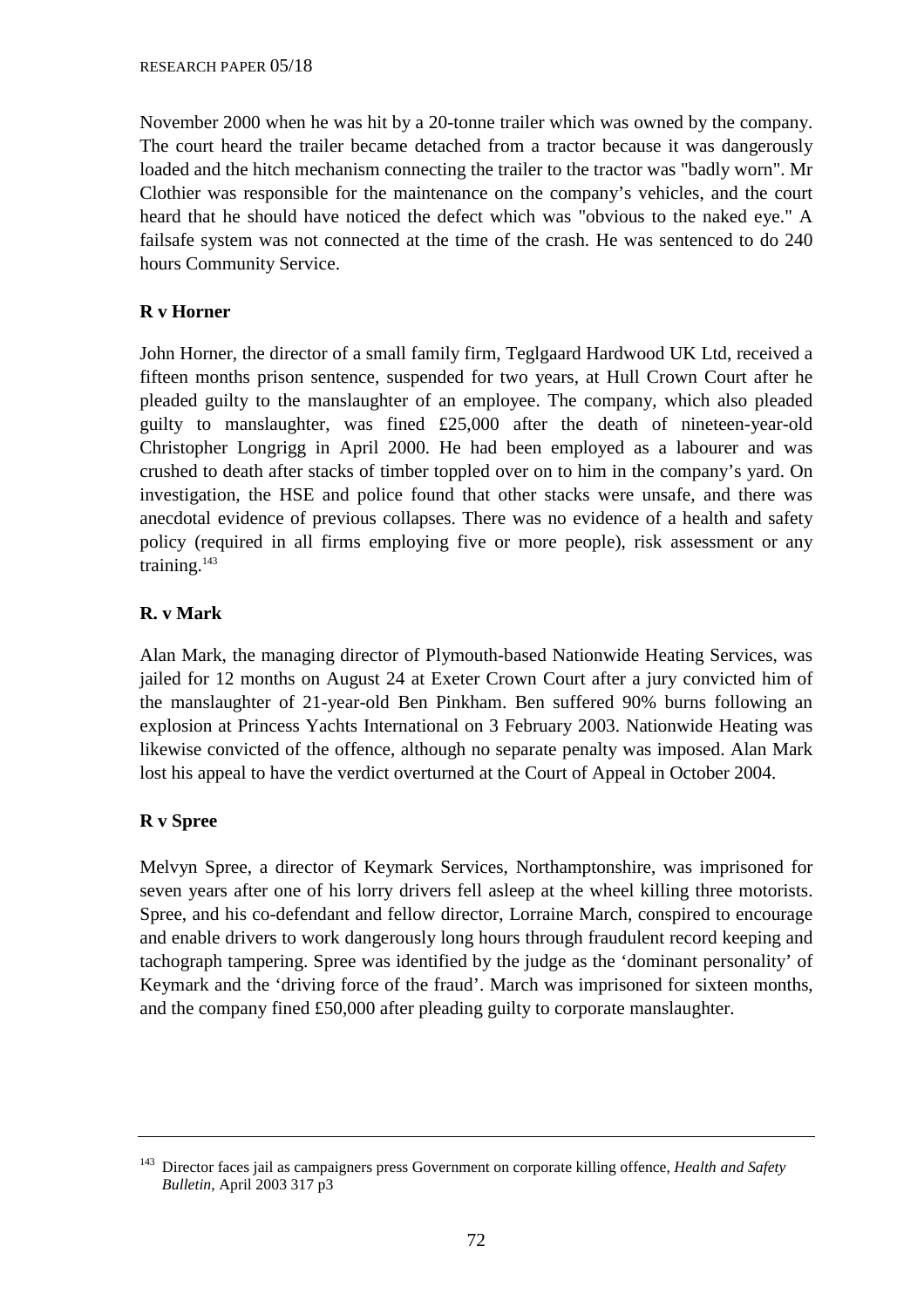## **Statistical appendix**

|         |        | Employees           |        | Self-employed       | All workers |                     |
|---------|--------|---------------------|--------|---------------------|-------------|---------------------|
|         | Number | Rate <sup>(a)</sup> | Number | Rate <sup>(b)</sup> | Number      | Rate <sup>(c)</sup> |
| 1992/93 | 276    | 1.3                 | 63     | 2.0                 | 339         | 1.4                 |
| 1993/94 | 245    | 1.2                 | 51     | 1.6                 | 296         | 1.2                 |
| 1994/95 | 191    | 0.9                 | 81     | 2.5                 | 272         | 1.1                 |
| 1995/96 | 209    | 1.0                 | 49     | 1.5                 | 258         | 1.0                 |
| 1996/97 | 207    | 0.9                 | 80     | 2.3                 | 287         | 1.1                 |
| 1997/98 | 212    | 0.9                 | 62     | 1.8                 | 274         | 1.0                 |
| 1998/99 | 188    | 0.8                 | 65     | 1.9                 | 253         | 0.9                 |
| 1999/00 | 162    | 0.7                 | 58     | 1.7                 | 220         | 0.8                 |
| 2000/01 | 213    | 0.9                 | 79     | 2.4                 | 292         | 1.0                 |
| 2001/02 | 206    | 0.8                 | 45     | 1.3                 | 251         | 0.9                 |
| 2002/03 | 183    | 0.7                 | 44     | 1.3                 | 227         | 0.8                 |
| 2003/04 | 168    | 0.7                 | 67     | 1.8                 | 235         | 0.8                 |

## **Table A1: Number and rate of fatal injuries to workers**

Notes: (a) per 100,000 employees.

(b) per 100,000 self-employed.

(c) per 100,000 workers.

Source: HSE*, Health & Safety Statistics Highlights 2003/04*

## **Table A2: Number and rate of major injuries to workers**

|         | <b>Employees</b> |                     | Self-employed |                     | All workers |                     |
|---------|------------------|---------------------|---------------|---------------------|-------------|---------------------|
|         | Number           | Rate <sup>(a)</sup> | Number        | Rate <sup>(b)</sup> | Number      | Rate <sup>(c)</sup> |
| 1996/97 | 27.964           | 127.5               | 1,356         | 38.4                | 29.320      | 115.1               |
| 1997/98 | 29,187           | 127.6               | 815           | 23.3                | 30,002      | 113.8               |
| 1998/99 | 28,368           | 121.7               | 685           | 20.3                | 29,053      | 108.8               |
| 1999/00 | 28,652           | 116.6               | 663           | 19.7                | 29.315      | 104.9               |
| 2000/01 | 27,524           | 110.2               | 630           | 19.2                | 28,154      | 99.6                |
| 2001/02 | 28,011           | 110.9               | 929           | 27.8                | 28,940      | 101.2               |
| 2002/03 | 28,113           | 111.1               | 1,079         | 32.3                | 29,192      | 101.9               |
| 2003/04 | 30,666           | 120.7               | 1,275         | 34.0                | 31,941      | 109.6               |

Notes: (a) per 100,000 employees.

 $(b)$  per 100,000 self-employed.

(c) per 100,000 workers.

Source: HSE*, Health & Safety Statistics Highlights 2003/04*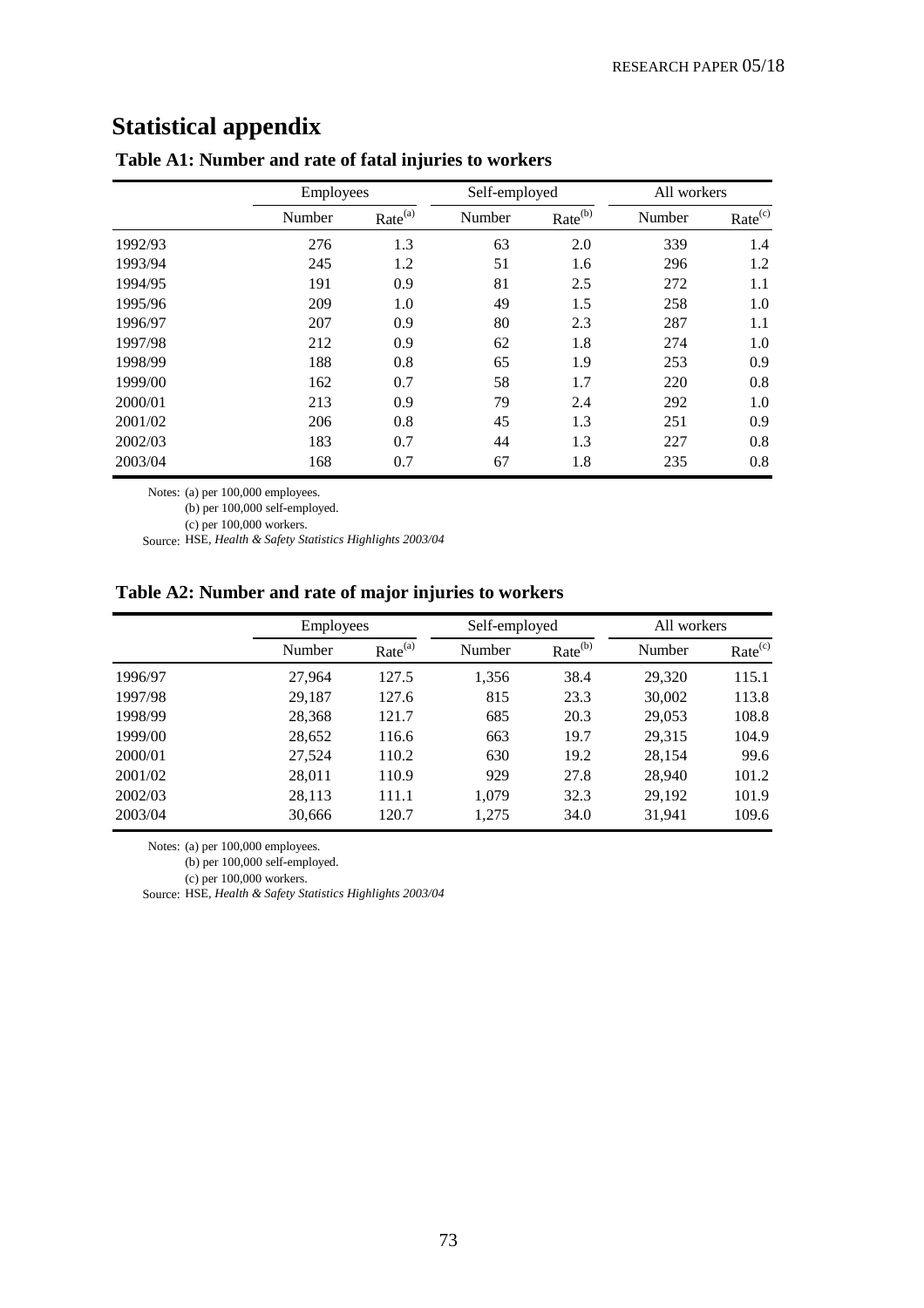|         | <b>Employees</b> |                     |        | Self-employed<br>All workers |         |                     |
|---------|------------------|---------------------|--------|------------------------------|---------|---------------------|
|         | Number           | Rate <sup>(a)</sup> | Number | Rate <sup>(b)</sup>          | Number  | Rate <sup>(c)</sup> |
| 1996/97 | 127,286          | 580.1               | 2,282  | 64.6                         | 129,568 | 508.7               |
| 1997/98 | 134,789          | 589.2               | 984    | 28.1                         | 135,773 | 514.8               |
| 1998/99 | 132,295          | 567.3               | 849    | 25.2                         | 133,144 | 498.8               |
| 1999/00 | 135,381          | 550.9               | 732    | 21.8                         | 136,113 | 487.3               |
| 2000/01 | 134,105          | 536.9               | 715    | 21.8                         | 134,820 | 477.1               |
| 2001/02 | 129,655          | 513.5               | 917    | 27.5                         | 130,572 | 456.7               |
| 2002/03 | 128,184          | 506.5               | 951    | 28.4                         | 129,135 | 450.7               |
| 2003/04 | 129,143          | 508.4               | 1.104  | 29.4                         | 130,247 | 446.8               |

**Table A3: Number and rate of over three day injuries to workers**

Notes: (a) per 100,000 employees.

(b) per 100,000 self-employed.

(c) per 100,000 workers.

Source: HSE*, Health & Safety Statistics Highlights 2003/04*

## **Table A4: Number and rate of fatal injuries to workers in the construction industry**

|         | Employees |                     | Self-employed |                     | All workers |                     |
|---------|-----------|---------------------|---------------|---------------------|-------------|---------------------|
|         | Number    | Rate <sup>(a)</sup> | Number        | Rate <sup>(b)</sup> | Number      | Rate <sup>(c)</sup> |
| 1992/93 | 70        | 7.8                 | 26            | 3.6                 | 96          | 5.9                 |
| 1993/94 | 75        | 8.9                 | 16            | 2.1                 | 91          | 5.7                 |
| 1994/95 | 58        | 6.9                 | 25            | 3.2                 | 83          | 5.1                 |
| 1995/96 | 62        | 7.7                 | 17            | 2.2                 | 79          | 5.0                 |
| 1996/97 | 66        | 8.2                 | 24            | 3.0                 | 90          | 5.6                 |
| 1997/98 | 58        | 5.7                 | 22            | 3.1                 | 80          | 4.6                 |
| 1998/99 | 47        | 4.4                 | 18            | 2.8                 | 65          | 3.8                 |
| 1999/00 | 61        | 5.5                 | 20            | 3.2                 | 81          | 4.7                 |
| 2000/01 | 73        | 6.5                 | 32            | 5.0                 | 105         | 5.9                 |
| 2001/02 | 60        | 5.3                 | 20            | 3.0                 | 80          | 4.4                 |
| 2002/03 | 56        | 4.9                 | 14            | 2.0                 | 70          | 3.8                 |
| 2003/04 | 51        | 4.3                 | 19            | 2.4                 | 70          | 3.5                 |

Notes: (a) per 100,000 employees.

(b) per 100,000 self-employed.

(c) per 100,000 workers.

Source: HSE*, Health & Safety Statistics Highlights 2003/04*

|         | Major injuries |                     | $3$ day+ injuries |                     |
|---------|----------------|---------------------|-------------------|---------------------|
|         | Number         | Rate <sup>(a)</sup> | Number            | Rate <sup>(a)</sup> |
| 1996/97 | 3,227          | 403.0               | 8,637             | 1,078.6             |
| 1997/98 | 3,860          | 382.3               | 9,756             | 966.3               |
| 1998/99 | 4,289          | 402.7               | 9,195             | 863.4               |
| 1999/00 | 4,386          | 395.9               | 10,159            | 917.0               |
| 2000/01 | 4,303          | 380.9               | 9,367             | 829.2               |
| 2001/02 | 4,055          | 356.1               | 9,100             | 799.1               |
| 2002/03 | 4,031          | 354.9               | 8,949             | 788.0               |
| 2003/04 | 4,001          | 335.1               | 8,162             | 683.6               |

**Table A5: Non-fatal injuries to employees in the construction industry**

Notes: (a) per 100,000 employees.

Source: HSE*, Health & Safety Statistics Highlights 2003/04*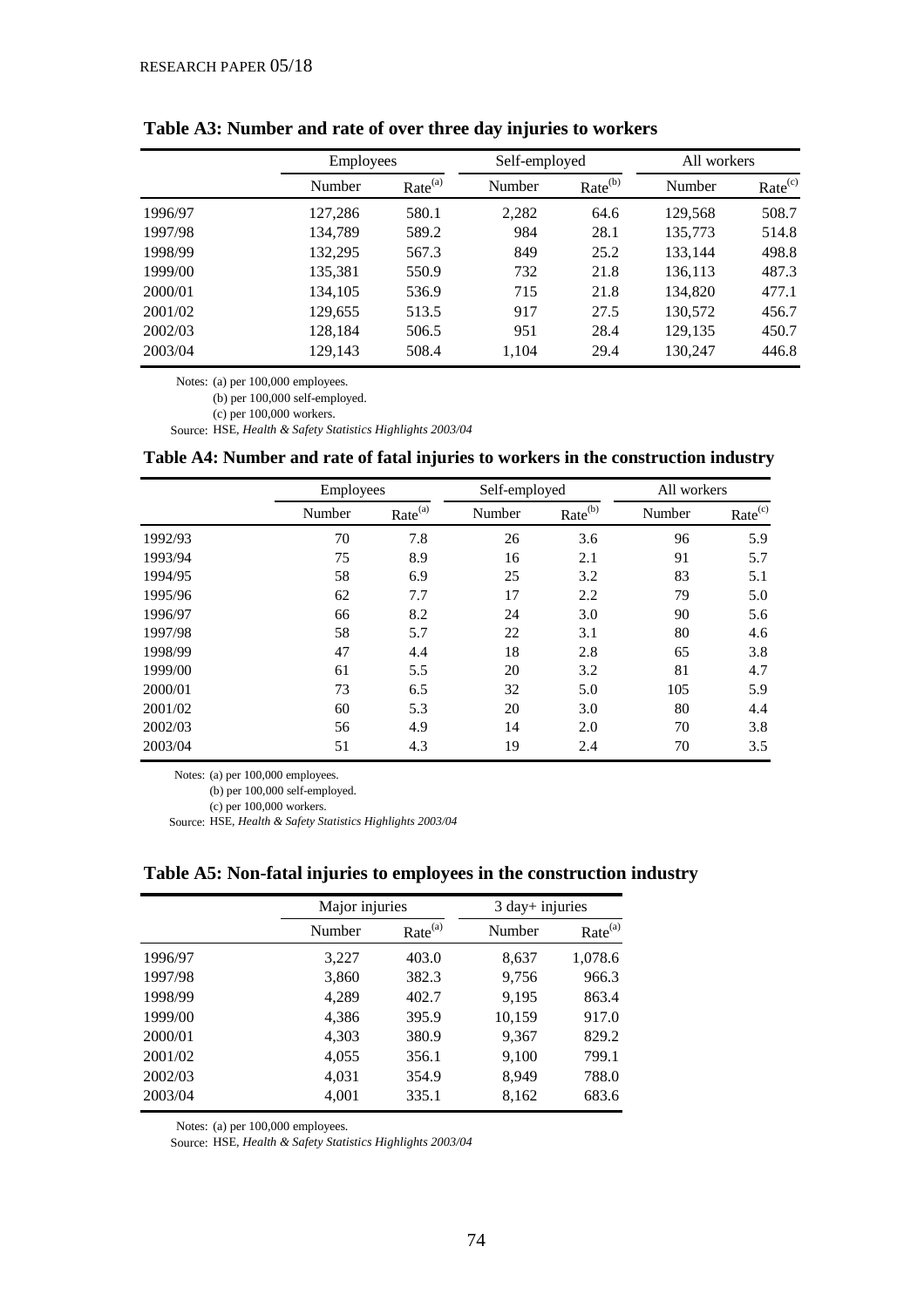|         | Major injuries |                     | 3 day+ injuries |                     |  |
|---------|----------------|---------------------|-----------------|---------------------|--|
|         | Number         | Rate <sup>(a)</sup> | Number          | Rate <sup>(a)</sup> |  |
| 1996/97 | 827            | 104.0               | 1,029           | 129.4               |  |
| 1997/98 | 466            | 65.4                | 509             | 71.4                |  |
| 1998/99 | 367            | 56.5                | 381             | 58.7                |  |
| 1999/00 | 363            | 57.7                | 345             | 54.9                |  |
| 2000/01 | 405            | 62.7                | 429             | 66.4                |  |
| 2001/02 | 540            | 79.5                | 595             | 87.6                |  |
| 2002/03 | 690            | 99.1                | 629             | 90.4                |  |
| 2003/04 | 749            | 96.1                | 737             | 94.6                |  |

**Table A6: Non-fatal injuries to self-employed in the construction industry**

Notes: (a) per 100,000 self-employed.

Source: HSE*, Health & Safety Statistics Highlights 2003/04*

|         | Construction industry |       | All industries |       |  |
|---------|-----------------------|-------|----------------|-------|--|
|         | Non-fatal             | Fatal | Non-fatal      | Fatal |  |
| 1996/97 | 405                   | 3     | 35,694         | 367   |  |
| 1997/98 | 339                   | 6     | 28,613         | 393   |  |
| 1998/99 | 378                   | 3     | 23,800         | 369   |  |
| 1999/00 | 403                   | 6     | 25,059         | 436   |  |
| 2000/01 | 316                   | 8     | 20,836         | 444   |  |
| 2001/02 | 381                   | 5     | 14,834         | 393   |  |
| 2002/03 | 263                   | 5     | 12,793         | 396   |  |
| 2003/04 | 181                   | 3     | 13,575         | 371   |  |

**Table A7: Injuries to members of the public**

Notes: (a) per 100,000 employees.

(b) per 100,000 self-employed.

(c) per 100,000 workers.

Source: HSE*, Health & Safety Statistics Highlights 2003/04*

**Table A8: Offences prosecuted leading to conviction, and average fine per conviction**

|         | Convictions | Average Penalty $(f)$ |
|---------|-------------|-----------------------|
| 1990/91 | 1,991       | 903                   |
| 1991/92 | 2,126       | 1,181                 |
| 1992/93 | 1,865       | 1,390                 |
| 1993/94 | 1,507       | 3,103                 |
| 1994/95 | 1,499       | 2,873                 |
| 1995/96 | 1,451       | 2,572                 |
| 1996/97 | 1,195       | 5,274                 |
| 1997/98 | 1,284       | 4,694                 |
| 1998/99 | 1,512       | 4,861                 |
| 1999/00 | 1,616       | 6,820                 |
| 2000/01 | 1,490       | 6,226                 |
| 2001/02 | 1,522       | 8,234                 |
| 2002/03 | 1,273       | 6,251                 |
| 2003/04 | 1,305       | 9,858                 |

Note: Standard Industry Classification (SIC92)

Source: HSE, *Health & Safety Offences and Penalties 2003/04*